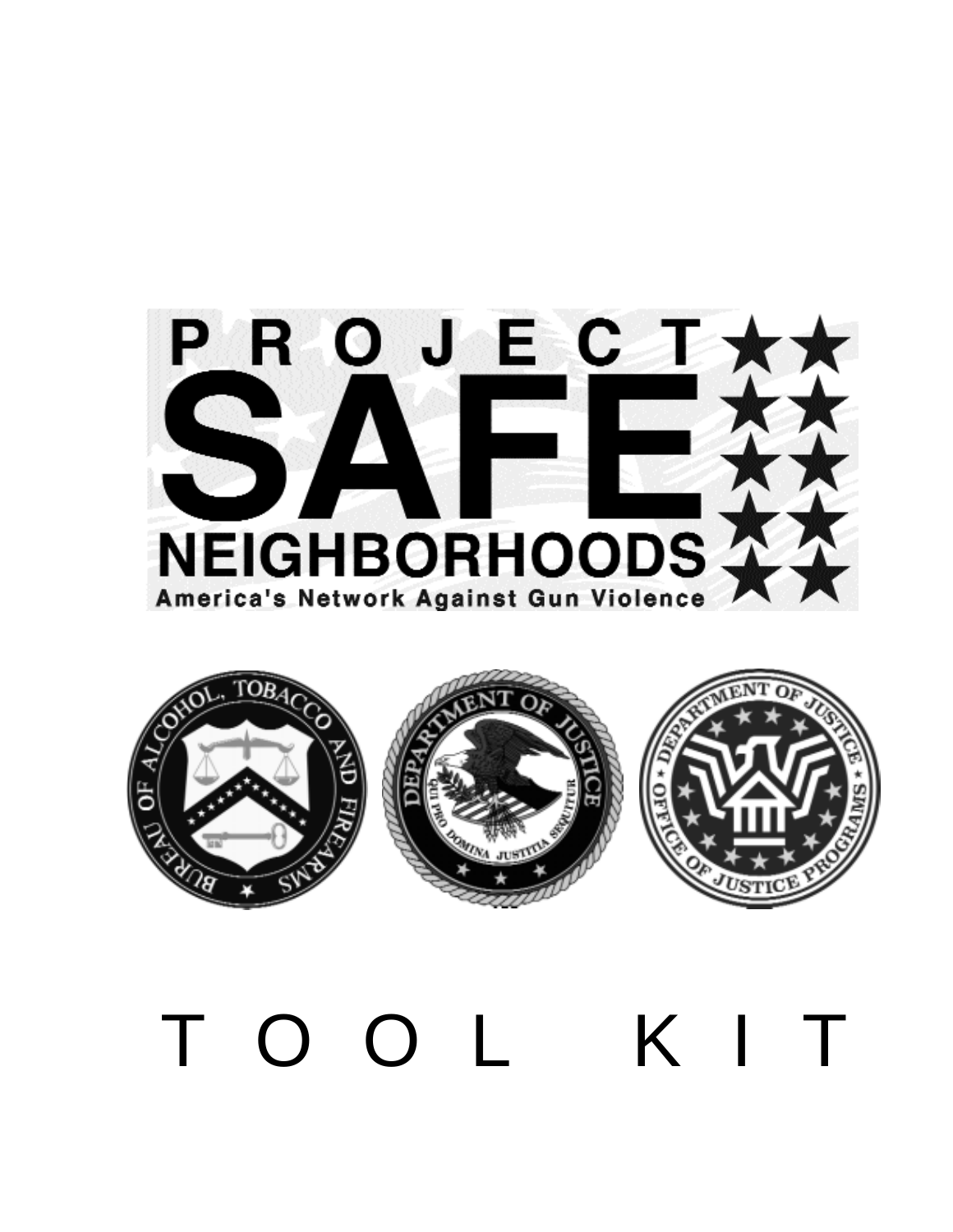

### **U.S. Department of Justice**

Office of the Deputy Attorney General

Associate Deputy Attorney General

Washington, D.C. 20530

Dear Project Safe Neighborhoods Partner:

Project Safe Neighborhoods (PSN) is a nationwide commitment to reduce gun crime in America by networking both new and existing local programs that target gun crime and then providing them with the tools they need to succeed. The President himself has described this initiative as a top criminal justice priority of his administration, and the Attorney General is directing each newly appointed United States Attorney to implement this strategy in his or her district.

To be truly successful, however, Project Safe Neighborhoods needs your partnership and support. Federal, state, and local law enforcement and the community must all pull together to effect a significant and sustained reduction in the level of gun crime. It is for precisely this reason that the first element of the Project Safe Neighborhoods initiative is "Partnerships." These partnerships must strive both for cooperation among agencies and coordination among initiatives.

Each of your organizations has provided valuable contributions in the development of Project Safe Neighborhoods at the national level. The task before us now is to deploy this initiative in each community so that we may strive to create a safer and more secure America.

The attached Implementation Guide for PSN Partners provides valuable tools to assist the implementation of the initiative across the country. The materials in this guide were adapted from a manual prepared for the 93 new United States Attorneys, who will be expected to work closely with their peers in the law enforcement community to craft comprehensive and coordinated gun violence reduction programs. As the initiative progresses, more information will be available at www.ProjectSafeNeighborhoods.gov.

Thank you for participating in this important initiative. Working together, we can create a lasting reduction in gun crime in America.

Sincerely

Christopher A. Wray

Principal Associate Deputy Attorney General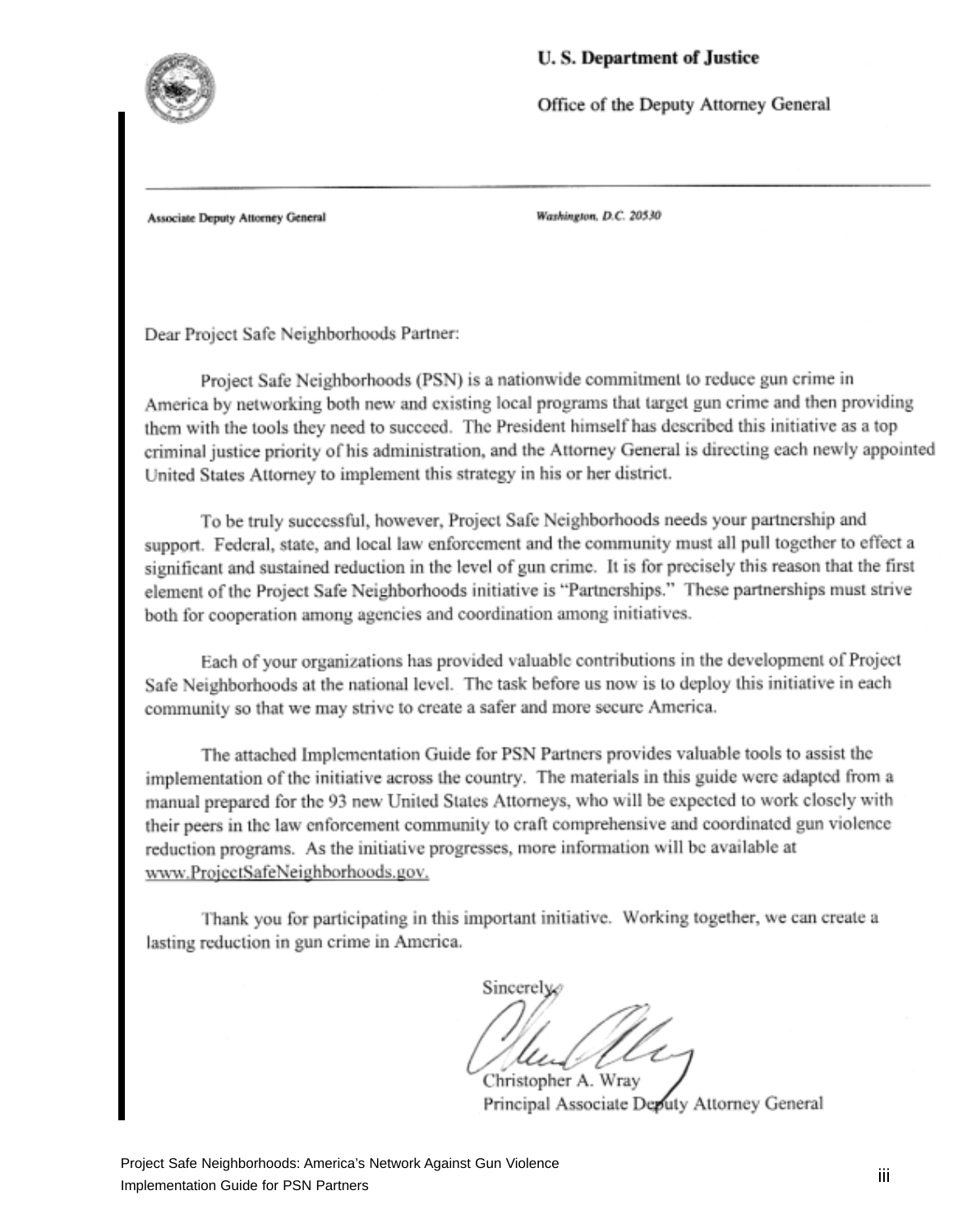## Table of Contents

| Letters to U.S. Attourneys from the President of the United States, the Attorney General<br>and the Director of the Bureau of Alcohol, Tobacco and Firearms | Section 1 |
|-------------------------------------------------------------------------------------------------------------------------------------------------------------|-----------|
| Project Safe Neighborhoods: America's Network Against Gun Violence                                                                                          |           |
| <b>Implementation Guide for PSN Partners</b>                                                                                                                | Section 2 |
| <b>APPENDIX</b>                                                                                                                                             |           |
| The following sections append the Implementation Guide for PSN Partners                                                                                     |           |
| <b>Partnerships</b>                                                                                                                                         |           |
| How to Create a Local Gun Violence Task Force                                                                                                               |           |
| or Join an Existing One that Already Works                                                                                                                  | Section 3 |
| <b>Community Gun Violence Prosecution Program</b>                                                                                                           |           |
| <b>Award Recipients</b>                                                                                                                                     | Section 4 |
| <b>Existing National Initiatives and Task Forces</b>                                                                                                        | Section 5 |
| <b>Strategic Planning</b>                                                                                                                                   |           |
| <b>Attorney General Memorandum for All</b>                                                                                                                  |           |
| U.S. Attorneys on Enforcing the Nation's Gun Laws                                                                                                           | Section 6 |
| Data and Analysis Resource Guide                                                                                                                            | Section 7 |
| <b>Traditional Investigative Methods for</b>                                                                                                                |           |
| <b>Gathering Crime Gun Information</b>                                                                                                                      | Section 8 |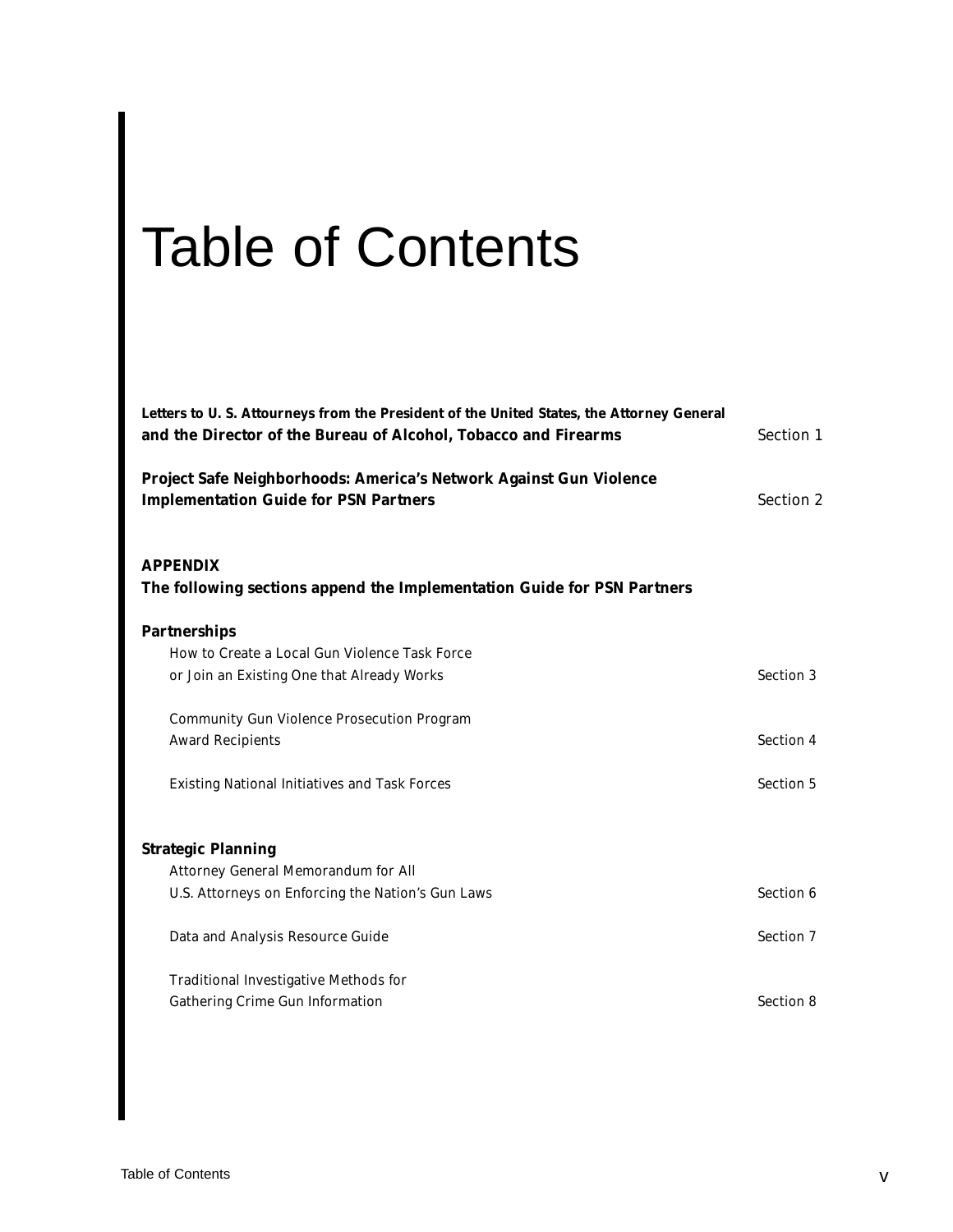| ATF's Firearms Tracing and Ballistics Comparison Services           | Section 9  |
|---------------------------------------------------------------------|------------|
| <b>Crime Mapping</b>                                                | Section 10 |
| <b>Training</b>                                                     |            |
| <b>PSN Core Training Components</b>                                 | Section 11 |
| <b>Index of Useful Federal Firearms Publications</b>                | Section 12 |
| <b>Community Outreach and Public Awareness</b>                      |            |
| Overview of Contents in PSN Communications Tool Kit                 | Section 13 |
| <b>Community Outreach - Best Practices</b>                          | Section 14 |
| <b>Accountability</b>                                               |            |
| <b>Reporting Requirements</b>                                       | Section 15 |
| <b>Resources</b>                                                    |            |
| <b>Future Grant Opportunities for State and Local Jurisdictions</b> | Section 16 |
| PSN Program and Resource Summaries                                  | Section 17 |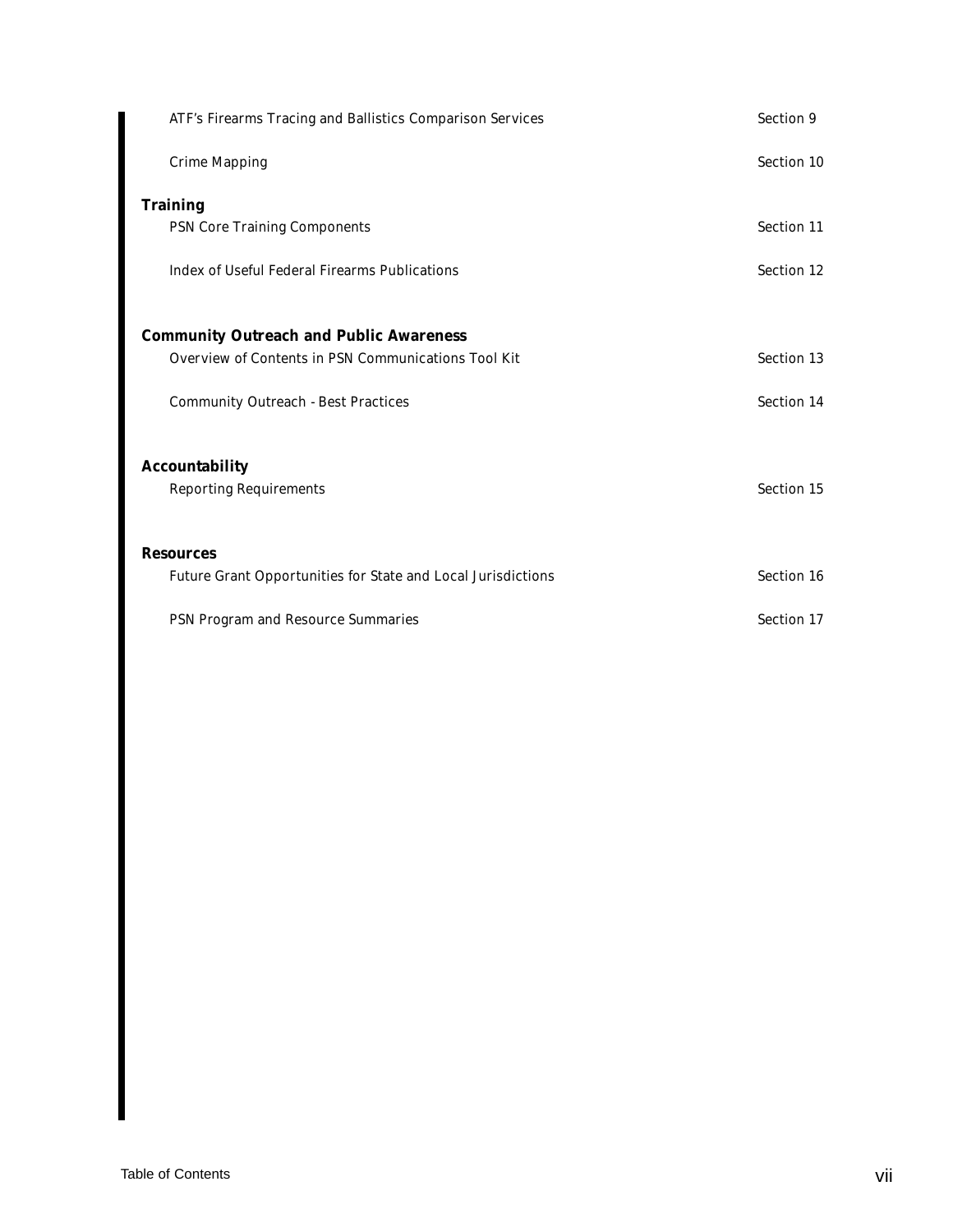Letters to U.S. Attorneys<br>from the President of the<br>United States,<br>the Attorney General<br>and the Director<br>of the Bureau of Alcohol,<br>Tobacco and Firearms<br>ALCOHOL, TobaCCO and<br>FIREARMS Letters to U.S. Attorneys from the President of the United States, the Attorney General and the Director of the Bureau of Alcohol, Tobacco and Firearms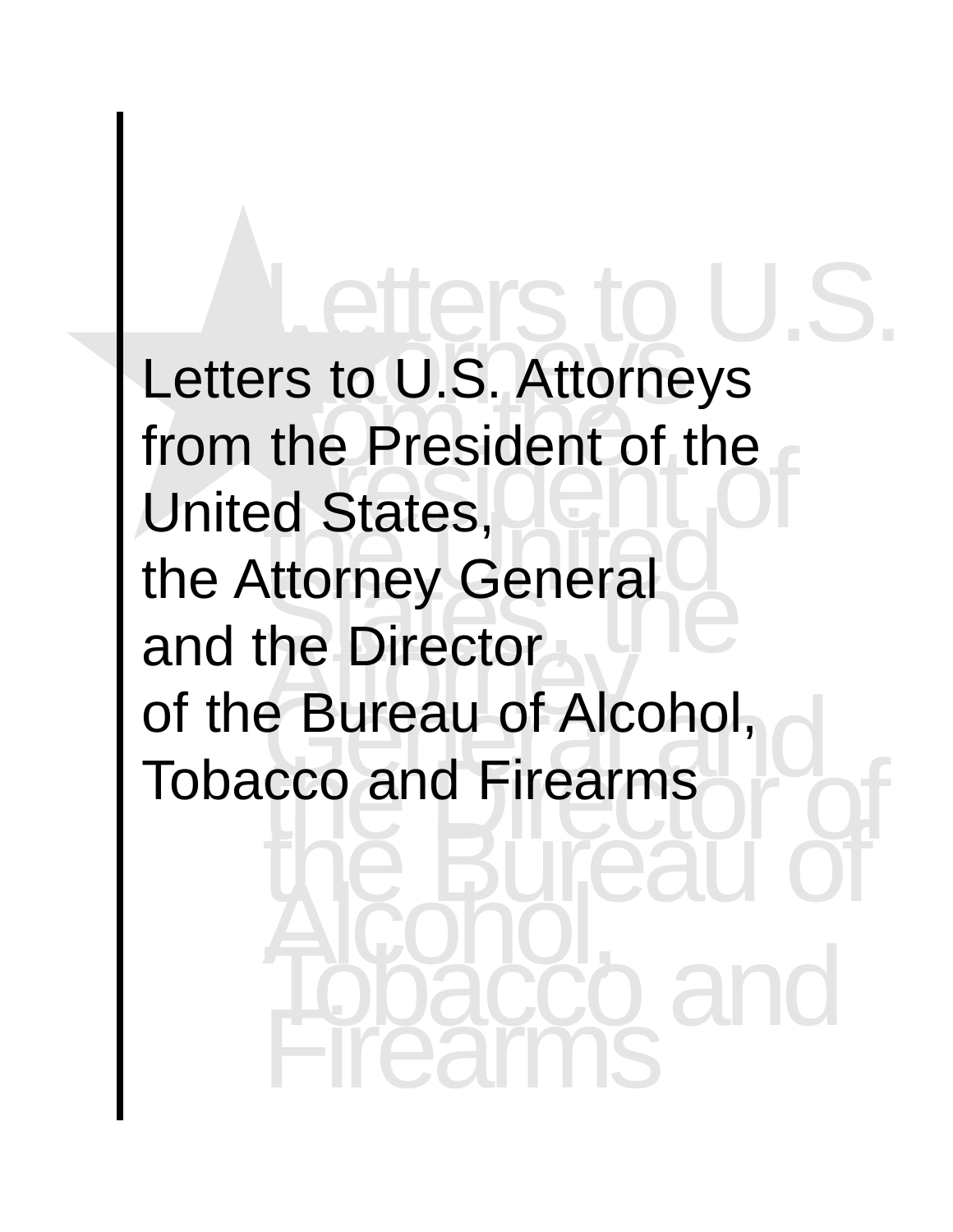

#### THE WHITE HOUSE

WASHINGTON

November 27, 2001

Dear United States Attorneys:

Although progress has been made in fighting violent crime, America remains far too violent with a violent crime rate among the highest in the industrialized world. Nationally, there were 12,658 murders in 1999, two-thirds of which were shooting deaths. For every fatal shooting, there were roughly three non-fatal shootings. A teenager is more likely to die from a gunshot than from all natural causes of death combined. This is unacceptable in America. For our children's sake, this Nation must reclaim our neighborhoods and streets.

We need a focused national strategy to ensure that every community vigorously combats the problem of gun violence. Project Safe Neighborhoods is an integral part of that strategy. It will establish a network of law enforcement and community initiatives targeted at gun violence and will involve an unprecedented partnership among all levels of government. It will increase accountability within our system, and it will send a clear message to criminals - you will do hard time for gun crime.

To reduce gun violence, we must vigorously enforce existing gun laws. Project Safe Neighborhoods incorporates and builds upon successful programs all across America. This Administration is devoting nearly a half billion dollars over the next two years to hire new Federal and state prosecutors to support investigators, to provide training, and to develop and promote community outreach efforts. As newly appointed United States Attorneys, each of you will certify to the Attorney General that a new comprehensive gun violence program has been implemented in your districts and report regularly on its progress. Your leadership and commitment are essential to the initiative's success, and I thank you in advance for your dedication to this important effort.

By bringing together Federal, state, and local law enforcement, Project Safe Neighborhoods will play a key role in reducing gun violence in America, and those who commit crimes with guns will find a determined adversary in my Administration.

Sincerely

George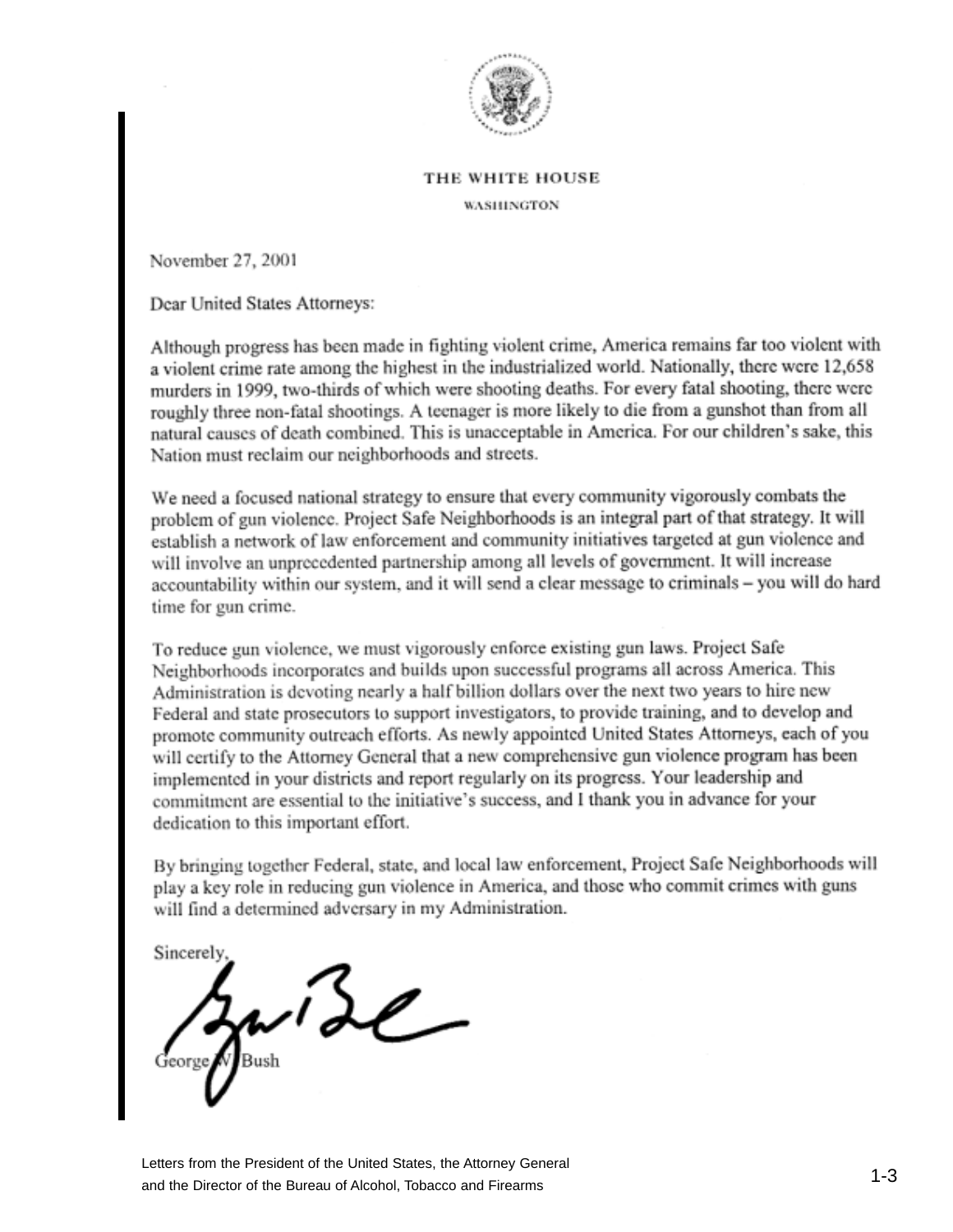

### Office of the Attorney General Washington, D. C. 20530

November 8, 2001

Dear United States Attorney:

On May 14, 2001, with the support of the Bureau of Alcohol, Tobacco and Firearms, President George W. Bush announced Project Safe Neighborhoods: America's Network Against Gun Violence. Project Safe Neighborhoods renews gun crime enforcement efforts across America by networking existing local programs that target gun crime and providing them with the additional tools necessary to succeed in reducing gun violence.

Project Safe Neighborhoods will promote heightened coordination among federal, state and local agencies in a unified offensive. I am directing every United States Attorney in each of the 94 federal judicial districts across America to serve as the agent of change to make this national initiative a success. To succeed in this important mission, each United States Attorney will work with local prosecutors and police departments to establish a task force consisting of federal and local officials. This task force will develop a comprehensive strategic plan to fight gun violence and will review and prepare gun cases for prosecution in the most appropriate forum. Community and law enforcement leaders from across America have been invited and urged to be involved in these local task forces. The rivalries and competing agendas that can exist among law enforcement officials must give way to strategic partnerships focused on public safety.

The new United States Attorney will serve as the catalyst to bring together all law enforcement agencies and the community to ensure a uniform and comprehensive approach to reduce gun violence. Good examples of this type of strong, coordinated partnership include Project Exile in Richmond, Virginia, and Operation Ceasefire in Boston, Massachusetts. The success of these programs is due in large part to the strength of the partnerships established.

But partnership in this endeavor is not enough -- there must also be provision. The Administration will seek to commit \$558.8 million to this effort over two years, including \$233.6 million already available in 2001. This funding will be used to hire new federal and state prosecutors, support investigators, provide training, and develop and promote community outreach efforts. These resources, combined with unprecedented partnership among all levels of government, seek to dramatically reduce gun crime throughout the nation.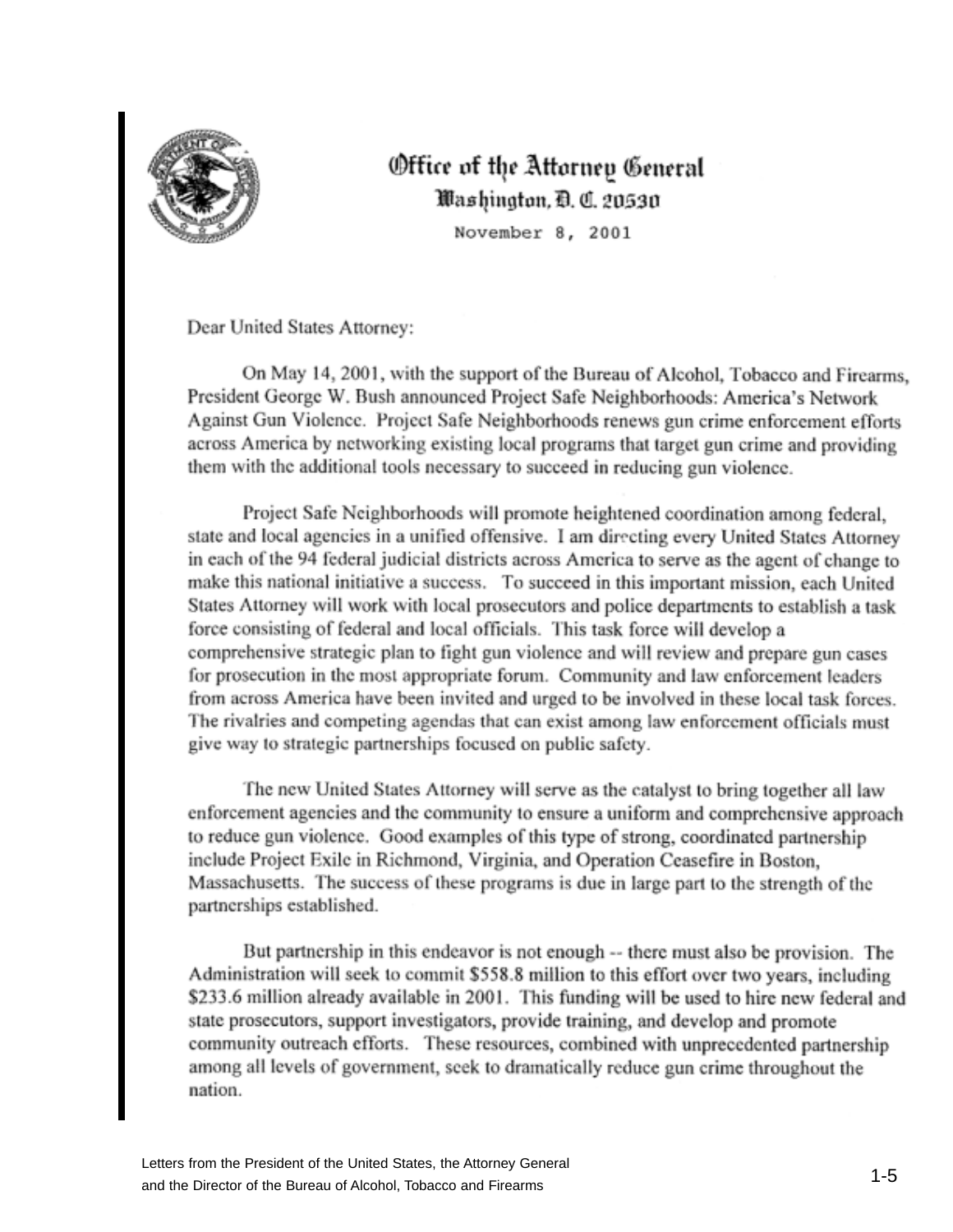**United States Attorney** Page 2

I am grateful for the support of the ATF, the National District Attorneys Association, and many other state and local law enforcement agencies who have participated in developing this important initiative. Together in strong coordination with law enforcement and communities across America, we can help break the deadly link between guns and crime and keep gun wielding criminals off our streets and out of our neighborhoods.

Sincerely,

John Ashcroft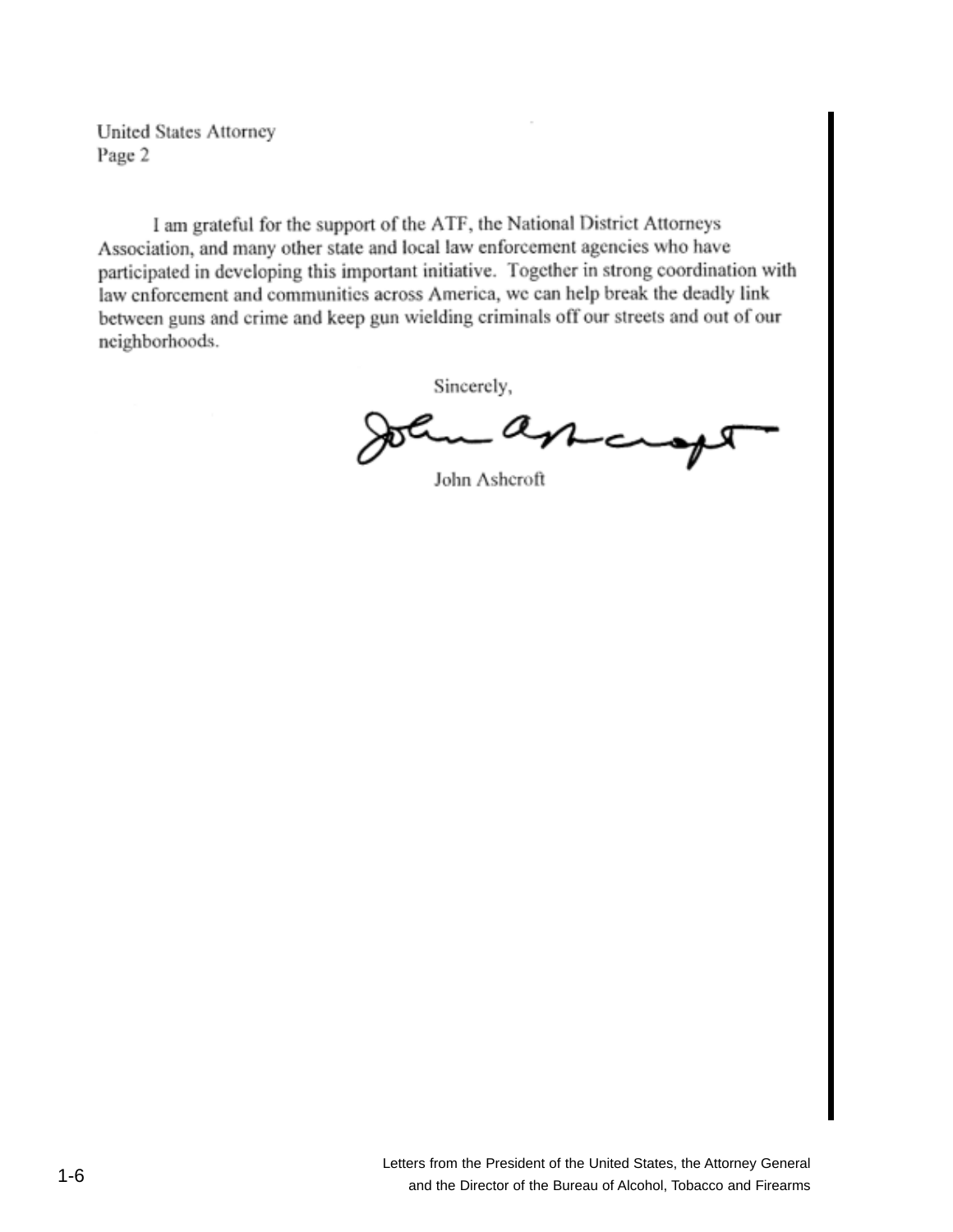

### DEPARTMENT OF THE TREASURY BUREAU OF ALCOHOL, TOBACCO AND FIREARMS WASHINGTON, DC 20226

NOV 1 6 200

### Open Letter to the United States Attorneys on ATF's Role in Project Safe Neighborhoods

At the Bureau of Alcohol, Tobacco and Firearms (ATF), we look forward to combining our experience and resources with yours to effectively address gun crime in your communities. ATF's role in Project Safe Neighborhoods is specific, and it has several components.

Virtually every firearm starts out legal and leaves an extensive paper trail. By following that trail, ATF can identify and target traffickers. Through a combination of Federal violent offender statues that provide mandatory sentencing, the tracing of illegally trafficked firearms, and the ability to analyze recovered crime guns, ATF brings to the table opportunities that enhance the efforts of all Project Safe Neighborhoods participants.

These components work because of ATF's commitment to working with other agencies at all levels, especially with local law enforcement. By building a framework, and exchanging best practices with the entire law enforcement community - local and Federal, police and prosetutors, we can take a stronger, united stand against crime and criminals.

ATF already participates nationally in taskforces, violent offender and youth outreach programs, and Project Safe Neighborhoods serves to enhance these efforts. With the intensive training ATF has developed and will deliver, and with partnerships with the Department of Justice, the International Association of Chiefs of Police, and the National District Attorneys Association, this initiative can further our collective efforts nationwide.

Together we can protect and serve this Nation, its citizens, and our neighborhoods. When ATF can help you, please call on us.

ander G. Suckles

Director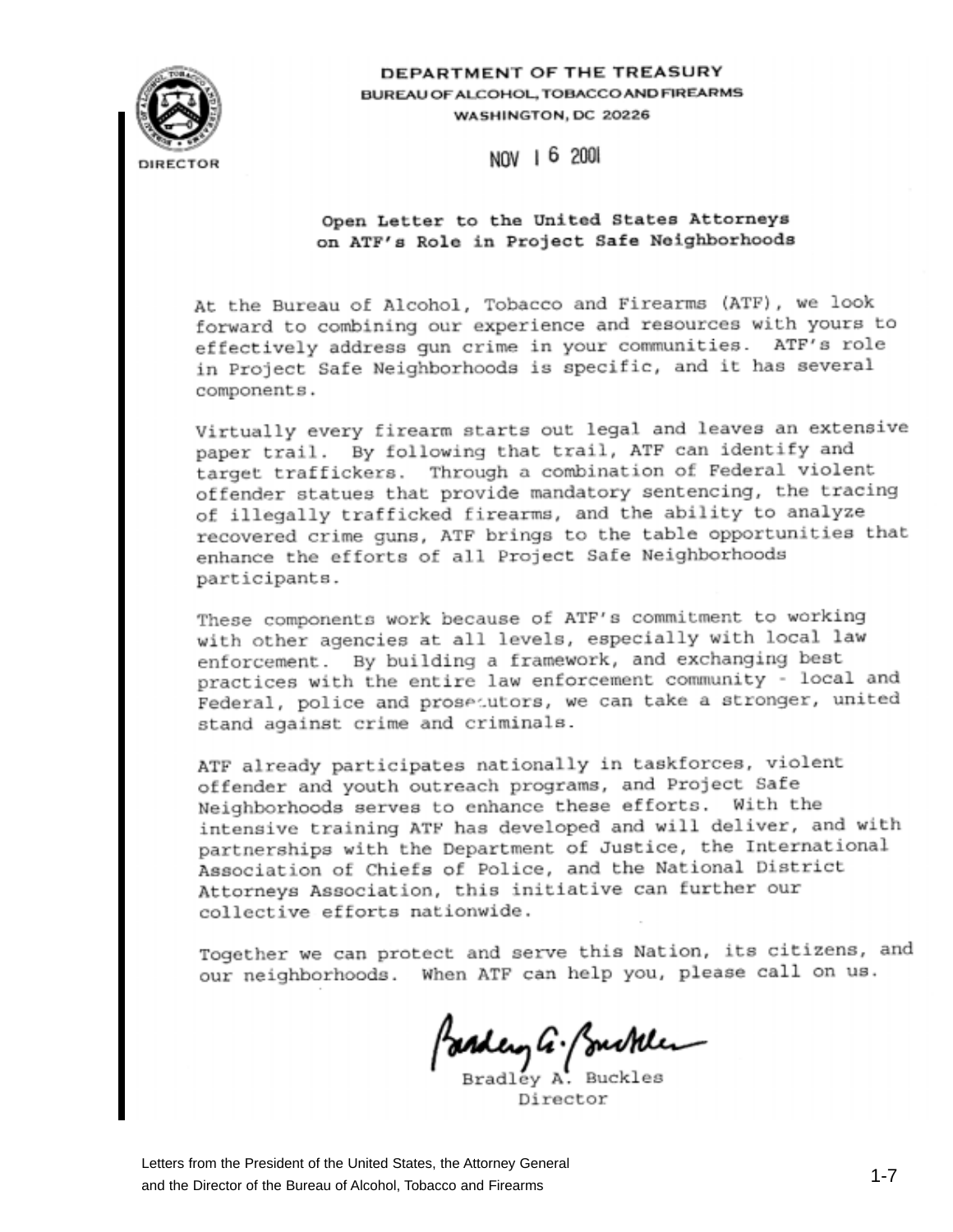

**Attorney General John Ashcroft United States Department of Justice May 2001**

Project Safe Neighborhoods: America's Network Against Gun Violence Implementation Guide for PSN Partners Thermore Against Guilt Violence<br>Implementation Guide for PSN Partners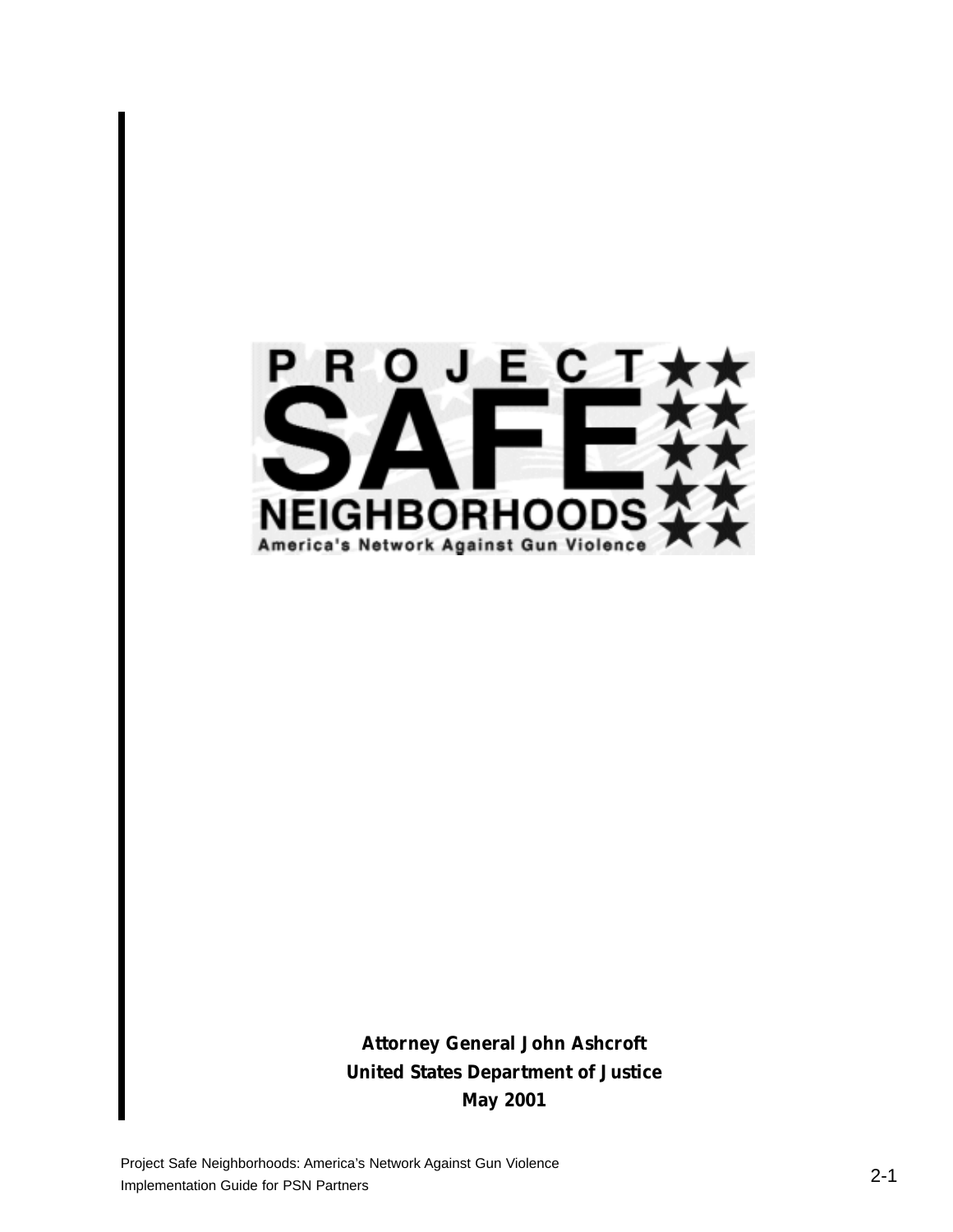### Index

### **I. INTRODUCTION**

#### **II. RECENT HISTORY OF FIREARMS ENFORCEMENT INITIATIVES**

### **III. MODEL PROGRAMS**

### **IV. PROJECT SAFE NEIGHBORHOODS: A COMPREHENSIVE ENFORCEMENT PLAN**

#### **1. Partnership**

A. The Task Force's Coordination Role

- (1) Coordination Between Agencies
- (2) Coordination Among Initiatives
- B. Federal vs. State Prosecution

### **2. Strategic Planning**

- A. The National Focus
	- (1) Dismantling Violent Organizations
	- (2) Stopping Illegal Gun Traffickers
	- (3) Enforcing the Law Against Prohibited Persons
- B. Responding to the Particular Gun Violence Problem in Each District
- C. Reporting Successes and Challenges

### **3. Training**

#### **4. Community Outreach and Public Awareness**

A. Use the Materials Provided in the Tool Kit to Get the Message Out

B. Work with a Foundation to Help Pay for the Outreach Campaign

### **5. Accountability**

- A. The Importance of Measuring the Impact of the Initiative
- B. General Requirements for Report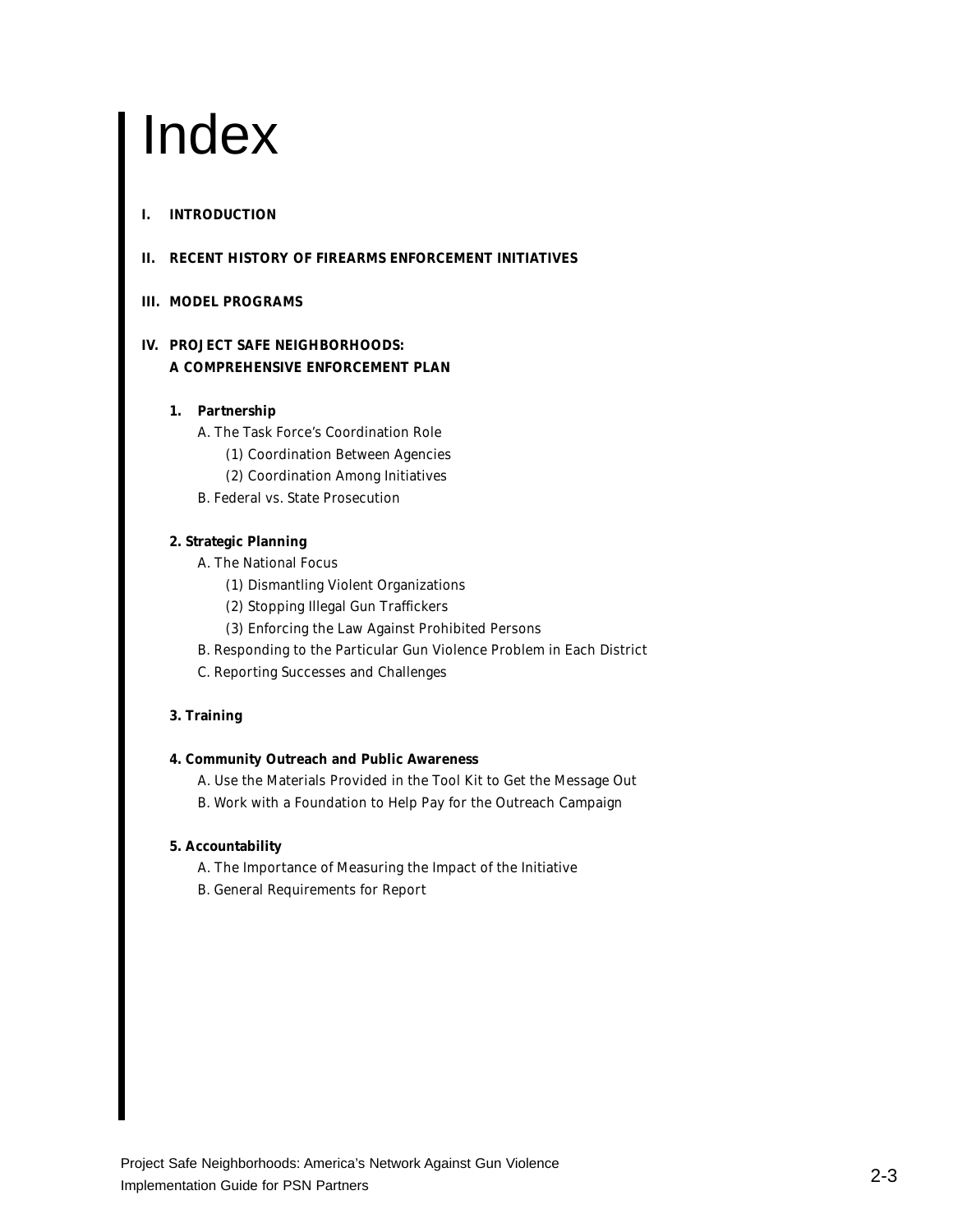### I. Introduction

On May 14, 2001, President George W. Bush and Attorney General John Ashcroft unveiled **Project Safe Neighborhoods**, a new, comprehensive, strategic approach to gun law enforcement – an approach that targets gun crime and violent offenders in an effort to make our streets and communities safer. The Administration's plan calls upon each United States Attorney to implement this national initiative, working in partnership with communities and state and local law enforcement agencies. The plan envisions an invigorated enforcement effort that either builds on the successful programs already in place or, through new resources and tools, creates effective gun violence reduction programs.

Now is the time to act. Despite an overall decline in the number of gun homicides during the last fifteen years, the incidence of gun violence remains intolerably high. National crime figures reveal a disquieting picture. In 1999, guns were involved in over a third of one million violent crimes, 10,128 people were murdered with guns, and 41 of the 42 law enforcement officers killed in the United States died from gunshot wounds. The scourge of gun violence is not limited to murder but includes non-fatal assaults; for every fatal shooting, there are roughly three non-fatal shootings.

The impact of gun violence is particularly severe on our children and young adults. A teenager is more likely to die from gunshots than from all natural causes of death combined, and for African-American males between the ages of 15 and 19, homicide involving a firearm is the leading cause of death.

Juvenile access to firearms is troubling. In 1998, 3,930 students were expelled for bringing a firearm to school. Sixty percent of students in grades 6-12 said they could "get a gun if they wanted." In a 1996 National Youth Gang Survey, youth gang members were reported to have been involved in 2,364 homicides in large cities, and 561 homicides in suburban counties. In a 1997 study of juvenile drug sellers who owned a firearm, 42 percent admitted to using a gun in a crime; among juvenile gang members, 50 percent admitted using a gun in a crime.

The problem of armed criminals is particularly acute in small and mid-sized cities — in those areas the homicide rate has increased while national rates have decreased. For example, since 1996, the homicide rate in cities with populations between 500,000 and 1,000,000 has increased approximately 25 percent. A 1998 National Street Gang Survey Report conducted by the Department of Justice's National Drug Intelligence Center (NDIC) found that gangs were active in 85 percent of the jurisdictions surveyed, over 80 percent of the gangs were involved in violent criminal activity or illegal drug trafficking, and gangs are migrating to other cities and to smaller and more rural communities.

The effect of firearms violence is a significant national crime problem. The psychological toll on a community is great when armed drug dealers terrorize parts of our cities, many citizens live in constant fear, and police officers must face this danger every day. The toll this fear places on the citizens and law enforcement personnel is incalculable. The security of our communities demands a comprehensive and strategic approach to address the problem of criminals who possess and use guns.

Spurred by innovative federal programs, individual cities and states have begun to implement such an approach with increasingly encouraging results. Model firearms programs such as Project Exile in Richmond, Virginia, and Operation Ceasefire in Boston, Massachusetts, are achieving success in many large cities throughout the country. It is this Administration's task to expand upon these successes by giving all new United States Attorneys (USAs) both a mandate and a framework for creating an effective gun violence reduction program. This new initiative, called Project Safe Neighborhoods, is an expanded, comprehensive, bold approach needed to combat illegal firearms and gun violence — one which synthesizes and supplements existing initiatives.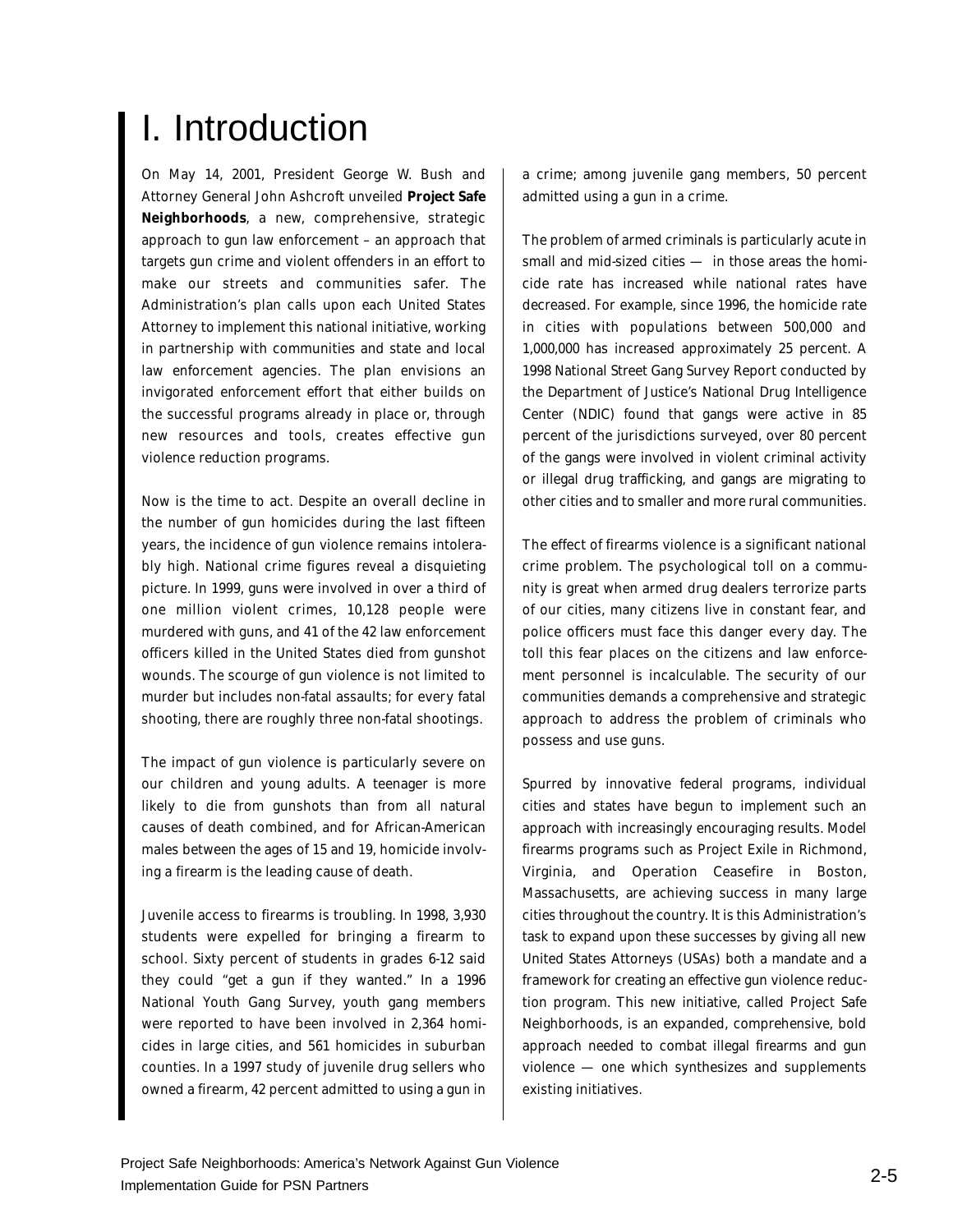Project Safe Neighborhoods includes funding for 113 new federal gun prosecutors in fiscal year 2001, plus funding for an additional 93 federal gun prosecutors in fiscal year 2002, \$75 million to provide grants to state and local authorities to hire between 300 and 500 local gun prosecutors in high gun violence areas, and additional resources to assist the mission of the Bureau of Alcohol, Tobacco and Firearms (ATF). In total, Project Safe Neigh-borhoods seeks to commit more than \$558 million over two years to reduce gun violence in America. This unprecedented investment will increase the capacity of federal, state, and local law enforcement to mount an intensified approach to firearms law enforcement and violent crime reduction. This investment will also help strengthen relationships among federal prosecutors and agents and their state and local counterparts.

The Administration believes that tough and smart enforcement of existing state and federal gun laws will create a lasting reduction in gun crime and increase

the safety and security of our citizens. The various crime reduction initiatives in the past decade have taught us that to have a truly significant impact, the federal government must do more than just increase its arrest and prosecution numbers. Our efforts must be comprehensive. We must build effective partnerships with our state and local counterparts. We must enhance our capacity to obtain and analyze crime and other data that should guide our strategies and afford us the opportunity to measure the impact of our efforts. We must maintain an edge in the attack on gun violence by providing expansive and comprehensive training for federal, state, and local law enforcement officers and prosecutors. We must convey the priorities, message, and results of our efforts to the media and community members. And we must build a powerful and lasting coalition with our citizens – one that empowers them to be agents of change in their own communities. Project Safe Neighborhoods is that comprehensive approach.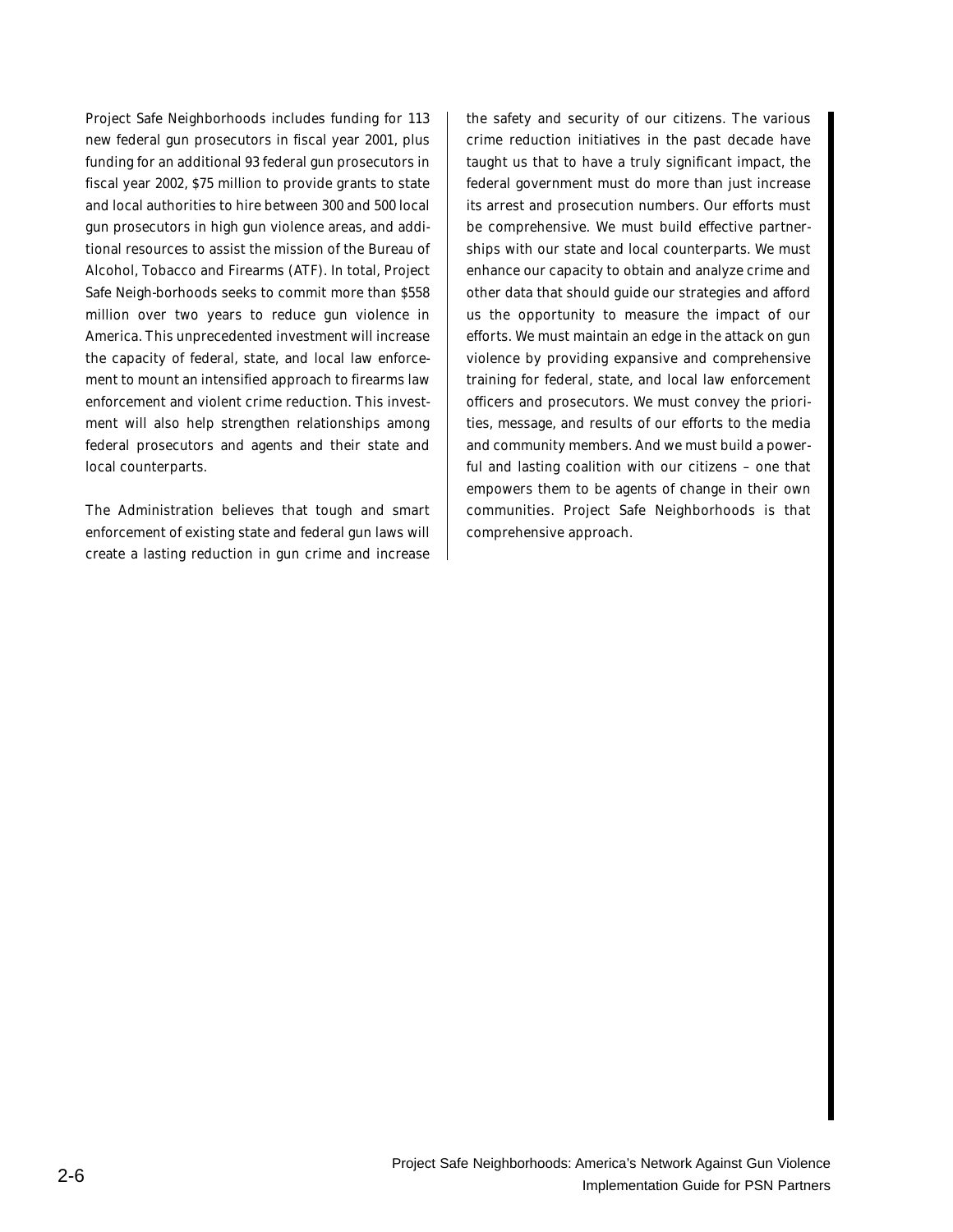In 1989, Attorney General Richard Thornburgh directed all federal prosecutors handling firearms cases to charge the most serious, readily provable offense(s) consistent with the defendant's conduct. Prosecutors were to engage in plea bargaining in a manner that strictly avoided Sentencing Guideline manipulation, and all firearm charges arising from the use of a firearm in a crime of violence or drug trafficking crime were to be pursued unless they could not be readily proven or warranted a sentence reduction due to a defendant's substantial assistance in a case. This emphasis on prosecution of firearms cases was followed by the creation of Project Triggerlock in March 1991.

Project Triggerlock required each USA to establish a task force of prosecutors to design a strategy for the identification and apprehension of the most violent offenders. Using federal firearms statutes such as 18 U.S.C. §§ 922(g), 924(c) and (e), Triggerlock was expressly designed to complement, not supplant, state and local efforts to purge each community of the most dangerous offenders.

To assist this effort, Attorney General Thornburgh designed the Violent Crime Task Forces (VCTF), composed of agents from the Federal Bureau of Investigation (FBI), the Drug Enforcement Administration (DEA), ATF, and state and local law enforcement agencies, to work together to investigate major offenders. These Task Forces represented pilot projects and were incorporated into the "Weed and Seed" strategy in many communities — removing violent offenders from target areas, then following up by encouraging housing renewal and enterprise zones in the target areas.

In 1991, the first year of Triggerlock, 6,454 defendants were prosecuted, compared with 3,060 in FY 1990. As of July 1992, more than 8,200 defendants — 10 percent of all federal prosecutions at that time — had been charged under Project Triggerlock. Armed career criminals received an average sentence of 18 years without parole.

In 1990, ATF created Project Achilles, an initiative established to target armed career criminals and offenders who used or carried a firearm during a crime of violence or a drug trafficking crime. ATF's ongoing initiative, the Armed Violent Criminal Apprehension Program, evolved from ATF's former Project Achilles and seeks to identify, investigate, and prosecute individuals involved in violent criminal activities or drug trafficking while using firearms. The Armed Violent Criminal Apprehension Program also maximizes the intelligence-gathering potential yielded from the arrests of numerous armed career criminals and armed drug traffickers who can provide valuable information about the sources of crime guns and other firearms-related crimes.

In October 1993, Attorney General Janet Reno informed federal prosecutors that they were now free to charge and plea bargain based upon an individualized assessment of each firearms case. The Administration indicated that it was shifting away from what it perceived was Triggerlock's focus on street-level criminals to a focus on major gun traffickers.

In March 1994, the Anti-Violent Crime Initiative was introduced and included a gun enforcement component targeting gun trafficking and illegal possession cases through federal, state, and local task forces. The Initiative also included the designation of a Violent Crime Coordinator in each federal district and focused on building strong partnerships with federal, state, and local agencies. It did not expressly mention Triggerlock as part of its firearms component, but did make reference to Achilles, Triggerlock's ATF counterpart.

After receiving criticism from Congress for a decrease in gun crime prosecutions, the Clinton Administration issued a Presidential directive in March 1999, requiring each federal district to develop a Firearms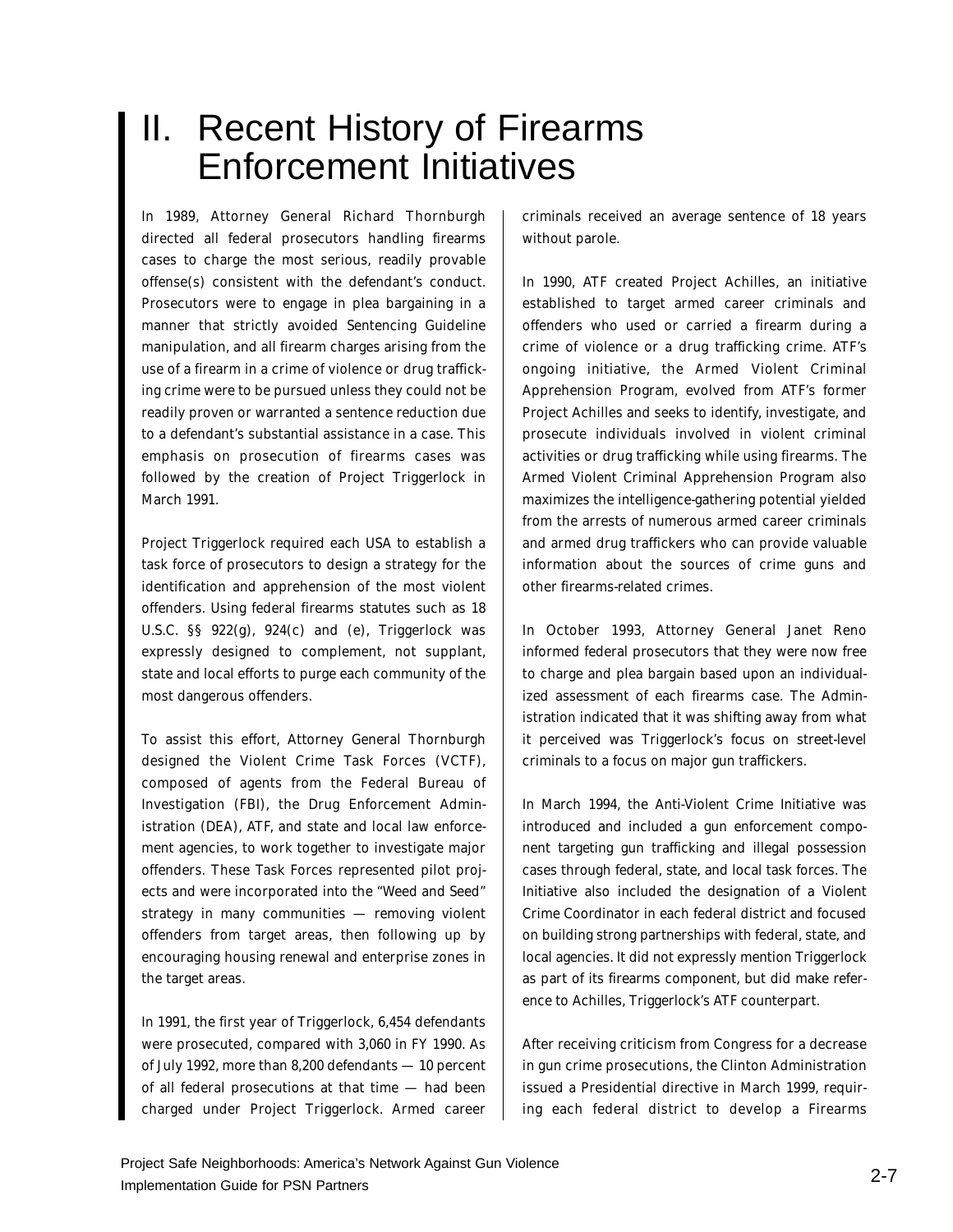Violence Reduction Strategy tailored to each district's needs. While Triggerlock was not officially discontinued during the Clinton Administration, it was effec-

 $\overline{\phantom{a}}$ 

tively superseded by the 1994 Anti-Violent Crime initiative and the 1999 Firearms Violence Reduction initiative.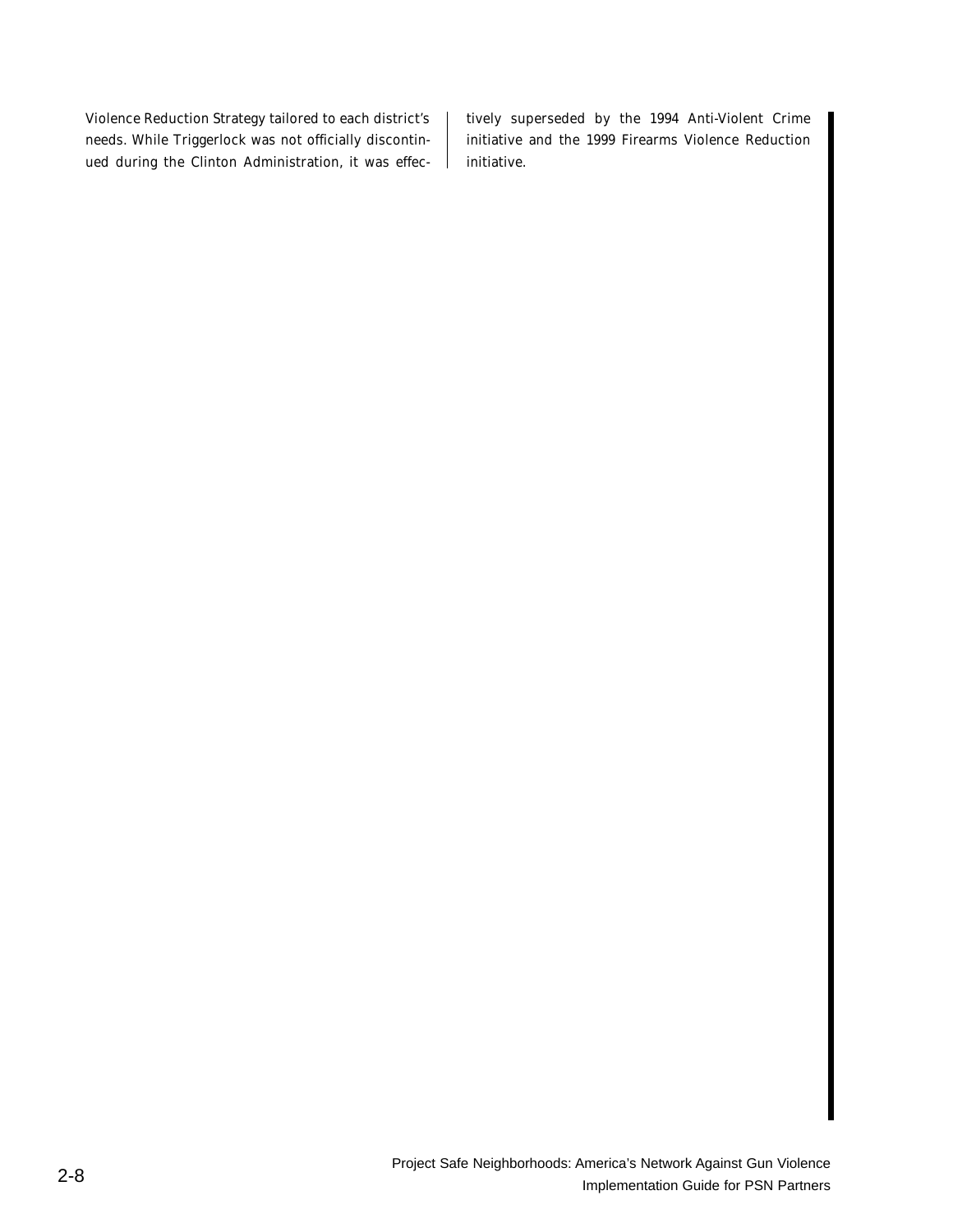### III. Model Programs

At present, all United States Attorneys' Offices have developed an individualized gun crime strategy. Project Safe Neighborhoods combines the core elements from the most comprehensive and effective strategies and applies them nationwide. The following sections briefly describe a few of the successful strategies currently in place.

**Project Exile,** originating in Richmond, Virginia's, United States Attorney Office (USAO), linked federal and local prosecutors, ATF agents, local police officers, state troopers, and an FBI agent to create an Exile Task Force. The Task Force reviews every local gun arrest to determine whether it should be prosecuted federally or locally.

As part of the Exile model, the USAO has provided training to local police on federal firearms statutes as well as search and seizure issues. To expedite handling of cases, the police firearms office was electronically connected to ATF to facilitate immediate tracing of seized firearms. Both the Commonwealth Attorney and the Virginia Attorney General detailed a staff prosecutor to the United States Attorney's Office for assistance in firearms prosecutions.

A major component of the project has been the innovative outreach/education effort through various media outlets, including television ads, billboards, bus wraps and bumper stickers to convey the message of this initiative. The United States Attorney successfully formed a coalition of business, community, and church leaders to promote the project. The outreach and education efforts are funded by a non-profit foundation established for that purpose.

Project Exile has been enormously successful, reducing the number of homicides by 40 percent and armed robberies by 30 percent in its first year (mid-1998), with further decreases in the subsequent two years. Since its inception, Exile has yielded over 500 convictions for gun crimes for a total incarceration time of 27,861 months, or more than 2,320 years.

The federal Virginia Exile program has been successfully replicated in other federal districts, including the Western District of New York (Rochester), the Southern and Western Districts of Texas, the Northern District of Indiana and the District of Colorado. Each jurisdiction consulted with the United States Attorney in Richmond and implemented the same or similar task force approach, referral process, training, and coordination. Denver's Exile also includes an intensive focus on the prosecution of gun dealer violations, Brady Act/National Instant Background Check System (NICS) denials, and comprehensive gun tracing and identification of violent crime "hot spots."

Similar to Exile, **Project ICE** (Project Isolating the Criminal Element), which originated in the Northern District of Alabama, bases its success on its vigorous prosecution of federal firearms offenses in partnership with the Birmingham police department, ATF, and local district attorneys' offices. Project ICE also includes a training program for local law enforcement as well as a community outreach component. The project is complemented by a crime gun tracing program under ATF's Youth Crime Gun Interdiction Initiative (YCGII) and the Department of Housing and Urban Development's (HUD's) Operation Safe Home, a task force targeting violent crime in public housing.

Another successful gun crime initiative, replicated in several jurisdictions, is Boston's **Operation Ceasefire**. Driven by careful research and analysis, Ceasefire resulted in reductions in Boston's violent crime rate well in excess of national declines. The initiative targeted repeat youthful (ages 24 and younger) violent offenders who were responsible for the majority of gun crimes. Ceasefire took its message directly to the community to forewarn gangs about the severity of federal consequences flowing from gun crimes. The targeted deterrence strategy was balanced with intervention and prevention programs for at-risk youths. Ceasefire was implemented in 1995, and at the end of the first year there had been a 68% decline in homicides for victims 24 years old or younger. By the end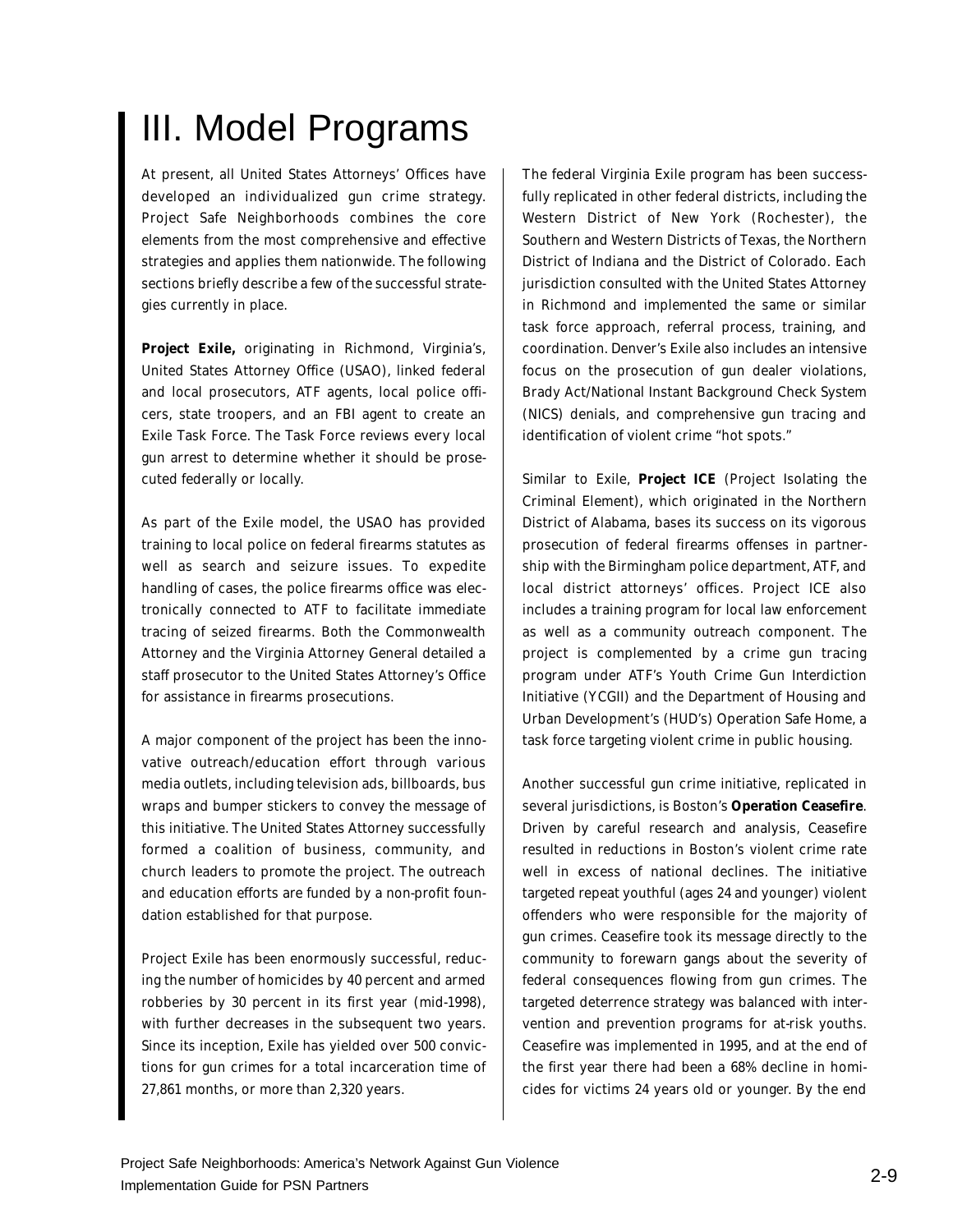of the second year, there had been a 70 percent reduction in gun assaults for all ages.

Authorities in Camden, New Jersey; Baton Rouge, Louisiana; Memphis, Tennessee; High Point and Wilmington, North Carolina; Stockton, California; and the District of Columbia replicated Ceasefire by emphasizing deterrence of youth gun violence in selected "hot-spot" neighborhoods. For example, the Memphis Operation Ceasefire program locates gun crime hot spots with the assistance of researchers from the University of Memphis and emphasizes its zero tolerance policy for firearms possession in school zones. Stockton Ceasefire targeted street-level youth gang violence, reducing the youth homicide rate by 75 percent in 1998 alone. Conducting its own internal crime mapping, the District of Columbia found success through focusing efforts on youth gang violence and prosecuting criminal groups as "organized crime" matters involving gun violence.

Other federal approaches integrate many of the components of Exile, ICE, and Ceasefire. The Southern District of Florida (Miami-Dade) gun law enforcement effort utilizes the Weed and Seed strategy and youth crime gun tracing, and targets Brady Act/NICS denials and identification of illegal gun sales at pawn shops and gun shows. **Operation Target** in the Western District of Pennsylvania obtained the assistance of Carnegie Mellon University in securing gun tracing data and crime mapping. The United States Attorney and ATF use this information to work with federal firearms licensees (FFLs) to detect illegal trafficking and deter "straw purchases" (a "straw purchase" occurs when the actual buyer of a firearm uses another person, the "straw purchaser," to execute the paperwork necessary to purchase firearms from a federal firearms licensee). Operation Target also emphasizes suppressing the use of firearms by probationers and parolees.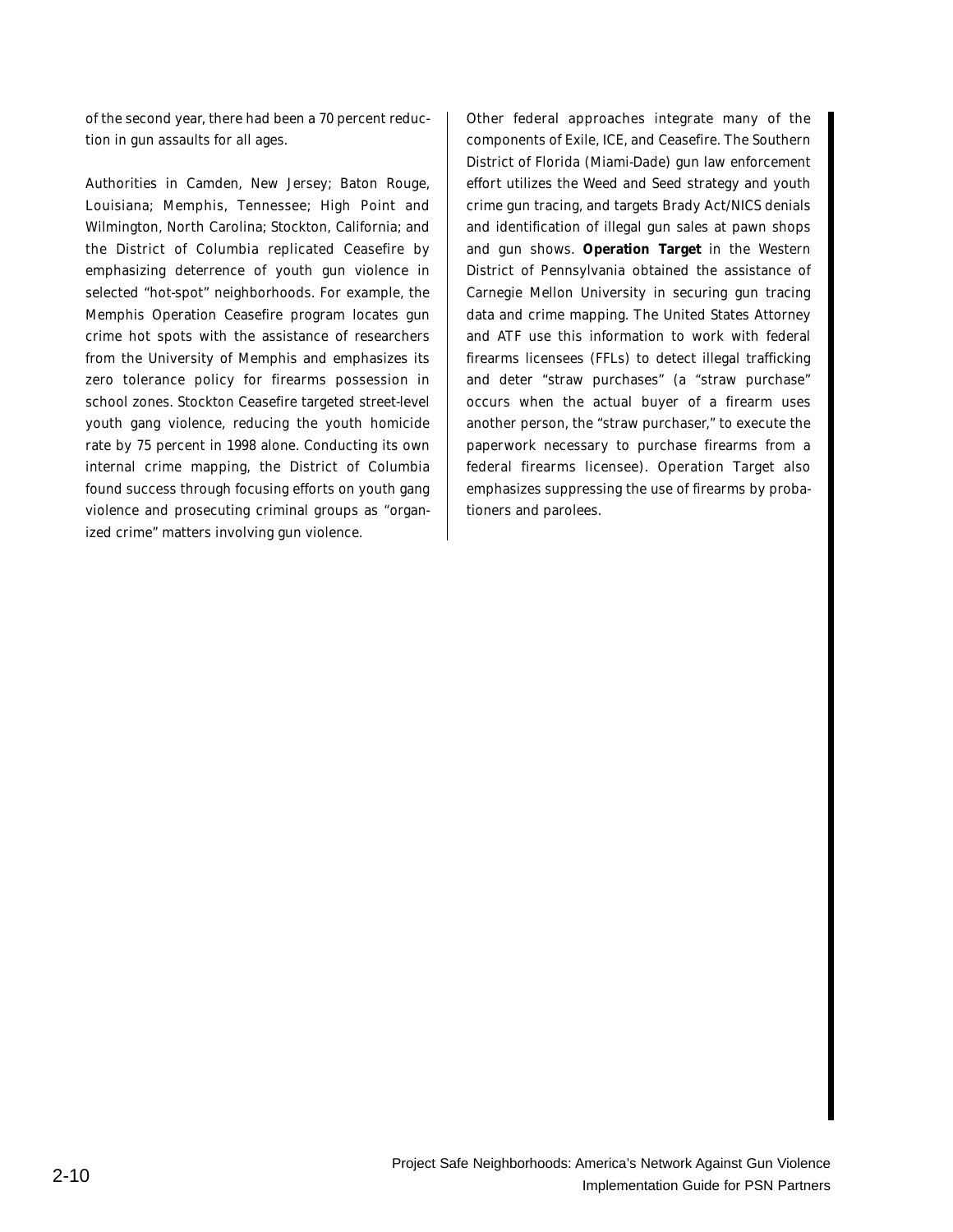### IV. Project Safe Neighborhoods: A Comprehensive Enforcement Plan

There are five essential elements required for a vigorous and successful gun violence reduction plan: 1) Partnership, 2) Strategic Planning, 3) Training, 4) Community Outreach and Public Awareness, and 5) Accountability. Mindful of the varying problems facing each district, this initiative does not mandate a "one-size-fits-all" approach that supplants effective strategies already in place in each district. Instead, these elements will be tailored to the needs of each individual district and the gun violence problem therein. Through Project Safe Neighborhoods, the Administration will build on past successes in gun violence reduction by expanding and intensifying the crackdown on criminals with guns, and deterring others from engaging in acts of violence.

The goal is straightforward and clear — to disrupt gun violence strategically and comprehensively, using all available enforcement and prosecutive tools; uniting federal, state, and local efforts; and leveraging new resources at all levels. To enhance this ambitious mission, this initiative brings substantial new federal resources, including over 113 new federal prosecutors devoted to gun law enforcement, \$75 million to fund between 300-500 new local gun prosecutors, plus funding for 94 additional federal gun prosecutors in the FY 2002 budget. Additional resources are being sought by the ATF for new agents, inspectors, and the development of crime gun tracing and ballistics technology. Enhanced training will also be provided for federal and local prosecutors as well as agents and police officers. These resources demonstrate the Administration's commitment to an all-out assault on gun violence.

To deploy effectively the substantial resources dedicated to this effort, each U.S. Attorney's Office will designate a Project Safe Neighborhoods point of contact to serve as a project coordinator for the office and help streamline communication about the initiative. Each United States Attorney is also encouraged to create a specialized unit within his or her office to target the most significant gun crime problems within the district to maximize the impact of this initiative and help ensure the safety of our nation's communities.

The five elements essential to a vigorous and successful gun violence reduction plan are outlined on the following pages.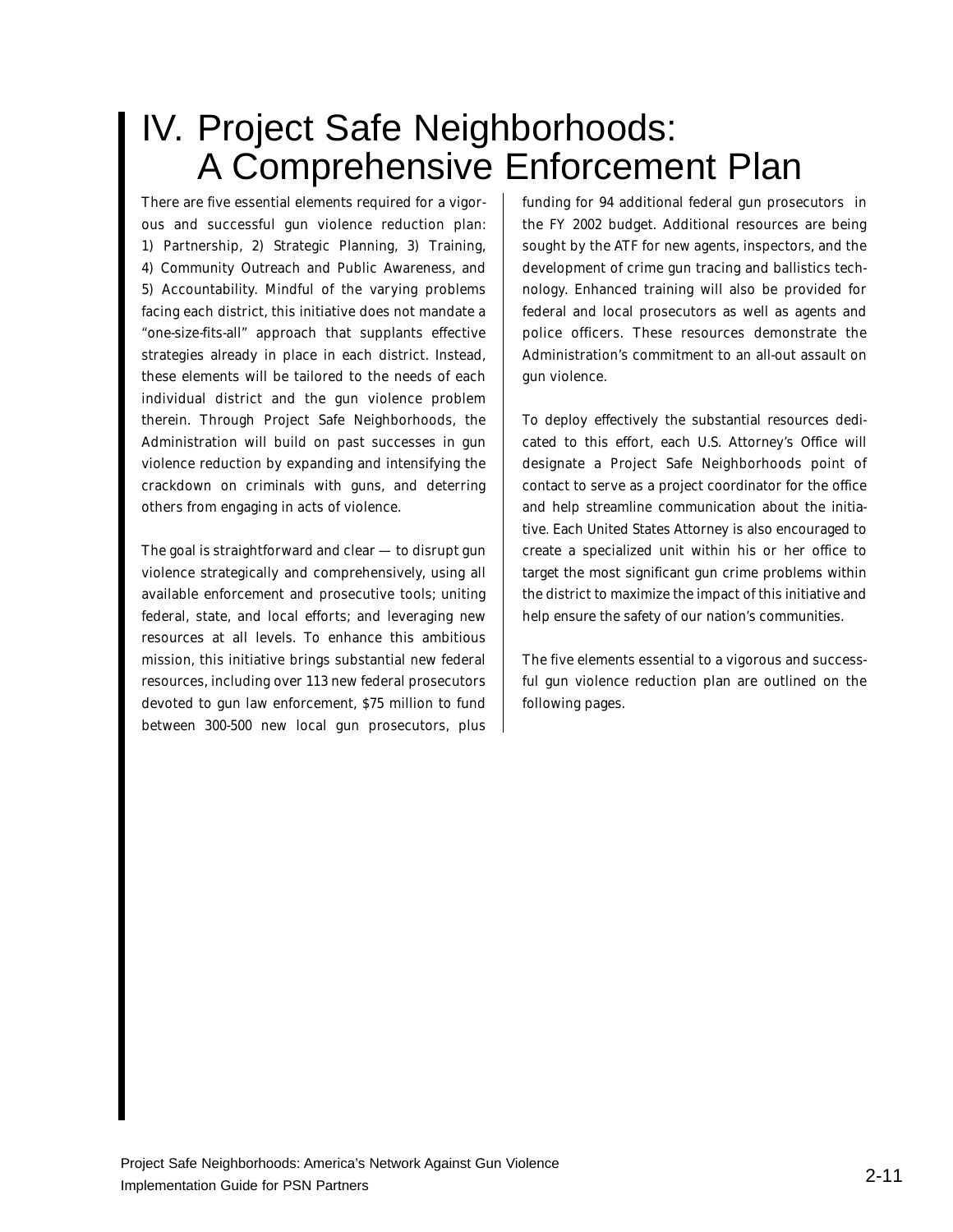

### Partnership

Materials included in Resource Guide:

| How to Create a Local Gun Violence Task Force<br>or Join an Existing One that Already Works | Section 3        |
|---------------------------------------------------------------------------------------------|------------------|
| <b>Community Gun Violence Prosecution Program</b><br><b>Award Recipients</b>                | <b>Section 4</b> |
| <b>Existing National Initiatives and Task Forces</b>                                        | <b>Section 5</b> |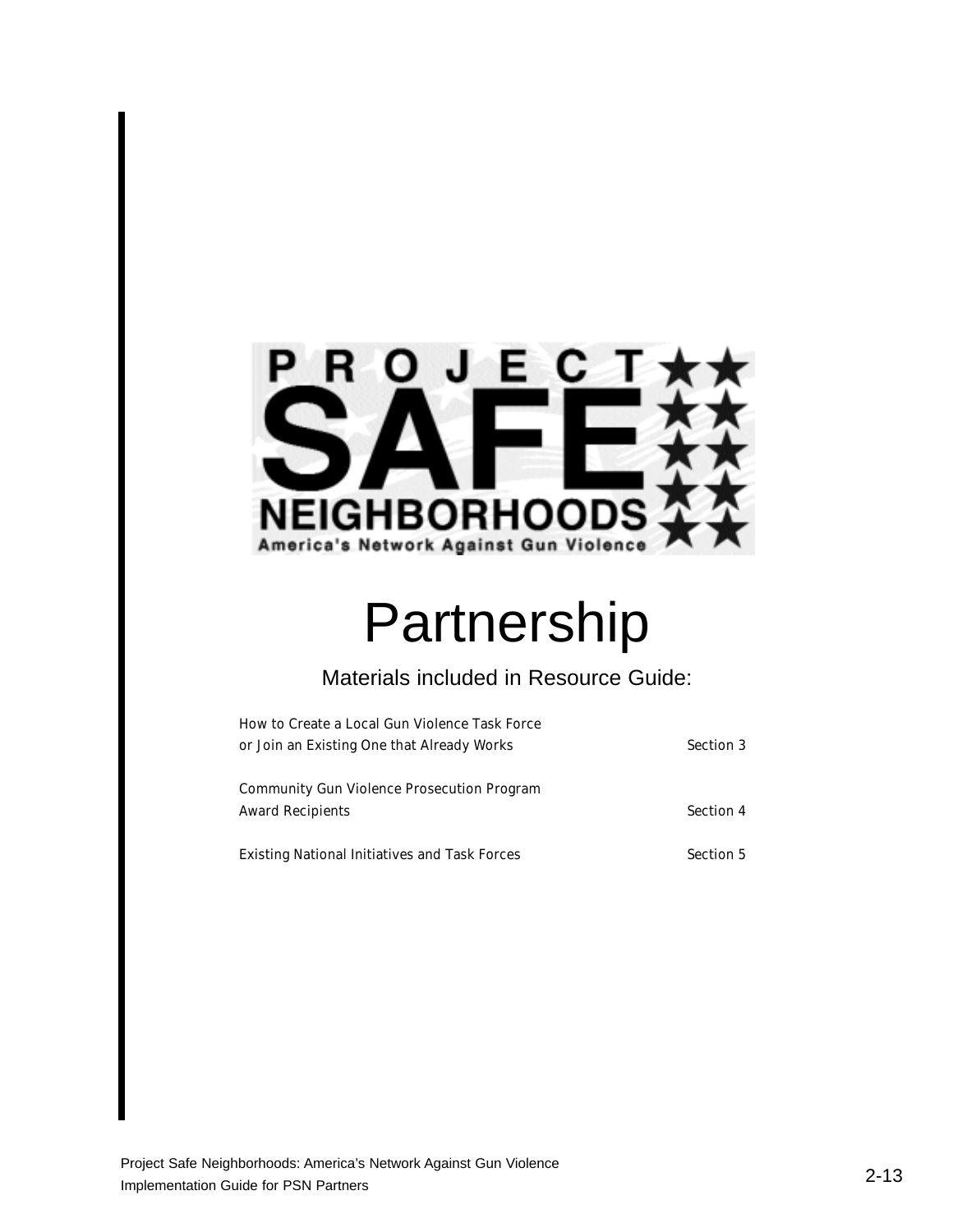### 1. Partnership

To implement Project Safe Neighborhoods, the Attorney General has asked each United States Attorney for a commitment to assume a leadership role for coordinating this effort and heightening awareness and involvement at the local level. The United States Attorney will partner with the intersecting participants in a district to create a task force that can help ensure a uniform, tactical approach that yields a major impact on the community.

### A. The Task Force's Coordination Role

### **(1) Coordination Among Agencies**

Coordination is an indispensable ingredient in any crime-fighting effort. However, too many crime-fighting agencies are divided in their operations. In many cities there are numerous federal criminal and civil enforcement agencies working in various areas of overlapping as well as exclusive jurisdiction. Not every agency knows the extent to which other agencies are conducting parallel investigations. Targets, witnesses, and evidence may overlap, yet the agencies may never detect the connection between their cases. This failure to capture invaluable information through coordination detracts from the ability to make significant and lasting progress in crime reduction.

Using a panoramic view of all ongoing law enforcement activities, each local task force must develop a coordinated strategy designed to fight crime across agency and jurisdictional lines, to join each federal law enforcement agency with local prosecutors and local law enforcement, and to assemble an affirmative, proactive attack on gun violence in the district.

Effective collaboration includes a full partnership between federal and local prosecutors and federal and local law enforcement. The efforts of this partnership can be enhanced through receiving increased familiarity with federal and state firearms laws. A procedure must be developed to allow immediate review of new gun arrests to determine eligibility and priority for federal prosecution vis-a-vis local prosecution. Violent offenders facing tough sentences must be systematically debriefed to ensure that vital intelligence is gained and disseminated.

To accomplish this task, the Project Safe Neighborhoods initiative encourages making debriefing a condition of all pleas to gun charges. Additionally, regardless of the specific charges, it is important that prosecutors and agents interviewing cooperating defendants and witnesses remember to explore fully any such individual's source of firearms and share such information with other members of the Project Safe Neighborhoods task force. Working together, officers and agents from all organizations can share data and resources, secure witnesses and evidence, interview cooperative subjects, and thereby provide a comprehensive response to criminal incidents and local requests for assistance.

United States Attorneys will ensure that all federal agencies taking firearms into custody fully trace those firearms through ATF and will work with ATF to encourage state and local partners to do the same. Comprehensive tracing of firearms recovered by police allows ATF to provide to the community an essential vision of patterns of crime gun activity and the sources of those guns.

### **(2) Coordination Among Initiatives**

Another critical aspect of the task force's role is to unify existing law enforcement initiatives, most of which touch upon gun violence. Federal and local law enforcement agencies operate a myriad of programs, task forces, and initiatives within many judicial districts.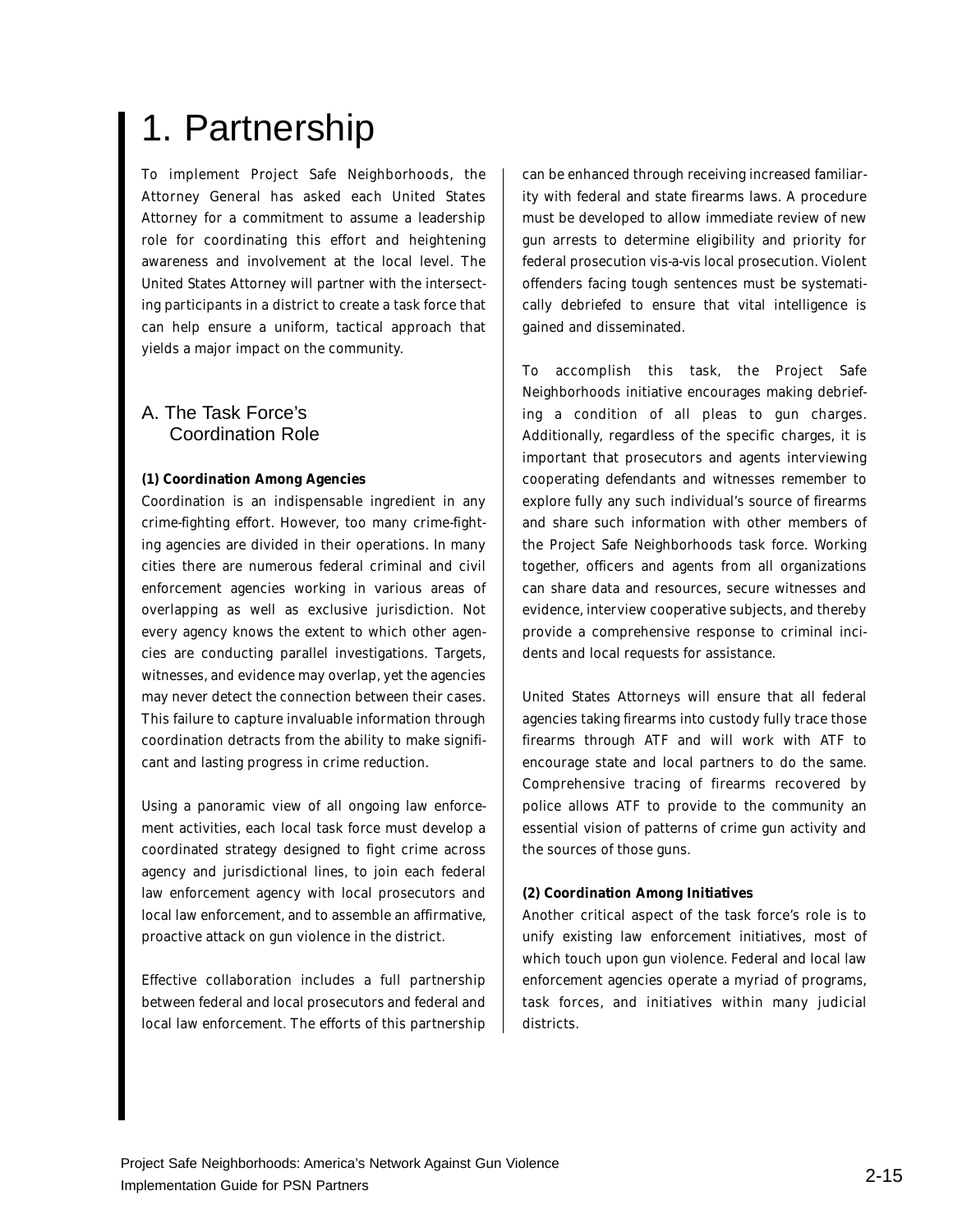It is essential for each partnership to survey all the existing initiatives and task forces that involve firearms enforcement and gun violence reduction, both inside and outside the law enforcement community. Very often, task forces coexist with little or no awareness of one another's investigative activities. To the extent possible, the Project Safe Neighborhoods partnership will unify these existing initiatives to create a more strategic, focused, and effective districtwide gun violence reduction initiative.

In early 1990, Boston, Massachusetts, was experiencing historically high murder rates. As a result, Boston began a series of innovative public safety strategies that focused on violent youth and illicit gun markets. Using a problem-solving approach, a broad coalition of federal, state, and local government agencies, nonprofits, businesses, clergy and others developed several programs to address the escalating number of juvenile homicides. This strategy, known as Operation Ceasefire, became a model for other districts throughout the country experiencing increased youth gunrelated violence.

Ceasefire targets gun criminals with an emphasis on the youthful offender (ages 24 and under) and brings federal prosecution against the most violent of this target group. Ceasefire also integrates a public education campaign whereby law enforcement collaborates with community leaders to hold community meetings with probationers and potential offenders and places them on notice of the severity of federal sanctions for gun violence. After the second full year of Boston's Operation Ceasefire, there had been a 71 percent decrease in homicide offenders for ages 24 and under and a 70 percent reduction in gun assaults by all offenders.

Similarly, ATF's Youth Crime Gun Interdiction Initiative (YCGII) focuses on identifying and preparing for prosecuting those offenders who traffic firearms to youths and juveniles, as well as on illegal possessors between ages of 18 and 24. The initiative, which includes comprehensive crime gun tracing by participating state and local law enforcement agencies, is currently in effect in 50 sites.

Another community-based program that includes a gun violence component is the Weed and Seed initiative, begun by the Department of Justice in 1991 to demonstrate a comprehensive approach to law enforcement and community revitalization. Weed and Seed utilizes United States Attorneys as the key conveners of government, the private sector, and community groups. It was specifically designed to prevent and control violent crime, drug abuse, and gang activity in target areas, and to restore the neighborhood through social and economic revitalization. To achieve these goals, Weed and Seed integrates law enforcement, community policing, prevention, intervention, treatment, and neighborhood restoration efforts.

Today, over 200 communities participate in the Weed and Seed approach — many of which focus on preventing and combating gun crime. Because Weed and Seed is directed toward removing violent, armed offenders from communities, local task forces should become familiar with the ongoing Weed and Seed efforts in their district and attempt to integrate their gun violence reduction strategy with those efforts.

### B. Federal vs. State Prosecution

To complement the law enforcement partnership, each United States Attorney's office and local prosecutors' offices must establish a protocol to ensure that all firearms offenses are met with the most effective and vigorous prosecution tools available. To accomplish this goal, the United States Attorney's Office, local prosecutors, and the ATF Violent Crime Coordinator must hold regularly scheduled meetings jointly to review cases and make tactical determinations regarding the most appropriate jurisdiction for each case.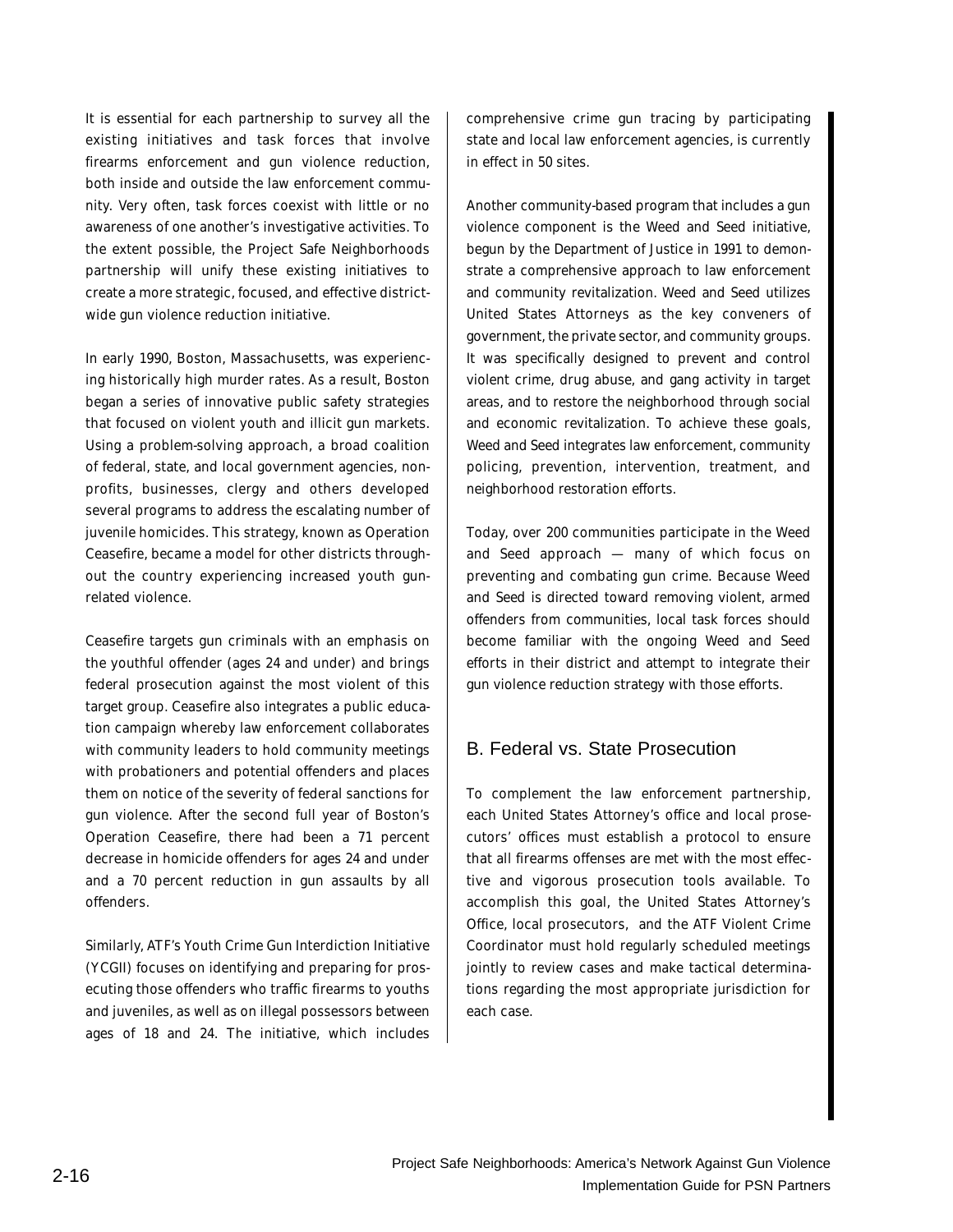Although it is impossible to prosecute all gun cases federally, the threat of federal prosecution can be a powerful tool for prosecutors. In some jurisdictions, state prosecutors offer violent gun criminals the option of receiving a higher-than-usual state sentence in lieu of federal prosecution, which may carry an even higher sentence. Under that approach, the possibility of severe federal sanctions can be used as an incentive for a defendant to accept a strong state plea bargain. In other jurisdictions, federal officials craft prosecution guidelines directing that only the most violent offenders will be targeted for federal prosecution, such as armed career criminals and armed drug traffickers.

One benefit to having cases prosecuted federally is the strength of federal bail laws. Federal pre-trial detention law, which permits detention without bond where the community's safety is at risk, oftentimes proves more successful in detaining firearms defendants. Similarly, federal suppression law can be more favorable than controlling state law. Combined with tougher sentences, persons charged federally with firearms violations often face substantial incarceration. After assessing the relative strengths of state and federal gun laws, every gun crime defendant's criminal history should be thoroughly examined to determine the appropriate forum for prosecution.

Another effective means for ensuring prosecution in the best forum is cross-designation, whereby a local prosecutor is designated a Special Assistant United States Attorney (SAUSA) for purposes of prosecuting federal gun cases in the district. Additionally, at a local district attorney's request, United States Attorneys may consider assigning a federal prosecutor to the local district attorney's office to assist in the prosecution of criminal cases involving the use of a firearm. Regardless of the approach adopted, federal and state prosecutors must determine the applicable statutes and which jurisdiction provides the most potent punishment, taking into account the nature of the crime and the defendant's criminal history.

The close cooperation between federal and state authorities in bringing prosecutions for violation of both federal and state gun laws may implicate the Department of Justice's dual and successive prosecution policy, otherwise known as the "Petite Policy." The purpose of that policy is to vindicate substantial federal interests through appropriate federal prosecutions, to protect persons charged with criminal conduct from the burdens associated with multiple prosecutions and punishments for substantially the same  $act(s)$  or transaction(s), to promote efficient utilization of Department resources, and to promote coordination and cooperation between federal and state prosecutors.

The Petite policy precludes the initiation or continuation of a federal prosecution, following a prior state or federal prosecution based on substantially the same act(s) or transaction(s) unless three substantive prerequisites are satisfied: first, the matter must involve a substantial federal interest; second, the prior prosecution must have left that interest demonstrably unvindicated; and third, applying the same test that is applicable to all federal prosecutions, the government must believe that the defendant's conduct constitutes a federal offense, and that the admissible evidence probably will be sufficient to obtain and sustain a conviction by an unbiased trier of fact. Finally, the prosecution must be approved by the appropriate Assistant Attorney General. As always, the traditional elements of federal prosecutorial discretion continue to apply.

The Petite policy applies only to charging decisions; it does not apply to pre-charge investigations. However, federal prosecutors should be aware of the requirements of the Petite policy when consulting with state and local counterparts to determine the most appropriate single forum in which to proceed to satisfy the substantial federal and state interests involved. Further information about the Petite Policy appears in the United States Attorneys Manual.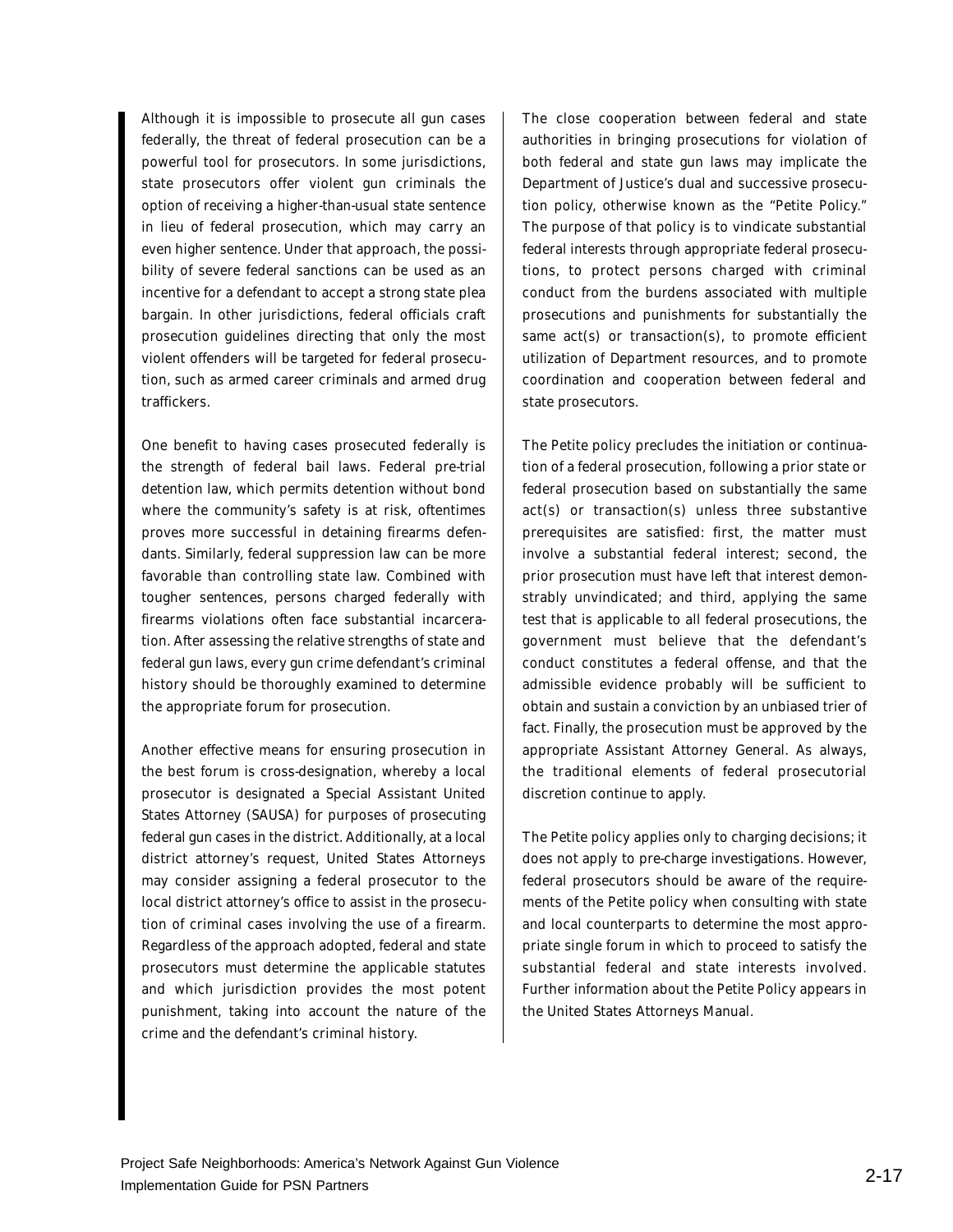

### Strategic Planning

Materials included in Resource Guide:

| <b>Attorney General Memorandum for All</b>                |                   |
|-----------------------------------------------------------|-------------------|
| U.S. Attorneys on Enforcing the Nation's Gun Laws         | Section 6         |
| Data and Analysis Resource Guide                          | <b>Section 7</b>  |
| <b>Traditional Investigative Methods for</b>              |                   |
| <b>Gathering Crime Gun Information</b>                    | Section 8         |
| ATF's Firearms Tracing and Ballistics Comparison Services | Section 9         |
| <b>Crime Mapping</b>                                      | <b>Section 10</b> |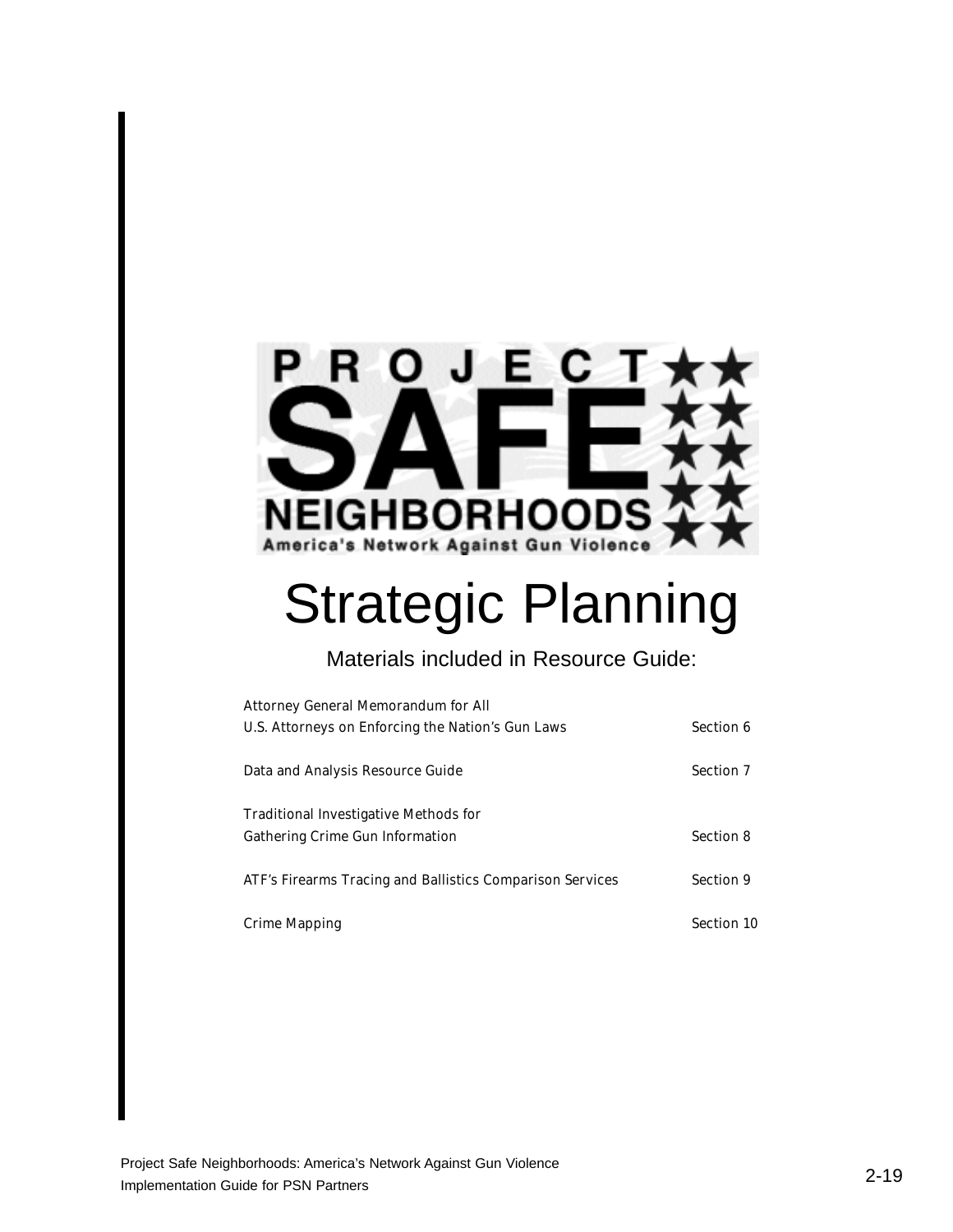### 2. Strategic Planning

After establishing or rededicating themselves to the relevant partnerships, the next step for task force members is to create and deploy coordinated, strategic gun violence reduction plans. The federal enforcement component of those strategic plans will reflect the priorities of the national initiative  $-$  aggressive enforcement of federal laws against violent organizations (such as gangs, drug trafficking groups, and organized crime), illegal gun traffickers, and persons prohibited from possessing firearms — and will also be responsive to the particular gun violence problems in each district.

### A. The National Focus

District task forces have a vast array of enforcement weapons to use in developing their strategic plans to address gun violence. The federal tools can have a significant impact on violent crime. The enforcement mix will depend on the specific causes of gun violence in the community, the availability of law enforcement resources, and the expected outcome of each approach. Although the specific approach to combating gun violence will accordingly vary from district to district, Project Safe Neighborhoods asks each United States Attorney to incorporate three national priorities in the federal enforcement component or the strategic plan. Those priorities are as follows:

- increased prosecution of violent organizations using federal conspiracy, racketeering, narcotics, and all other available laws aggressively to attack and punish violent drug traffickers, violent street gangs, and violent robbery rings;
- heightened enforcement of all federal laws against illegal gun traffickers, as well as corrupt federal firearms licensees that supply them, with an emphasis on those gun traffickers who supply illegal firearms to violent organizations and to juveniles; and,

• renewed aggressive enforcement of federal firearms laws against those persons prohibited from possessing firearms or who use firearms in furtherance of illegal activities, including those persons denied under the Brady Act.

### **(1) Dismantling Violent Organizations**

United States Attorneys have been asked to increase their efforts to prosecute significant, large-scale organizations, such as violent drug trafficking groups, street gangs, and robbery rings through the aggressive enforcement of applicable federal statutes, including federal conspiracy, racketeering, and narcotics laws. By using these powerful tools, the United States Attorney is able to address gun violence by: (1) combining historical and proactive evidence under an "umbrella" organizational offense to charge and disable a large number of violent defendants in a single case; (2) bringing in a single prosecution adult and juvenile racketeering and/or overt acts (so long as a defendant continued and ratified membership in the conspiracy after reaching 18 years of age); and (3) exposing members of violent organizations to substantial penalties under federal law (e.g., under the Federal Sentencing Guidelines, the calculation of a sentence will generally be controlled by the quantity of drugs distributed by the narcotics organization and by sentencing enhancements for possession of a firearm, supervisory role, and/or drug-related murder).

In those districts where state penalties are not sufficient to punish members of violent organizations, and where such prosecutions can have a significant impact on the gun violence problem, the PSN task force should coordinate efforts to implement a protocol for screening the most serious violators and prioritize these cases for federal prosecution. The specific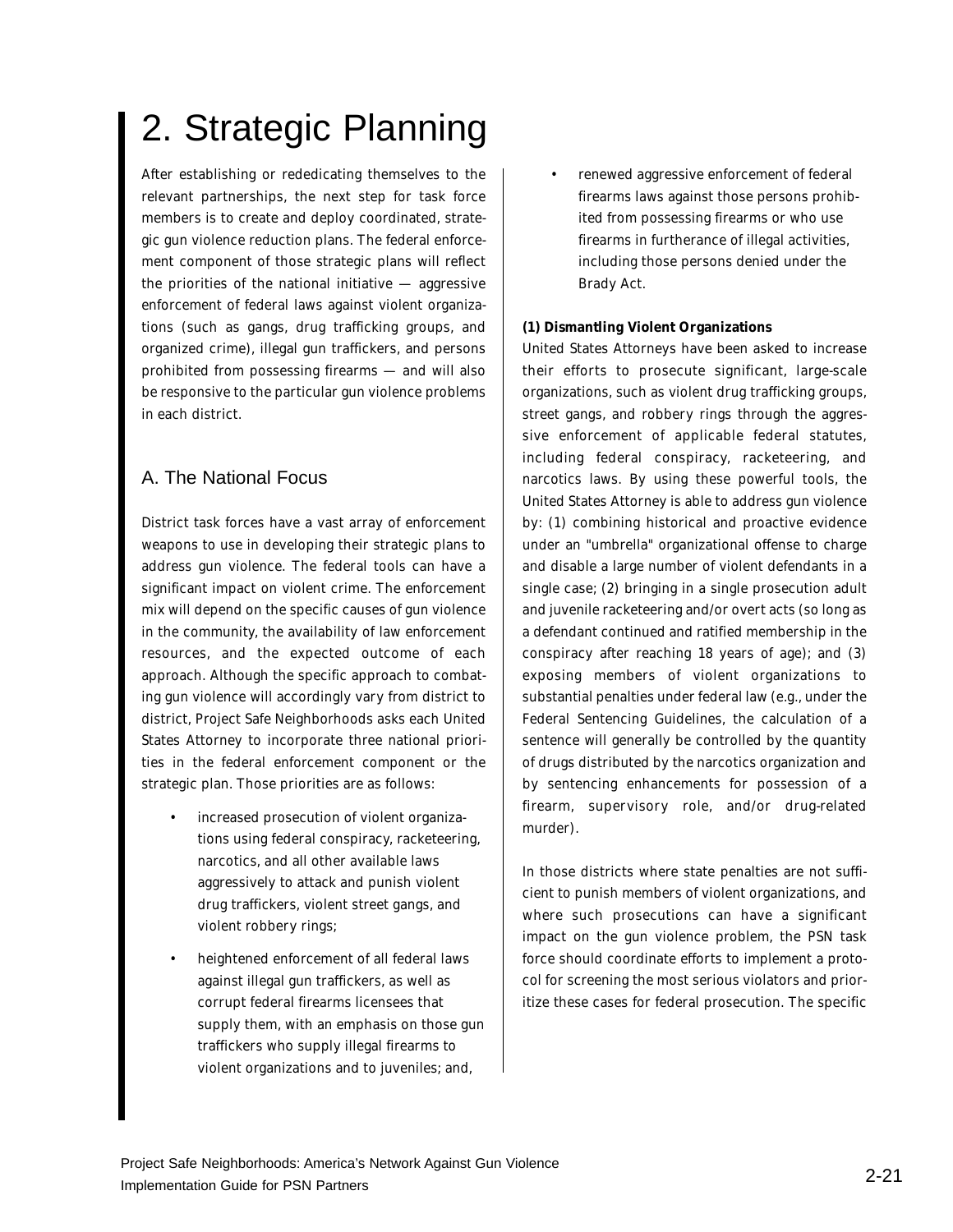criteria for prosecuting these cases will vary in each district and will depend on the nature of the firearms violence problem in the district as well as applicable state penalties. For example, where violent drug traffickers use firearms to protect and further their illegal trade, a proactive strategy should include prosecution of armed drug dealers in federal court using 18 U.S.C. § 924(c), given the five, seven, and ten-year mandatory minimum penalty applicable to an offender who possesses, brandishes, or discharges a firearm during a drug offense.

### **(2) Stopping Illegal Gun Traffickers**

United States Attorneys have been directed to emphasize the prosecution of illegal gun traffickers, primarily those gun traffickers who are supplying illegal guns to violent organizations and juveniles in their districts. A key challenge is to identify the sources of the illegal supply of firearms, the types of traffickers and the predominant types of trafficking channels. ATF has committed significant personnel and analytic resources to that effort. ATF traces firearms, analyzes crime gun trace information, conducts trace studies, provides mapping of recovered crime guns, gathers intelligence to identify significant illegal firearms traffickers and has increased its enforcement efforts. By partnering with ATF, United States Attorneys and their state and local partners can target their resources and pursue prosecution of serious trafficking offenders.<sup>1</sup>

#### **(3) Enforcing the Law Against Prohibited Persons**

Finally, United States Attorneys have been urged to vigorously enforce the law against persons who illegally possess firearms. One important component is enforcement of federal laws against those persons who attempt to purchase firearms in contravention of the Brady Law. United States Attorneys are encouraged to consult with the FBI and ATF to review National Instant Criminal Background Check System

(NICS) referrals of offenders who unlawfully attempt to purchase firearms to ensure that the most significant violent offenders are identified for investigation and prosecution.<sup>2</sup>

### B. Responding to the Particular Gun Violence Problem in Each District

Although each strategic plan should reflect the three national priorities, the individualized district plans, like the specific gun violence problem, will vary from community to community. For example, in one district, a proactive plan to target domestic violence may be appropriate, while in another district, a strategic plan to target armed robberies may be more productive. The goal of each district's plan is the same — to reduce the levels of gun crime – but the solution will vary depending on the particular problems facing each district.

Creating a tailored strategic plan requires several steps. First, the task force must assess the nature and scope of gun-related crime in the district and/or the major metropolitan areas within the district. Only by understanding the specific dynamics of the local crime problem can the task force effectively deploy resources to make a lasting reduction in crime in its district.

That process will require each PSN task force to gather and analyze police department data, crime gun tracing data, NICS denial information and other data. The following list provides examples of the kind of information the task force should be collecting and reviewing:<sup>3</sup>

### • **Police Department data**

*Violent Crime Incident Data.* Data on violent crime incidents, in particular on homicides, robberies, and aggravated assaults.

*<sup>1</sup> For more information on ATF's tracing and ballistic comparison services, see Appendix 9.*

*<sup>2</sup> On June 28, 2001, the Attorney General issued a memorandum on enforcing the nation's gun laws to all United States Attorneys. As part of Project Safe Neighborhoods, the Attorney General directed the United States Attorneys to make it a priority to enforce the law against those persons who attempt to subvert the legitimate crime prevention objectives of the Brady Act by falsifying information on the required background forms. See Appendix 6.*

*<sup>3</sup> For a full list of relevant data, see the "Data Analysis and Resource Guide" included in the Project Safe neighborhoods material at Appendix 7. The resource guide provides a list of data that will be most helpful to district task forces as they create their strategic plans, describes where that data can be found, and furnishes a list of data and analysis resources.*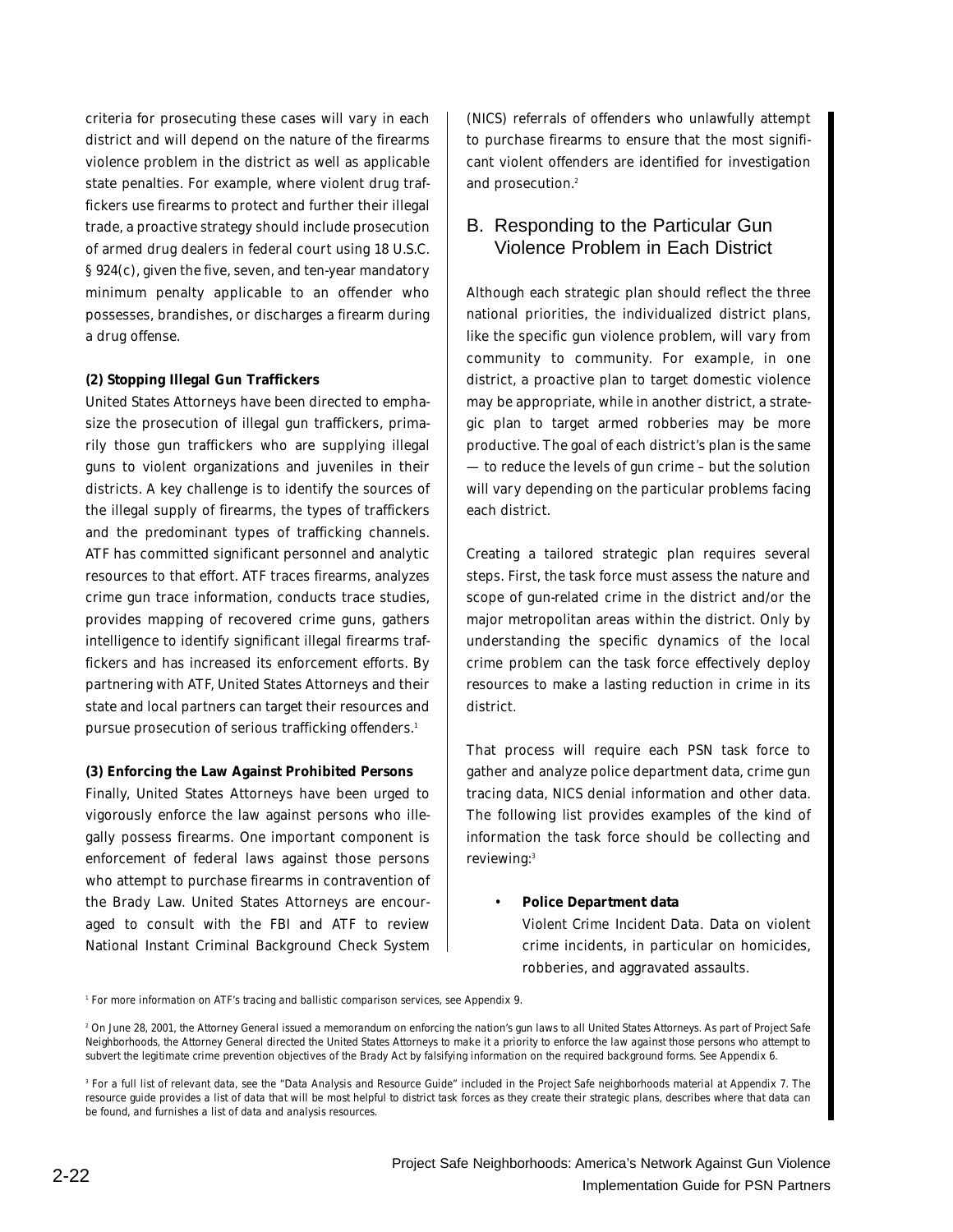*Gun Crime Data*. Information on any crime in which at least one of the associated charges explicitly involved firearms, including information on victims, offenders and settings. *Gun Confiscation Data.* Information on the number of guns confiscated and traced.

### • **Tracing data available from ATF and local police**

*Crime Guns Traced.* The types, manufacturers, models, calibers, patterns in crime gun purchase and recovery locations and, in some cities, the most frequently traced crime guns. *Information on Possessors.* The age group and crimes of the crime gun possessors, relationship between possessors and purchasers, and whether the possessor or the purchaser is associated with other traced crime guns. *Gun Trafficking Indicators.* The time-to-crime

and geographic sources of crime guns, associations between recovered crime guns, multiple sales information, location of last retail sale, and percentage of crime guns with obliterated serial numbers.

*FFL and Interstate Theft Information.* Data on thefts and losses from interstate carriers, thefts and losses from licensed gun dealers and manufacturers, source areas of stolen firearms, types of firearms most frequently stolen, FFLs reporting multiple thefts, recovery locations for stolen firearms, and a record of the modus operandi of reported thefts.

#### • **Other data**

*Crime surveys and intelligence reports from federal agencies (FBI and ATF). Crime surveys and intelligence reports from state law enforcement agencies. ADAM Surveys of Arrestees for selected metro-*

*politan areas.4*

*FBI/POC reports of NICS denials. Department of Corrections data. Probation data. Demographic and Socio-Economic Data. Public health data on gun injuries and deaths.*

In addition to collecting information from local police and the ATF, members of PSN task forces should utilize traditional investigative methods for gathering information on gun crime in the district. For example, all prosecutors should consider debriefing arrestees and cooperating witnesses and using conditioned plea bargains to obtain information about unlawful acquisition, possession, use, sale, and trafficking of firearms.<sup>5</sup> Task forces should also avail themselves of the crime mapping technologies available in many local police departments and through the ATF's Crime Gun Analysis Branch.<sup>6</sup>

Whenever possible, PSN task forces should collect the most up-to-date data available. Additionally, the data collected is only as reliable as the quality of the information that underlies it, and to that end the task force should take whatever steps are practicable to ensure that the statistical information on which they rely portrays an accurate snapshot of the gun crime problem. Finally, only by measuring data in a consistent manner can the task force accurately track trends in gun violence and gun crime. Each task force should identify the data resources most helpful in measuring the gun crime problem in his or her district and use the same data sources consistently.

After collecting relevant information, the next step is to identify the significant gun crime problems in the district. The data may reveal, for example, that the majority of gun violence in the district is related to particular crimes, such as drug trafficking or domestic violence, or to particular groups, such as local gangs, organized crime, or parolees. Crime mapping may

*4 The ADAM survey is discussed in Appendix 8.*

*5 For a detailed description of traditional investigative methods for gathering crive gun information, please see Appendix 8.*

*6 Crime gun tracing and ballistics matching, and the capabilities of the ATF's Crime Gun Analysis Branch, are detailed in Appendix 9. For a detailed explanation of crime mapping and how it can assist the task force in formulating a strategic plan, please see Appendix 10*.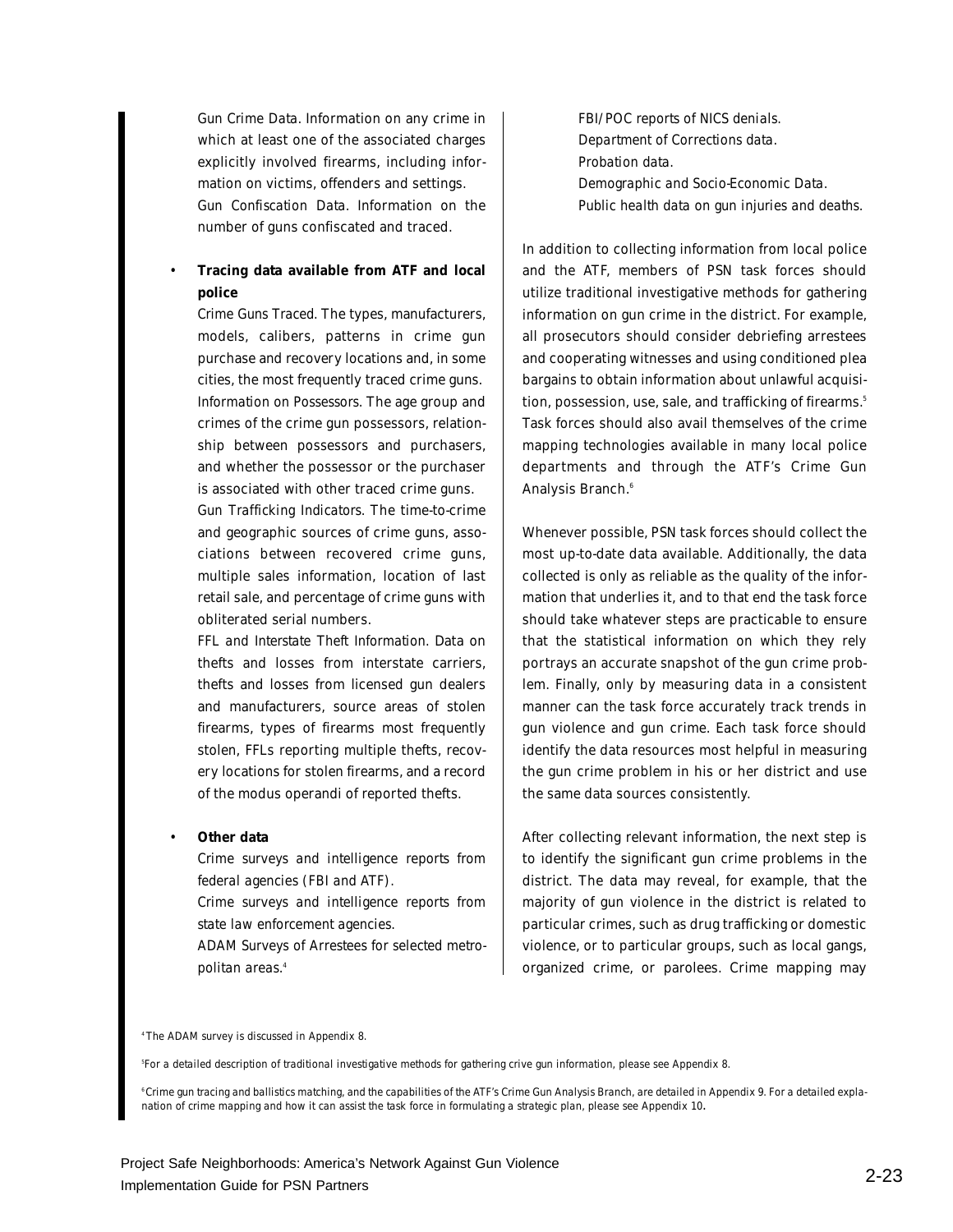identify two or three "hot spots" of gun-related activity within the district. Tracing information may suggest that gun trafficking is an important issue, or interviews with arrestees may indicate that straw purchasing is a significant problem. Regardless of the nature of the gun-crime problems, the task force must understand the sources of gun violence before creating a plan to address them.

Once the most significant problems are identified, the PSN task forces can develop focused strategies aimed at reducing gun-related crime. That process must begin with an understanding of the current prosecution strategies employed in the districts. In 1999 all federal districts were required to create a firearm violence reduction strategy and those plans should be evaluated to determine their strengths and weaknesses. The task force should also review gun crime prosecution information — both at the federal and state levels — to assess how resources are currently allocated. Finally, both federal and state prosecutors should review the criteria for referring gun cases for prosecution in state and federal court. This process will require close coordination between federal and local prosecutors.

Once that review is complete, the PSN partnerships and their partners can create a comprehensive, strategic plan for reducing gun crime that is tailored to the particular local problems they have identified. The plan should be specific about its goals and the means for achieving those goals. All partners must then work together to implement the plan. Rarely will one agency, acting alone, have a significant and lasting impact on gun crime and violence. Experience shows that the most successful plans are those that utilize the skills of each member of the partnership for a comprehensive and coordinated response to the identified local problems.

Once the plan is implemented, it must continually be re-evaluated to determine whether it is having the desired impact. That evaluation must include a regular review of police department, ATF, and prosecution data. If the plan is not producing its intended results, it is critical to then reexamine the plan and the data to determine what about the plan should be modified. Conversely, if the data indicate that the plan is having a positive impact, the United States Attorneys and their partners can ensure that the necessary resources continue to be expended on the effort.

Consistent review of data also allows the partnership to identify emerging trends in the nature and scope of gun violence in the district. If the data reveal a significant shift in local issues, the plan should be retooled to respond to the new problems. In short, after implementation of the plan, consistent and timely feedback is essential. By creating and maintaining a data-driven plan, the partnership can ensure it is effectively allocating resources and targeting the most serious problems.

#### **C. Reporting Successes and Challenges**

Each United States Attorney will be responsible for reporting to the Attorney General on the successes achieved and challenges faced during implementation of the Project Safe Neighborhoods initiative.7 A significant component of that report will consist of a description of the gun violence problem faced by the district, the plan enacted to address it, and its results. Accordingly, each United States Attorney should ensure that adequate records are kept at each stage of the strategic planning process — data gathering, analysis, plan creation, implementation, data review, and plan modification.

*<sup>7</sup> More information on the reporting requirement is contained in the Accountability section and a brief description of the Department of Justice's expectations for these reports is attached at Appendix 15.*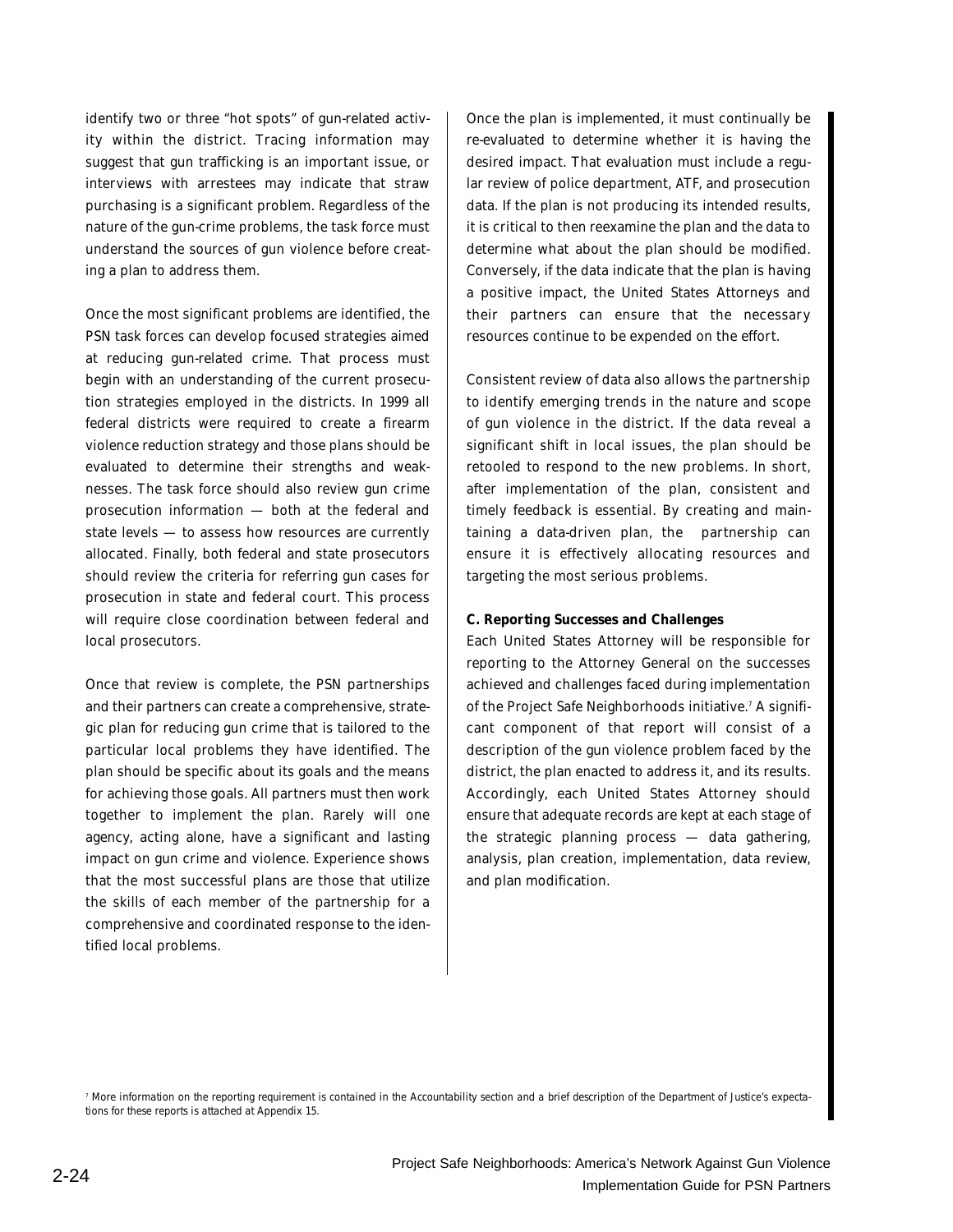

### **Training**

### Materials included in Resource Guide:

Catalogue of Firearms Training Programs in Support of PSN Section 11

Index of Useful Federal Firearms Publications Section 12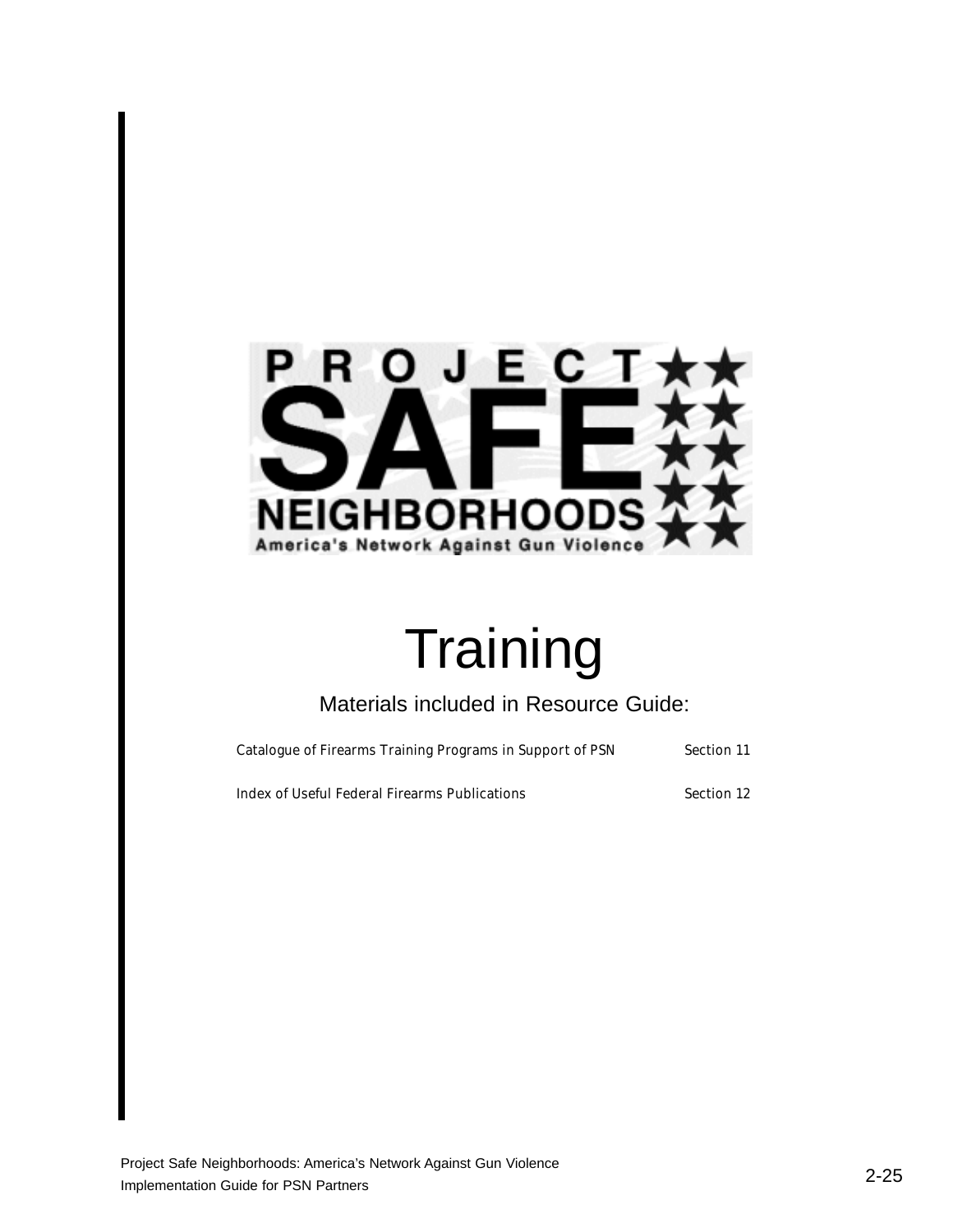### 3. Training

To achieve the goal of an enhanced, coordinated gun law enforcement effort, this initiative includes the mandate for a more expansive and comprehensive approach for training of federal, state, and local law enforcement agents and prosecutors. The Department of Justice partnered with ATF, the National District Attorneys Association (NDAA), and various other prosecutorial and law enforcement organizations to conduct specialized training on gun law enforcement and prosecution. This training will be conducted primarily on a regional basis, as well as through courses offered at the National Advocacy Center.

This training program will utilize existing training instruction, as well as newly developed curricula. Many existing ATF courses will be integrated into the training strategy, including Integrated Firearms Violence Reduction Strategies, Firearms Identification and Tracing Techniques, Firearms Trafficking Techniques, and others. These courses will be designed for all levels of law enforcement, including state and local police. Topics will also focus on several high-technology crime fighting weapons, including ATF's On Line LEAD system and ballistics technology.

The NDAA is developing a course on Gun Prosecution Techniques, which will be offered to prosecutors around the country. This course will focus on all aspects of prosecuting gun cases, including firearms identification, evidence suppression, search and seizure, expert witnesses, firearms tracing, federal firearms law as a tool in plea negotiations, and other courtroom issues. This course will be combined with existing curricula offered at the National Advocacy Center to provide prosecutors at the federal, state, and local levels the knowledge and tools they need to prosecute successfully all types of firearms cases.

A significant amount of this training will also occur in a joint environment. Regional courses designed to build and foster partnerships and coordination

between federal, state, and local prosecutors and law enforcement will be offered. Some of these training courses will focus on the development and implementation of a comprehensive gun violence reduction strategy, as well as outline all of the tools available to both law enforcement and prosecutors. Other courses of instruction will deal with the overall implementation of this gun strategy, including effective tools for interagency coordination, measurement of program successes, and strategies for implementing public outreach campaigns.

Overall, this significant investment in training will work to provide all levels of prosecutorial and law enforcement communities with the tools and information necessary to fight gun violence through continued professional development. Course offering announcements will be advertised through professional journals and bulletins, prosecution and law enforcement organizations, and will also be available on the Project Safe Neighborhoods Web site at www.ProjectSafeNeighborhoods.gov.

Nothing should limit district task forces from planning Project Safe Neighborhoods training at the local level. Local partnerships are best suited to organize and schedule local and regional training so that key law enforcement personnel, both local and federal, are able to develop and maintain the skills necessary to make this initiative a success. A national curriculum will also be offered at the local or regional level. The PSN partnership may determine that course offerings from the national curricula are ideal for their region or they may select individual components from the national curricula for inclusion in a training program they develop regionally. Each district partnership should carefully review the Project Safe Neighborhoods training programs available and consider courses most applicable to the unique gun crime problem in its district.<sup>8</sup> Additionally, local gun crime task forces should consider creating localized

*<sup>8</sup> More information on training courses can be found in the Catalogue of Firearms Training Programs contained in Appendix 11.*

Project Safe Neighborhoods: America's Network Against Gun Violence Implementation Guide for PSN Partners 2000 and Collection Controllers 2000 and Collection Collection Cuide for PSN Partners 2000 and Collection Cuide for PSN Partners 2000 and Collection Cuide for PSN Partners 2000 and Col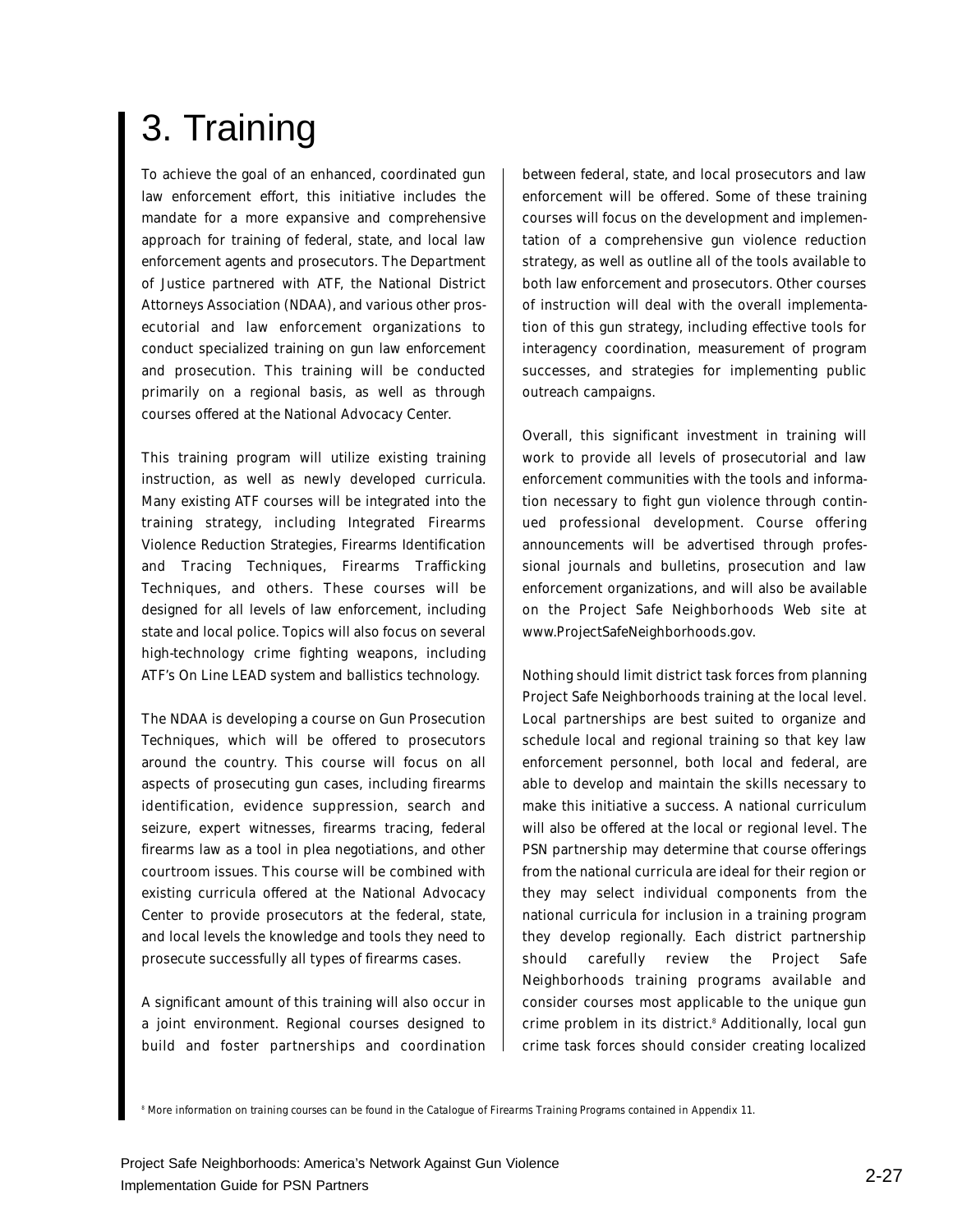training that uses local experts and resources. ATF has prepared four separate lesson plans and corresponding power point presentations on federal firearms laws, firearms identification, firearms tracing and firearms trafficking, specifically designed to assist local experts in delivering Project Safe Neighborhoods training. ATF has also trained approximately 50 special agents to deliver the YCGII Firearms Identification and Tracing Procedures curriculum, an advanced, interactive course specifically designed for training state and local law enforcement officers.

Experience has shown that close cooperation among federal, state, and local law enforcement leaders improves inter-agency cooperation and leads to more effective training. When joint training is offered, local task force leadership should begin the training by addressing the class and stressing the importance of partnership and information sharing. The U.S. Attorney's Offices' Law Enforcement Community Coordinators (LECCs) and the state and local police training officials may often be a significant help in arranging such cooperative training.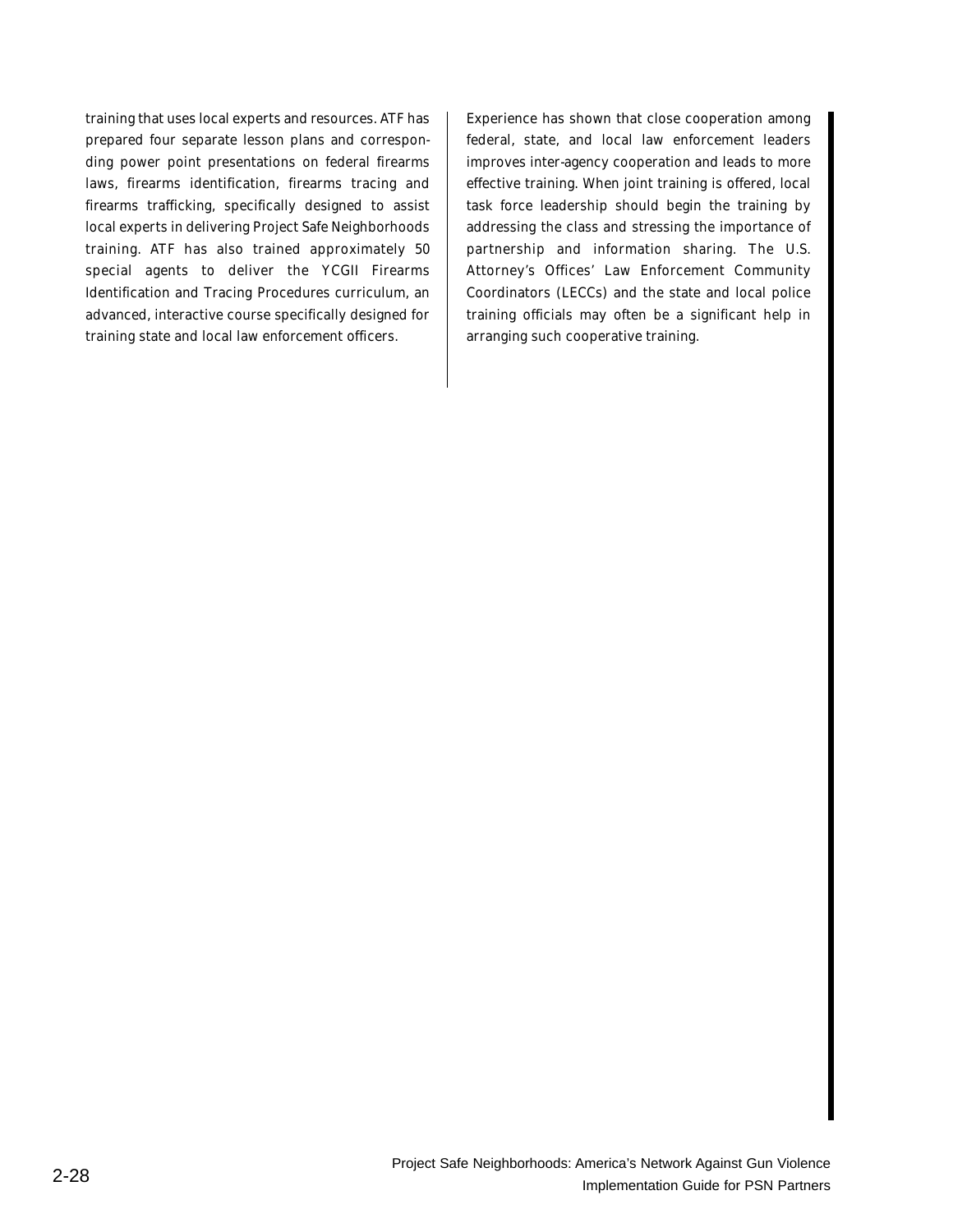

### Community Outreach and Public Awareness

Materials included in Resource Guide:

Overview of Contents in PSN Communications Tool Kit Section 13

Community Outreach — Best Practices Section 14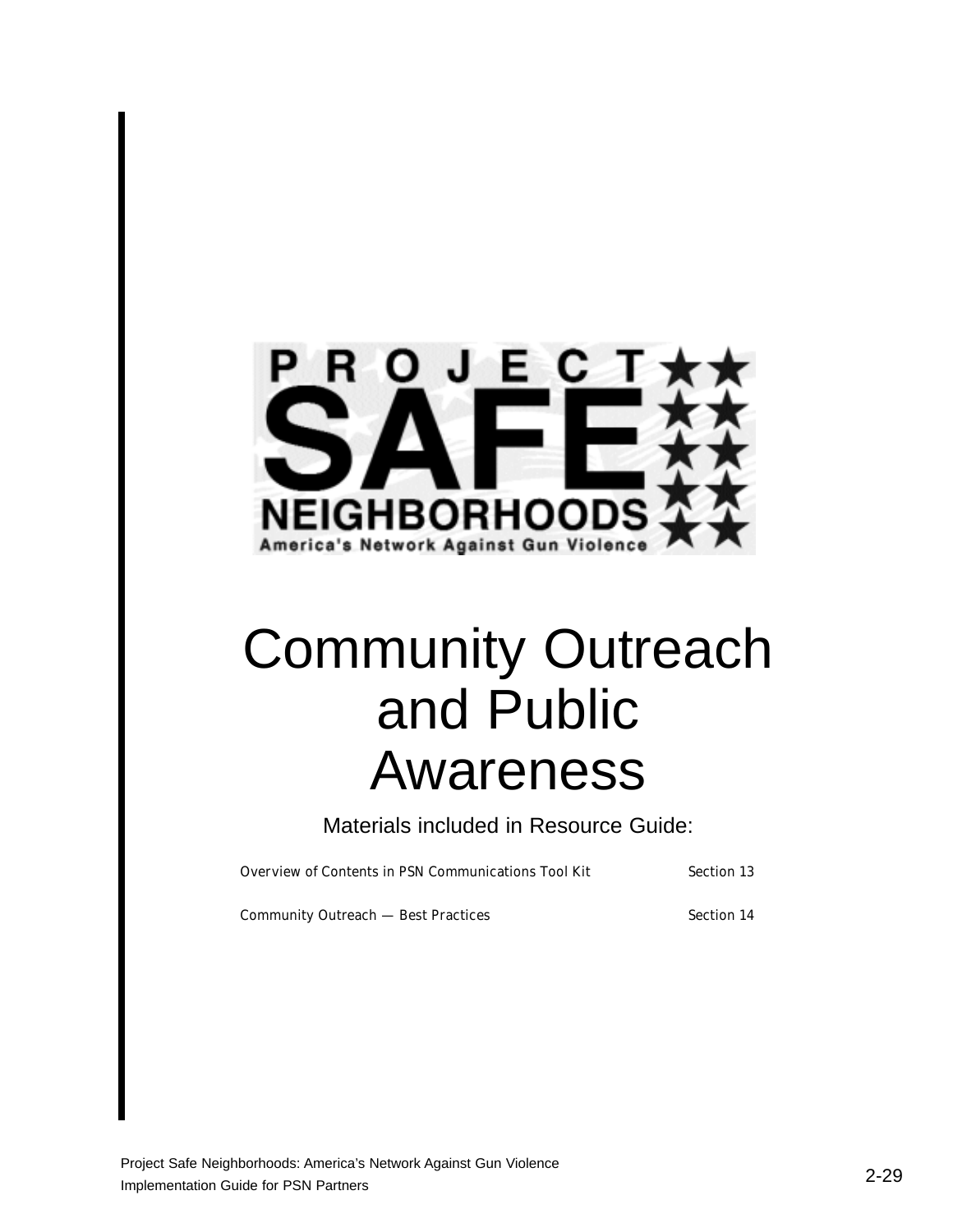### 4. Community Outreach and Public Awareness

Community outreach and public awareness constitute critical elements of any successful gun violence reduction plan. A strong deterrent message — focusing on persuading criminals and other prohibited persons from carrying or using guns illegally — is an essential part of creating a lasting reduction in gun violence and increasing the safety of our citizens.<sup>9</sup> By conveying the priorities and subsequent results of this enhanced enforcement effort to the media and community members, the district partnerships can help shape the attitudes of law abiding citizens and deter those who would otherwise believe they can violate our gun laws with impunity.

### A. Use the Materials Provided in the Tool Kit to Get the Message Out

Project Safe Neighborhoods has partnered with the National Crime Prevention Council (NCPC) to assist the preparation of a national outreach campaign. The Project Safe Neighborhoods Communication Tool Kit contains a myriad of reproducible brochures, literature, videos, and other materials designed to assist the PSN task force in promoting the local gun crime initiative in that district. Each item in the Kit is designed to have the local initiative's name affixed to it, giving that item a distinctly local feel. For example, each Project Safe Neighborhoods brochure has a blank "placeholder" on the cover where a sticker can be affixed containing the name and contact information of a local initiative.<sup>10</sup>

Each PSN task force is encouraged to go beyond the resources provided in the Kit. Accordingly, all reasonable means of outreach should be considered, including the following:

- Utilizing a variety of media outlets, including local or cable news, local public affairs, television or radio talk shows, newspapers, USAs, and Web sites;
- Going door to door in gun crime hot spots to hand out materials on the campaign;
- Distributing hotline cards for tips about illegal gun possession or gun crimes;
- Providing police with laminated summaries of the federal gun laws and penalties;
- Coordinating with ATF in encouraging local gun dealers to display materials; and
- Communicating with the media, including advisories, press releases, letters to the editor, and fact sheets.

The message through all of these outlets should be clear to the criminal community: Gun crime means hard time; citizens will be protected and gun laws enforced.

*<sup>9</sup> Deterrence alone is not enough. Effective outreach and public awareness involves promoting enforcement in addition to community education campaigns focused on prevention and intervention.*

*<sup>10</sup> Additional outreach materials, including public service announcements, will be available in the future. Please see the Project Safe Neighborhoods Web site at www.ProjectSafeNeighborhoods.gov for the latest outreach materials.*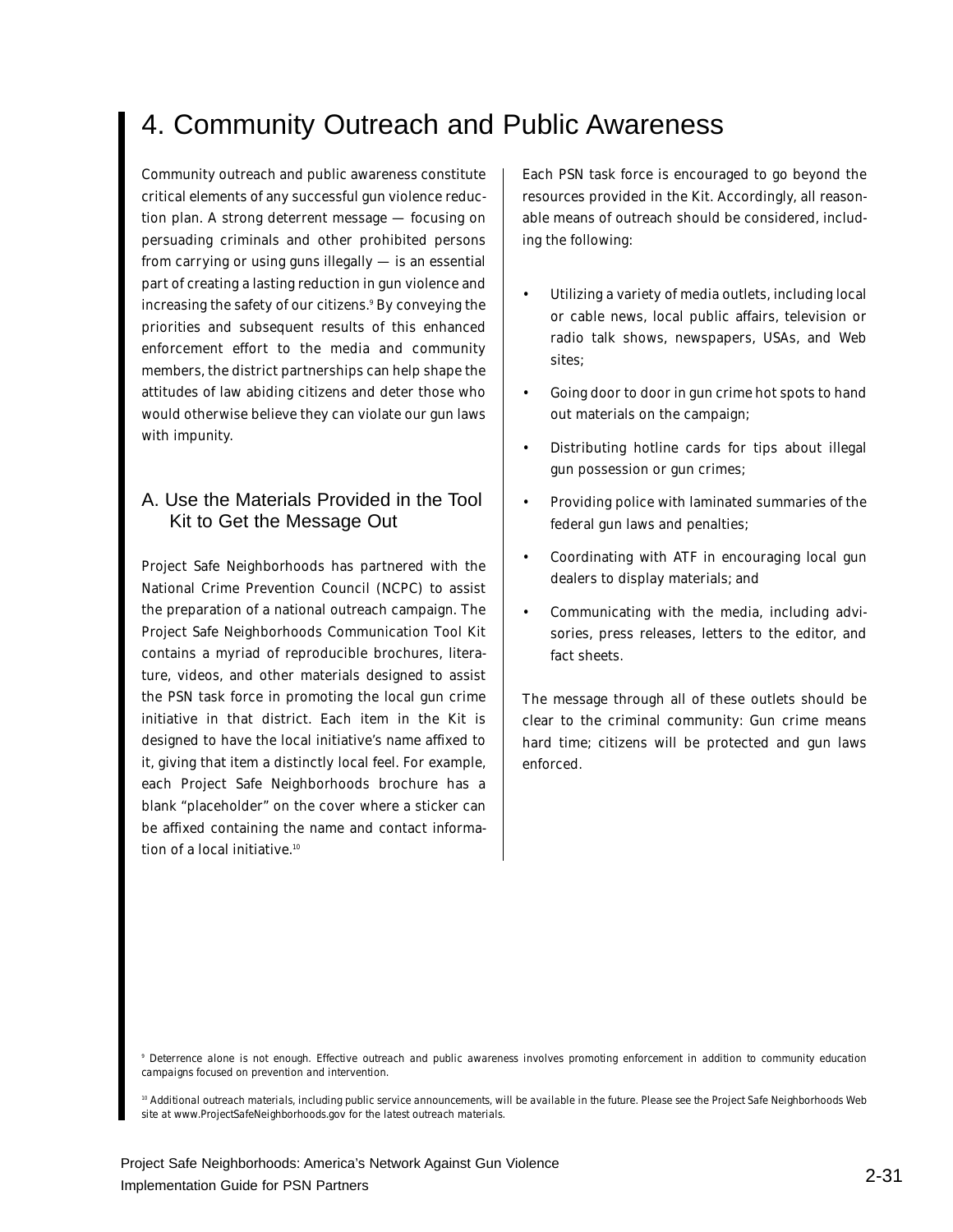### B. Work with a Foundation to Help Pay for the Outreach Campaign

A successful public awareness and community outreach campaign may be expensive. While the United States Attorneys' Offices are prohibited from forming charitable foundations to pay for an outreach campaign, it is envisioned that the United States Attorneys' Offices will work closely with the local task force and local charitable foundations to accomplish the task of disseminating this message to the community.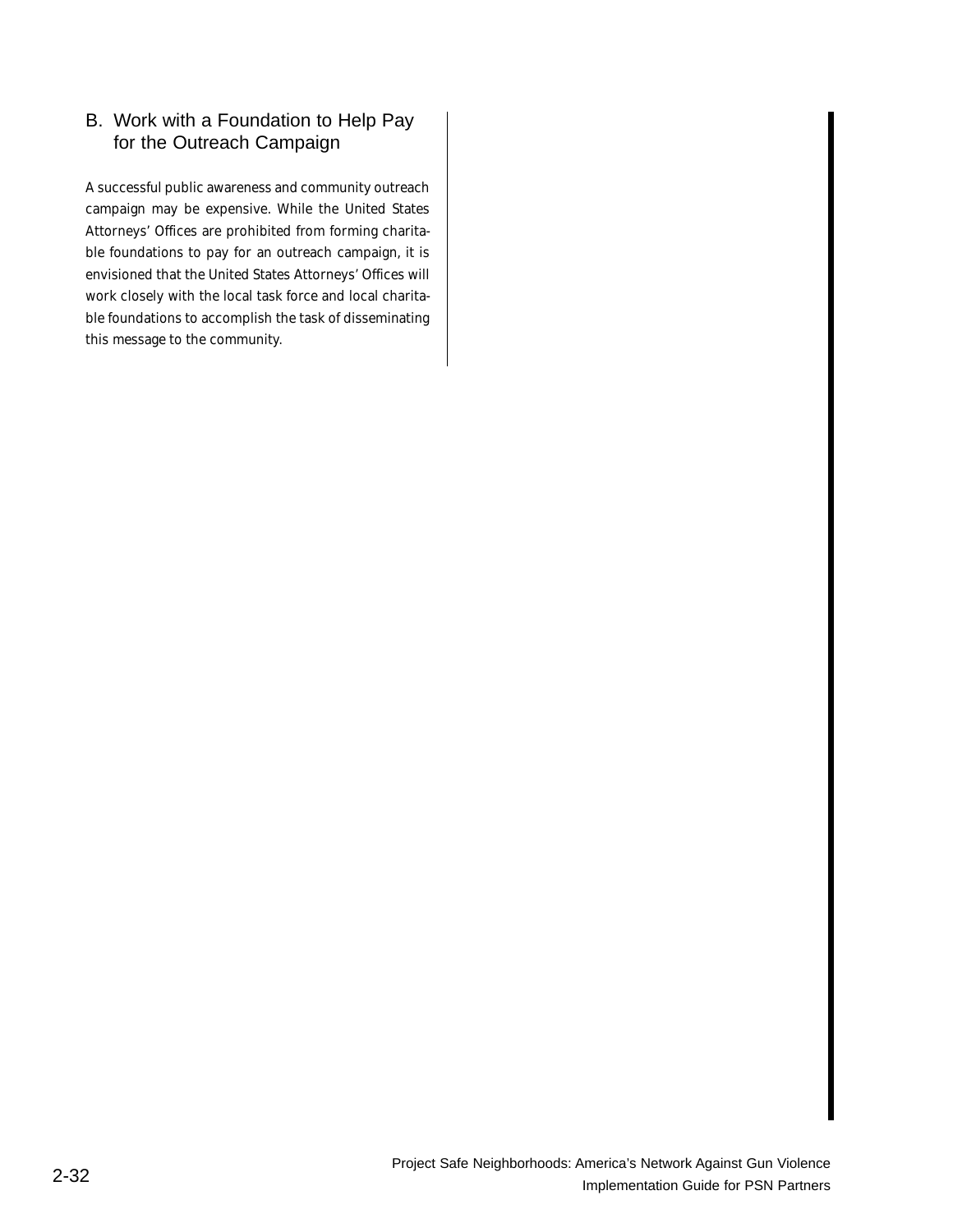

### Accountability

Materials included in Resource Guide:

Reporting Requirements Section 15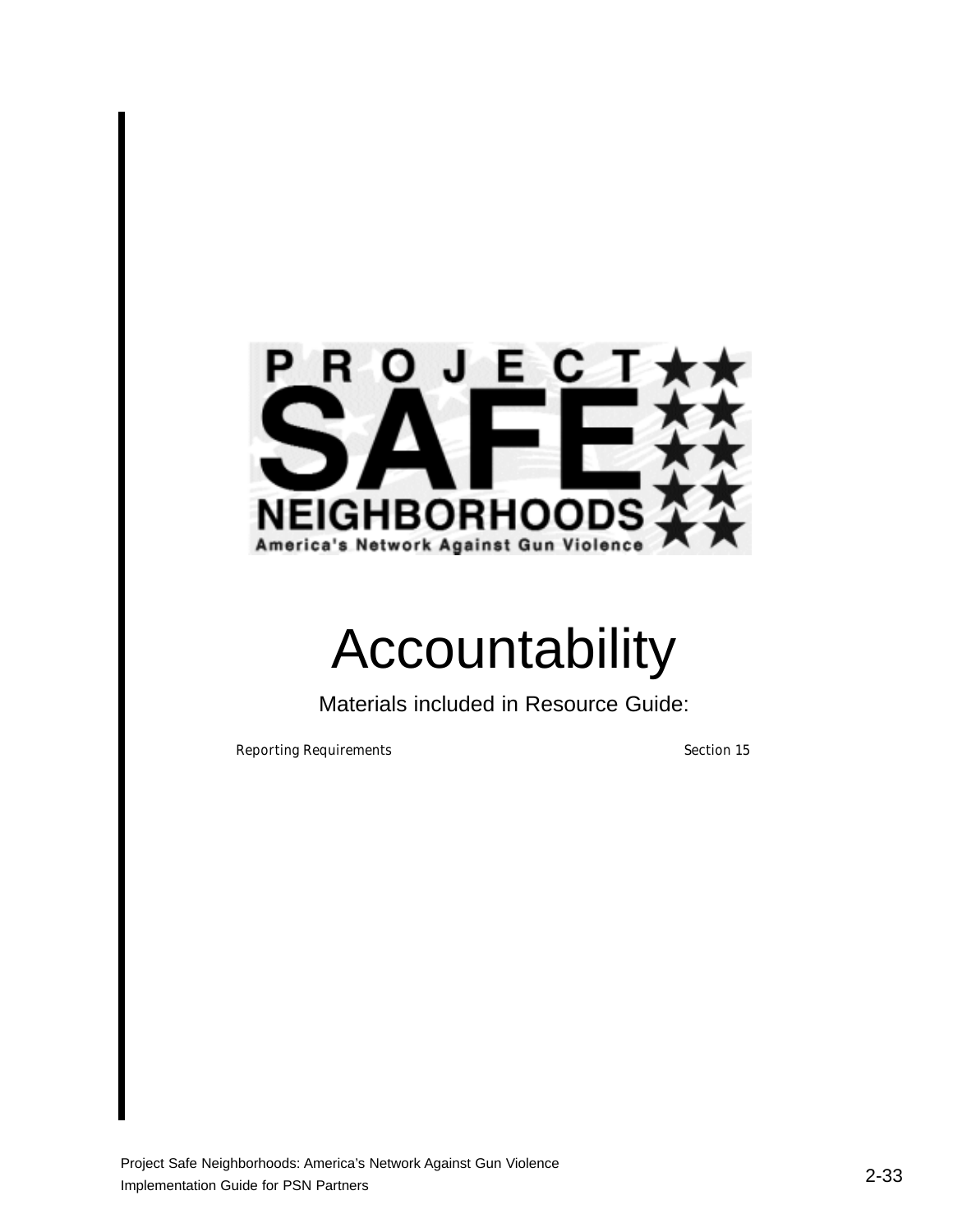### 5. Accountability

### A. The Importance of Measuring the Impact of the Initiative

A critical component of a comprehensive gun violence reduction plan is measuring its impact. Ideally, this measurement should include both an assessment of outcome — the success of the measures the Project Safe Neighborhood partnership has implemented, and trend analysis — an ongoing consideration of the particular gun crime challenges the district faces. These evaluations can help the partnership determine whether the plan is having the desired impact, provide important feedback to assist in improving the plan, and afford a measure of accountability. They will also enable the United States Attorney and his or her partners to react to changes in the type or severity of gun crime in each district, and will furnish the information necessary for leveraging resources most effectively.

Ultimately, we all share the goal of reducing gun crime and gun violence. Yet it is extremely difficult to isolate the particular effects of federal law enforcement activity from the other factors that affect this goal. United States Attorneys' efforts to enforce the law, coordinate with state and local counterparts, ensure adequate training, and communicate the Project Safe Neighborhood message to the community are just a few of the many elements that may contribute to gun crime reduction in a community. Although numerical counts of arrests and convictions are important indicators, the success of any particular strategy is not reducible to those measures alone. Accordingly, the goal of the accountability component of the initiative is not to judge the United States Attorneys' efforts based on a predetermined target number of arrests and convictions in their districts. Rather, the accountability component should serve primarily as a means for the United States Attorneys and their PSN partners to keep abreast of the changes occurring in the districts, to assist them in evaluating their efforts in light of those changes, and to provide them and their partners with an opportunity to retool their gun plans to address the emerging issues in the districts.

To continue making progress in our struggle to reduce gun crime, we must do more to measure our performance, document our successes, and learn from the challenges we have overcome. To encourage the United States Attorneys to assess regularly the effectiveness of their plans and the emerging trends in their districts, the Attorney General will ask them to report on several aspects of the Project Safe Neighborhoods implementation efforts. The information to be included in this report is briefly outlined below. Appendix 15 further describes the expectations for the reports.

### B. General Requirements for Report

The report should consist of a narrative component describing all Project Safe Neighborhoods implementation efforts. That narrative should be supported by relevant data, and, as a general matter, the data submitted with the report should largely overlap with the information the United States Attorneys and their partners are collecting and analyzing as part of their strategic planning efforts. In many districts the relevant data may be specific to major metropolitan areas within the district; when that is the case, data may be supplied that is specific to the areas on which the strategies focus. The report should be submitted twice a year — on January 31 and July 31 — in accordance with instructions provided by the Executive Office for United States Attorneys.

The report provides an opportunity to fully describe the gun violence problems in each district, as well as the strategies the Project Safe Neighborhoods coalition is employing to combat those problems. Each United States Attorney will be asked to report on four general areas: (1) the nature of the partnerships with other federal agencies, state and local law enforcement, and the community; (2) the nature and prevalence of gun crime and violence in the community, the strategies adopted to address that gun crime and violence, and how the impact of those strategies are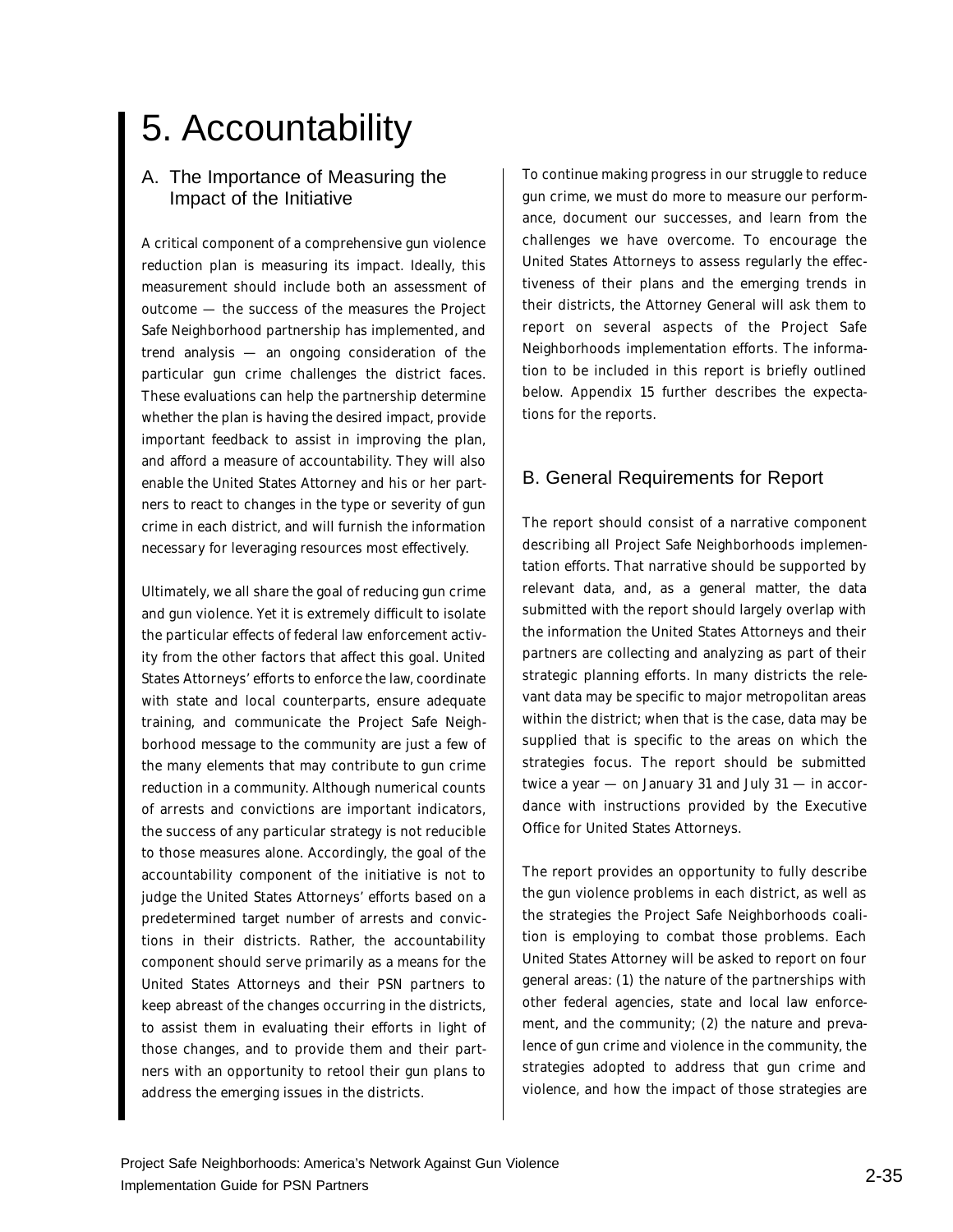measured; (3) how the local gun crime initiative is being publicized; and (4) whether the local task force has taken advantage of training opportunities and has conducted training on a local level.

Careful and consistent review of gun violence reduction efforts is necessary for an effective and proactive gun violence reduction strategy. Both at the local and

national level, we must continually evaluate the problems we face and the efficacy of our response if we are to target our resources strategically. Working together, we can and will create a lasting reduction in gun crime.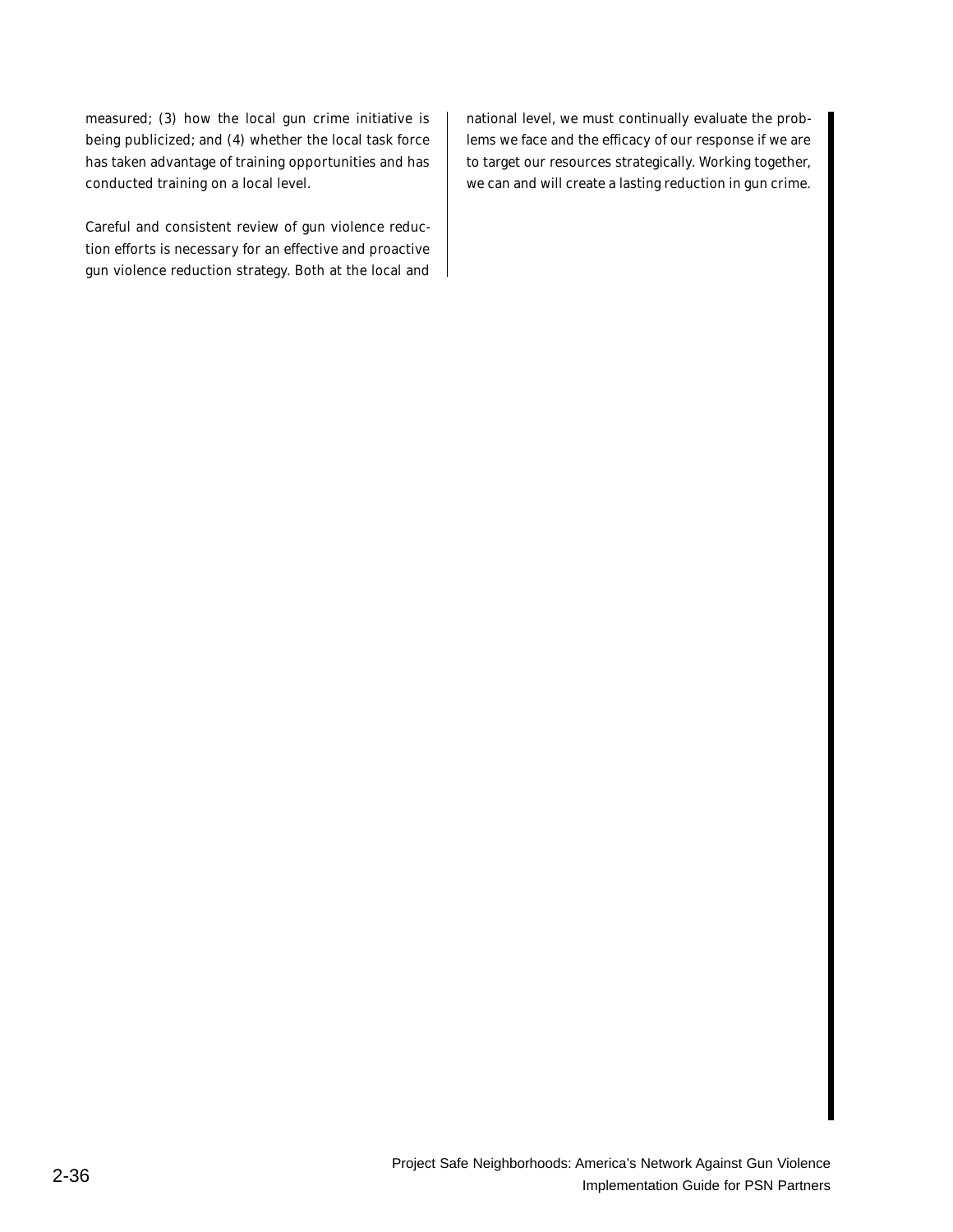# ★Partnerships Partnerships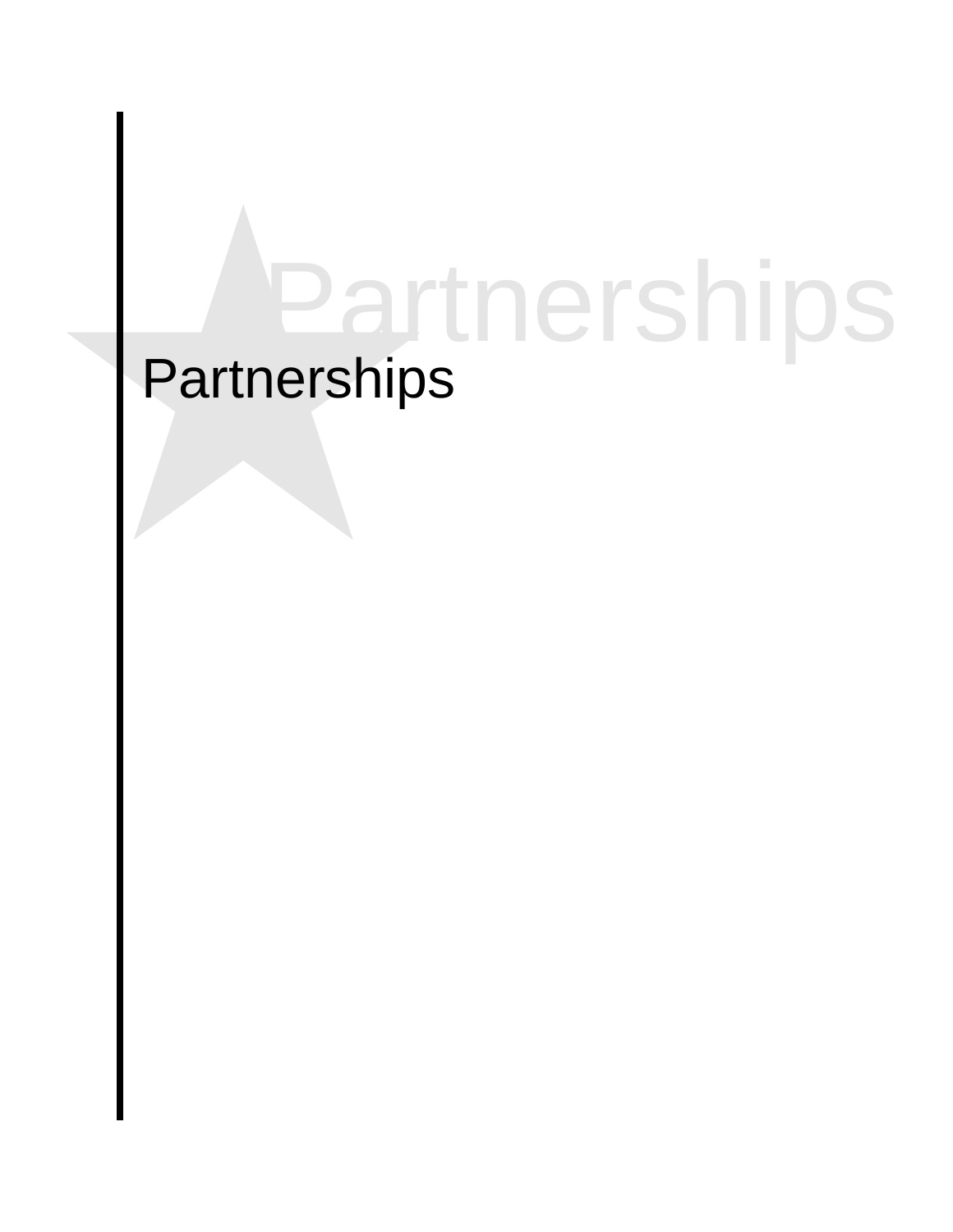## How to Create a Local Gun Violence Task Force or John and Existing One or John and Existing One that Already Works<br>
that Already Works<br>
the Neutron State and the set of the set of the set of the set of the set of the set o How to Create a Local Gun Violence Task Force or Join an Existing One that Already Works

Under Project Safe Neighborhoods, a *local gun crime task force* should be established in every federal district in America. The task force should establish this local gun crime task force to connect all the intersecting participants in a district to ensure a uniform, tactical approach that yields major impact on the community. In so doing, this partnership will unite and enhance the many aspects of existing federal and local firearms enforcement initiatives. Instead of taking an isolationist view of federal and state cases, each case will now be viewed as a potential first link in a larger campaign to dismantle gun crime.

It is important to include a diverse group of experts from various communities on the local gun crime task force. Participants should include local district attorneys, chiefs of police, sheriffs, as well as representatives from federal law enforcement, including the U.S.

Attorneys, United States Marshals Service, INS, ATF, FBI, and probation and parole authorities. In some instances, it may also be appropriate to include other community leaders, such as faith leaders, educators, and citizen activists.

In many districts across America, local gun crime task forces have already been established and have been operating successfully. Committees are strongly encouraged to join with successful task forces and gun initiatives already in place when they are working effectively. Successful local programs like Exile and Ceasefire, in certain cities, should not be renamed or reinvented if they are already accomplishing their mission of reducing firearms violence, and if that mission is consistent with the primary policy objectives of Project Safe Neighborhoods.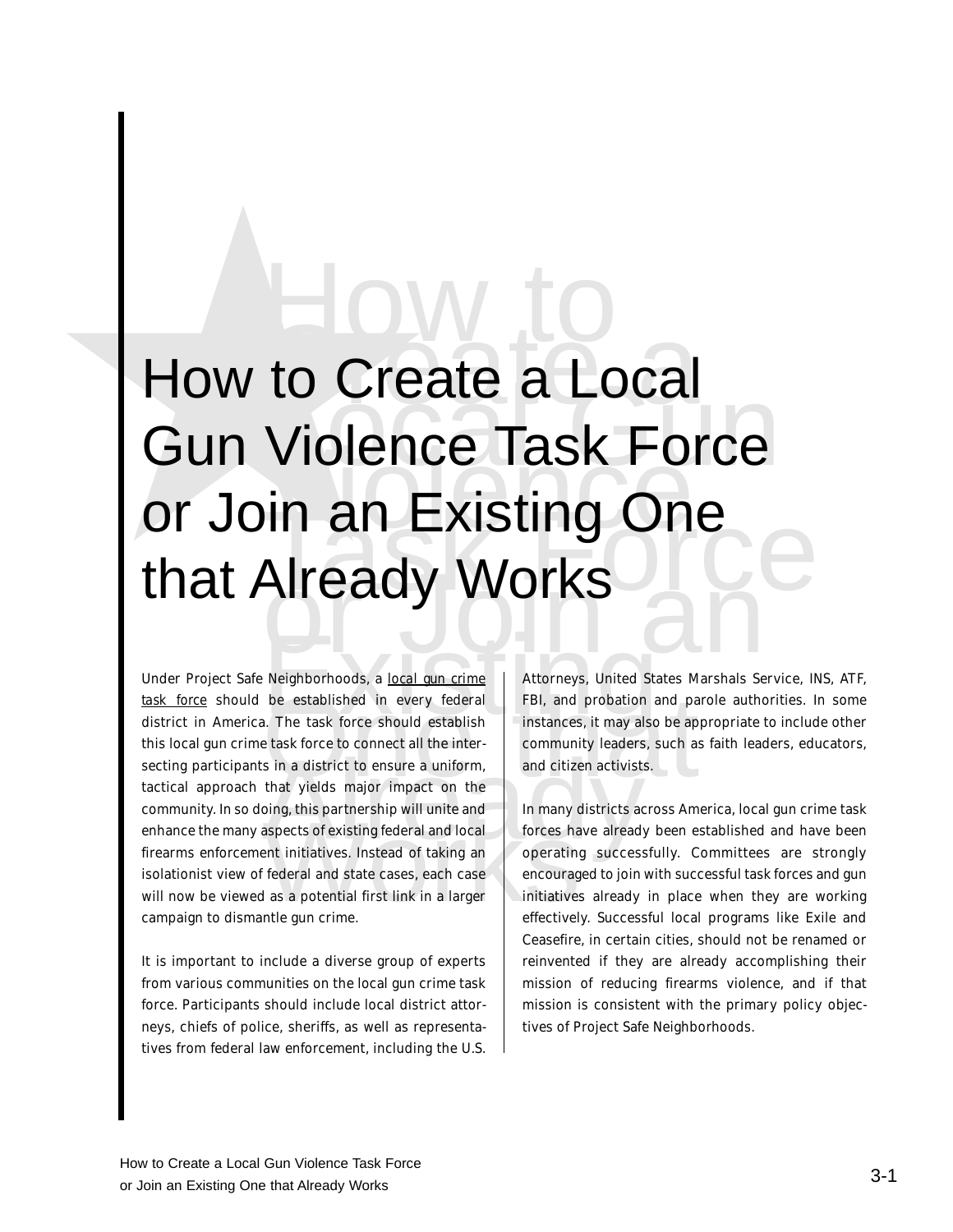The task force should review any existing local gun crime initiative to determine if it is working well. If the initiative is not working well, the task force must decide whether to form a committee or try and make improvements to the existing one. It is important to note that in some districts it may be necessary to establish more than one local gun crime task force as part of the overall strategy to reduce gun violence district-wide. For example, in a district with two major cities, the partnership may want to establish two task forces chaired separately or simply have one task force with two distinct sub-working groups.

The following section, entitled "Characteristics of Effective Partnerships" outlines some key considerations for task forces when configuring a local gun crime task force. This section represents the accumulation of best practices from local gun crime initiatives across America. It also summarizes substantial academic research in the area of group dynamics and partnership building.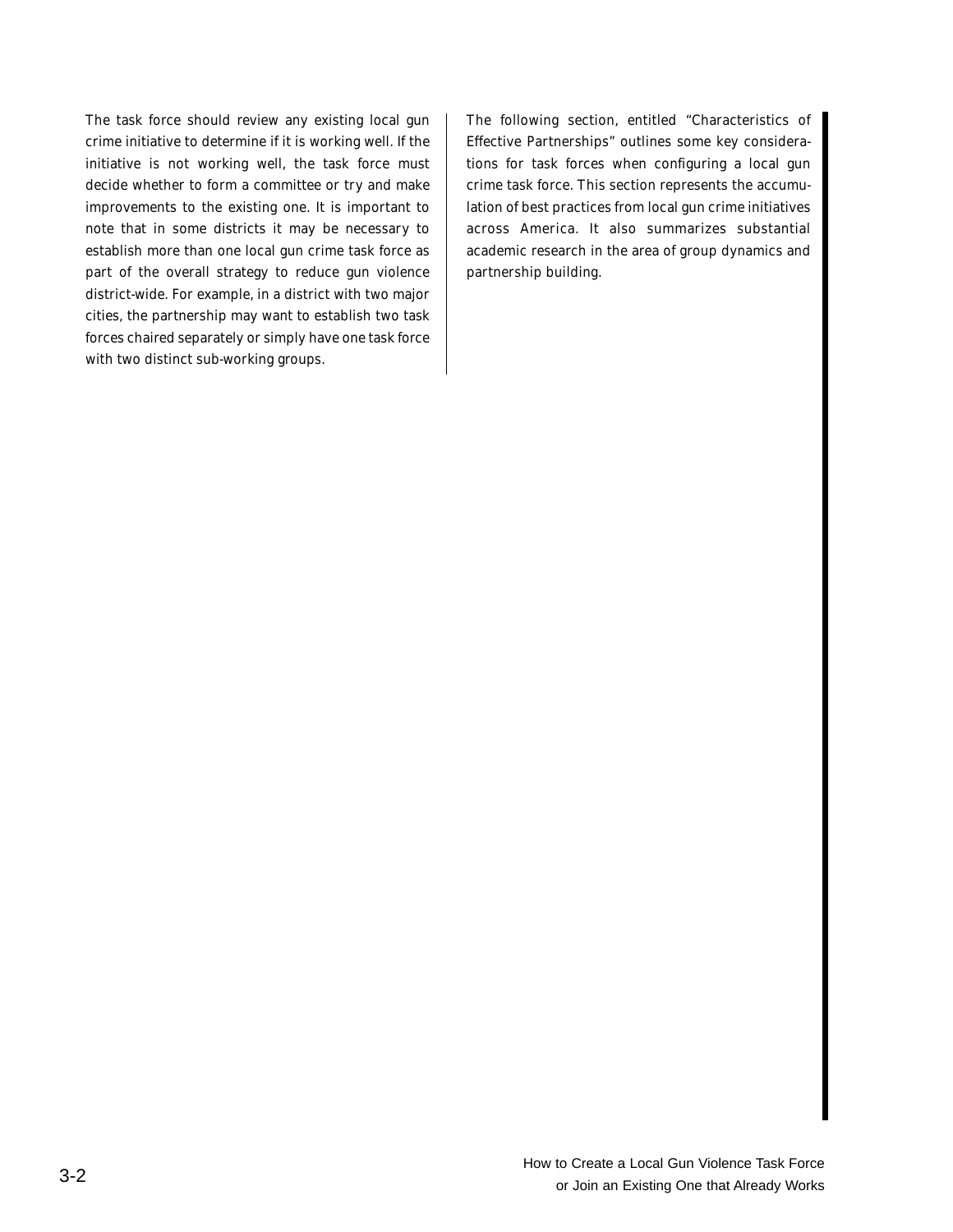### Characteristics of Effective Partnerships

### Broad base of involvement

There are two aspects to this component: in the initial phases of a problem-solving or planning effort, it is best to recruit or invite representatives from key community sectors or interest groups (e.g., law enforcement, courts, community corrections, local government, business community, 'umbrella' community or social service organizations) to participate in early discussions about the nature and extent of local problems. This approach can help avoid the problem of getting too far down the line in problem identification without the benefit of community stakeholders. As progress is made towards a fuller understanding of the problem(s) a community faces, and as prioritization of problems or aspects of problems takes place, often it will be necessary to reach out to other concerned or affected groups so they have an opportunity to participate in problem-solving.

For example, if a particular neighborhood that has a cluster of public housing is selected for problem-solving (a "hot spot" area), consideration should be given to inviting representatives from the housing authority and/or the local tenant council(s) to join the partnership. In this situation, the work of the partnership will likely be of interest to them and they will likely participate.

A key point here is to achieve balance — include enough organization and community representatives to provide a diverse discussion, but not too many too preclude effective group deliberations and problemsolving. Many successful partnerships invite the known detractors of the group leaders (e.g., key critics of police, or of local government) to address critical perspectives up front.

### Leadership

While a partnership group should strive for a broad base of involvement, leadership is also extremely important. There may be several (or more) natural leaders in a well-functioning partnership, but if the capacity does not exist within the group to coordinate events, push an agenda forward, or demand cooperation from key participants from time-to-time, then a group may flounder in well-meaning, but ineffective, deliberations and group process.

It is important to think of leadership as a group quality, in essence, as a characteristic that emerges, or is bestowed, on certain members of the group at key junctures, or a characteristic that certain group members assume when necessary to make sure progress is made. Leadership, then, can be a fluid and changing phenomenon over time as a group matures, as the core group of partners grows or changes, or as different situations are confronted. At the very least a group leader-coordinator should be appointed, someone responsible for setting meeting agendas, making sure partners attend, and making sure that the many varied tasks in a group endeavor are accomplished. Without an individual who performs that function, progress will be slow or lacking.

Leadership also refers to discretion and authority. Group members, or at least key group leaders, should be the individuals in which sufficient power, authority, and discretion reside so that meaningful and binding decisions about resources, direction, and progress can be made without waiting for affirmation from higher-ups.

### Open communications

Communication is the life-blood of any collaborative partnership. It happens in many different ways, for different purposes, but it rarely happens enough, and extra energy is often spent repairing damage done by miscommunication or non-communication. Rapid, easy communication devices are needed for core group leaders (e-mail, weekly debriefings, frequent phone calls) and for working group participants. Some regular communication devices that help keep people informed of meetings, events, and activities are routine faxes (weekly, bi-weekly), newsletters, and web pages. On the other hand, despite the on-going emergence of the telecommunications age, face-to-face communication is still valued quite highly, especially in the public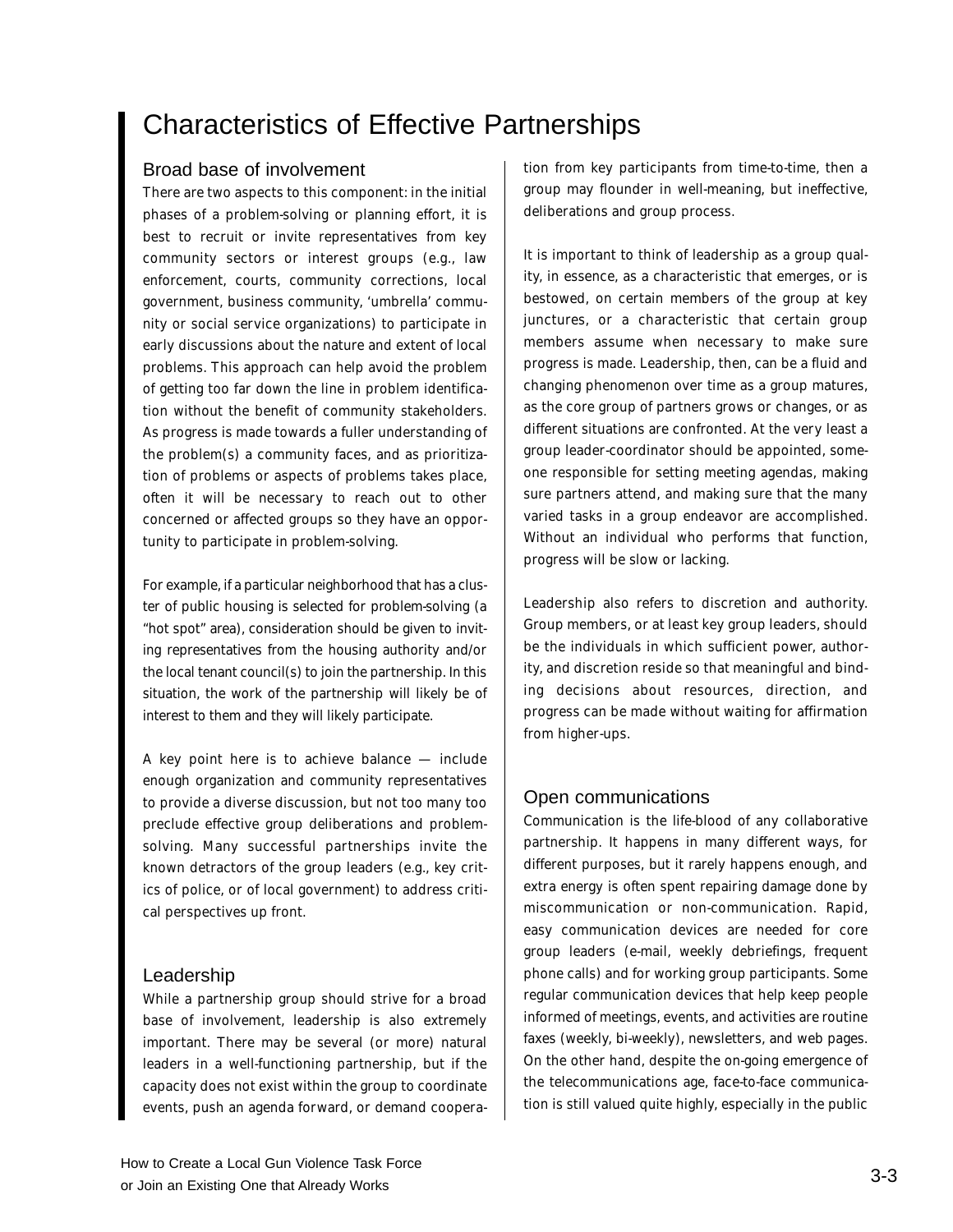safety arena where people are highly committed and where the digital divide may exclude certain constituencies from routine communications.

In the backdrop of this communications issue is the issue of accessibility. Group leaders and members must always be accessible via several different means of communication, and must be committed to responding rapidly to almost all forms of inquiry.

In this context, "open" refers to making sure that all participating partners have opportunities to share their ideas, and that a climate of respect exists in which people can talk with each other about all aspects of the project — good and bad, urgent or routine, mainstream or novel. In communications, project leaders must be good listeners — the flip side of communication.

### Trust

It is not entirely possible to make people trust one another, and it is to be expected that individuals with different (perhaps opposing) perspectives might enter a public safety collaboration with certain levels of mistrust. However, the development of trust is critical to collaborative partnerships.

Perhaps it is most important to stress the establishment of a trusting environment for group meetings and activities. At the least, individuals should be able to attend meetings and speak up knowing that they will be heard and will have a legitimate chance to influence the course of discussions and decision making.

Trust is also related to accountability. The best working relationships are those where group members can trust what others say as the truth, and can trust that individuals will follow through on the commitments they make.

Like other group characteristics, trust is not absolute. Depending on a variety of factors (group composition, personalities, local histories and relationships), the level of trust in a problem-solving group will vary from time to time, and from sub-group to sub-group. When a certain indefinable, critical level of trust is not achieved the group fails in its goals and conflict and disruptions dominate.

### **Reciprocity**

This is a fancy term for "helping each other." It suggests that in a well-functioning group, a spirit of teamwork exists and members contribute to the success of other people's efforts, just as they can expect that others will assist them. In long-term group processes such as public-safety problem solving, typically many individuals from different organizations will be involved, and at any given time the energy of the group will be focused on things not directly related to the mission of one individual. When individuals contribute to the various initiatives of the project, they can obtain both direct and indirect benefits.

When reciprocity is in place, the teamwork concept is understood by all group members who contribute willingly to the tasks they are assigned or for which they volunteer.

Note that the reciprocity requirement assumes that group members will have the discretion to commit their own time (and sometimes the time of others in their organization), and that their superiors are in agreement with these commitments. It is best to discuss and resolve some of these issues early, and they may need to be revisited several times over the course of a long project.

### **Commitment**

Group members have dedication and commitment. They believe strongly in the mission of the group and make sacrifices, or rearrange other priorities, to make sure that their promised contribution to the project is honored.

Commitment, like trust, is not taught or mandated. It is a personal decision when individuals honor their promises to the group, made on the basis of beliefs and values pertaining to the group's goals and objectives.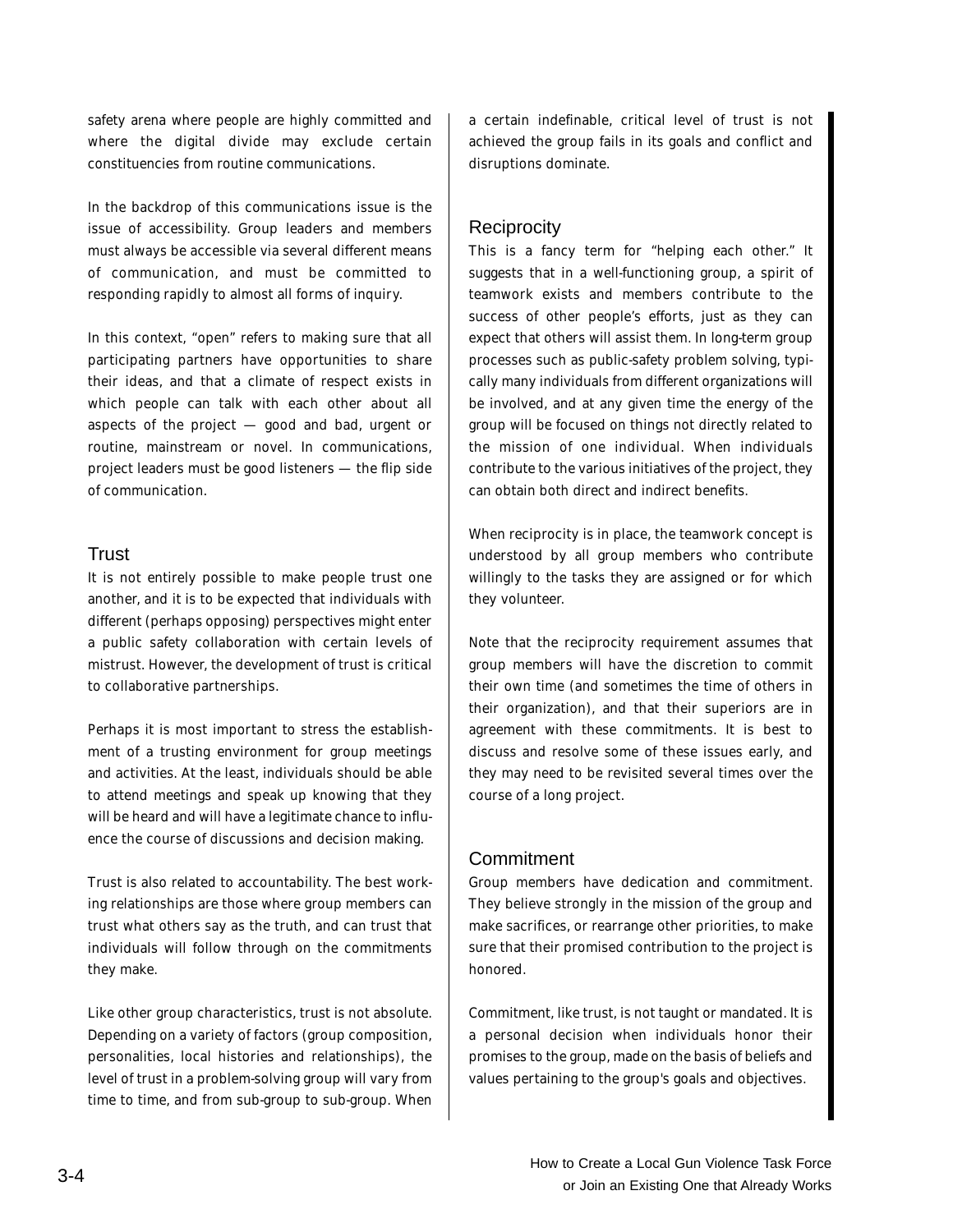It is now a common practice for public safety groups to develop mission, vision, and values statements, as are often found in the corporate world. Such statements can induce, or enhance commitment from group members, especially when they are developed with the aid of a skilled leadership trainer/consultant. In addition, it helps to find creative ways to weave the mission, vision, and values statements in the day-today, week-to-week activities of the groups — display them visibly in offices, on letterhead; refer to them often in key meetings and public settings; find ways to make them visible and meaningful.

### Shared vision

It is important that the vision (future goals, desired accomplishments, stated outcomes) for the project be shared almost unanimously among the group members. It is common for individual members to value certain particular outcomes, or particular program components, more than others, but it is important that all members understand the overarching aim of the project, and that they are able to articulate it consistently to others.

Shared vision typically ensues when the group works together in the development of the mission, vision, and values statements. The creation of such a statement is something that should take place early on in the group's life, but should be revisited from time to time to re-enforce project goals and values.

### **Organization**

Structure is very important to multi-disciplinary, longterm projects. When different organizations work together for long periods of time on serious problems, it is possible for inefficiencies to develop, and for individual members to become lost or distracted. Organization refers to the need for strategic planning, for a written description of the goals, sub-goals, objectives, methods, activities, responsibilities, schedules, resources, and anticipated contingencies relating to the project. Like a mission or vision statement, this plan, or description of organization, may change over time, and should be revisited periodically by the

group to assess progress, hold each other accountable, solve resource, scheduling and other problems, and generally keep things on track. Without a plan, or a description of project organization over time, resources are likely to be wasted, some participants will lose interest, and some efforts will falter or fail.

### Definition of roles/responsibilities

This characteristic places extra emphasis on the accountability aspects of a well-organized problem solving group. When group members know their roles and the contributions they are expected to make to the group, and when group members understand each other's roles, less confusion and wasted effort results. In addition, role clarification supports the notion of teamwork (reciprocity) when it is clear to everyone what each group member is contributing.

### Training

While most professionals working on a collaborative project have been trained in several important areas for a problem-solving project (e.g., strategic planning, analysis, crime prevention, mapping, leadership and communication), most group members do not share the same training experiences. It is often a good idea for core group members to receive joint training in problem solving areas (e.g., problem-solving, selfassessment and evaluation, crime prevention). Joint training helps the group develop a team orientation, helps build on the shared vision, and helps put group members on the same page regarding the project.

### Problem-solving mechanism(s)

Because there are many different ways to approach problem-solving, it is important to adopt a strategy and stick to it. In community policing, many groups adopt the SARA (Scanning, Analysis, Response, Assessment) approach from Problem-Oriented Policing. Other entities have adopted communitycollaborative approaches to problem-solving. The Strategic Approach to Community Safety Initiative ("SACSI") has adopted a blend of community- and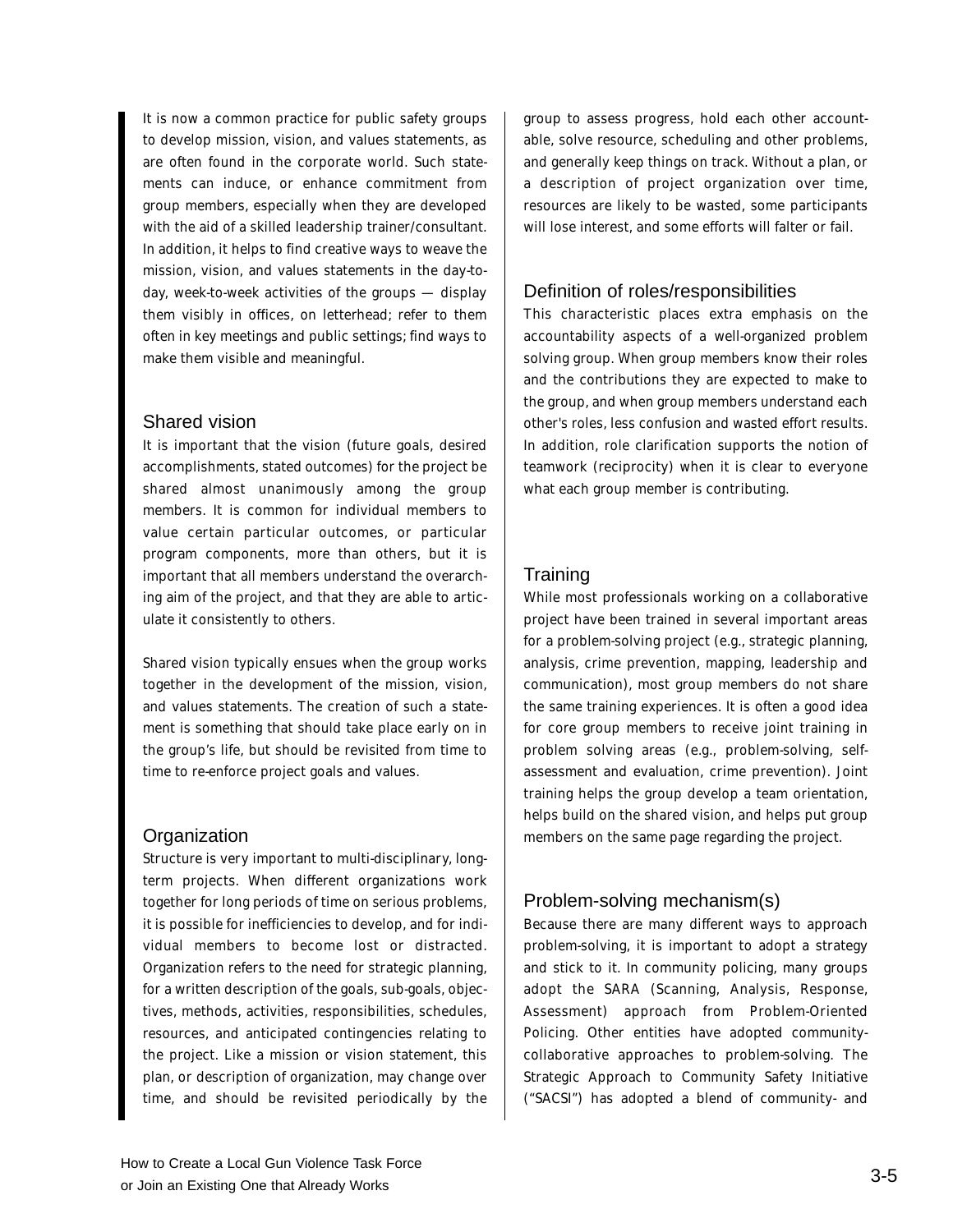problem-oriented policing models, with an emphasis on research integration. It is important for the group to agree to follow a specific approach and method for problem solving, and that appropriate training be provided if necessary.

### Rationale for Action

In addition to a problem-solving mechanism, a problem-solving group should take the time and effort to delineate clearly the interventions or programs to be implemented, and the rationale behind each intervention or each component. Such plans are often referred to as logic models — visual and written descriptions of the key interventions, and key activities, assumptions, resources, sequencing of events, and other parameters or constraints that must be accounted for if an intervention is to be successful.

For example, if a problem-solving group decides that a public marketing, or public education, component of a crime prevention project is necessary, then the logic behind that effort should be articulated — Who are the targets of the marketing effort? How will they be reached (or found)? How will the message be delivered? Will different media or venues be used? What are the key aspects of the message delivery process (e.g., consistency, repetition, clarity)? What must happen after the message is delivered for it to be successful (e.g., it must be understood, internalized, communicated to others)?

Several benefits are realized when interventions and activities are thought through and documented in this manner: this exercise brings a great deal of clarity to group goals (sometimes after a fair amount of debate, because this process will reveal weaknesses or gaps in plans that have been discussed at great length but not put down on paper), procedures, plans, and operations; natural benchmarks and process or outcome evaluation measures become very clear, and it makes the job of the researcher (or the internal evaluator) easier.

### Resourceful

Resourcefulness refers to a group's creativity and ability to find solutions to problems, and to identify resources in participating organizations that can be brought to bear on the problems or tasks at hand. Resourceful partnership team leaders and members are typically opportunistic. Resourcefulness refers to future planning and attainment of resources from sources other than original funders, so that partnership activities continue relatively smoothly when initial funding is depleted.

### Outcome oriented

Well functioning groups have a "bottom line" practicality about them. Once goals and objectives are established, a structure developed, and roles and responsibilities defined, attention turns to outcomes: How close are we to our goal? What specific obstacles are being encountered that constrain our ability to reach a goal(s)? At what rate are we making progress toward our goals? While group members will often value the collaborative process by which goals are attained, they will also hold each other accountable for the attainment of end goals.

Once outcomes, end goals, target reductions, or other quantifiable objectives are defined, it is a good idea to develop charts and tables for monitoring progress toward the goals, and to use them frequently at meetings or in publications or other communication devices. This approach keeps everyone's attention keyed on outcomes.

### Risk-taking orientation

Risk taking is often mentioned as a desirable characteristic in a group or organizational leader. The same can be said of problem-solving group members. Risk taking does not mean that foolish ideas should be pursued with vigor. Rather, it refers to a willingness to try things that have not been tried before, or that have been tried and failed if new information and/or resources are available that were not before. It refers also to a willingness to go against the grain of traditional thinking to see if new ideas will emerge. In problem-solving group settings, risk taking also refers to a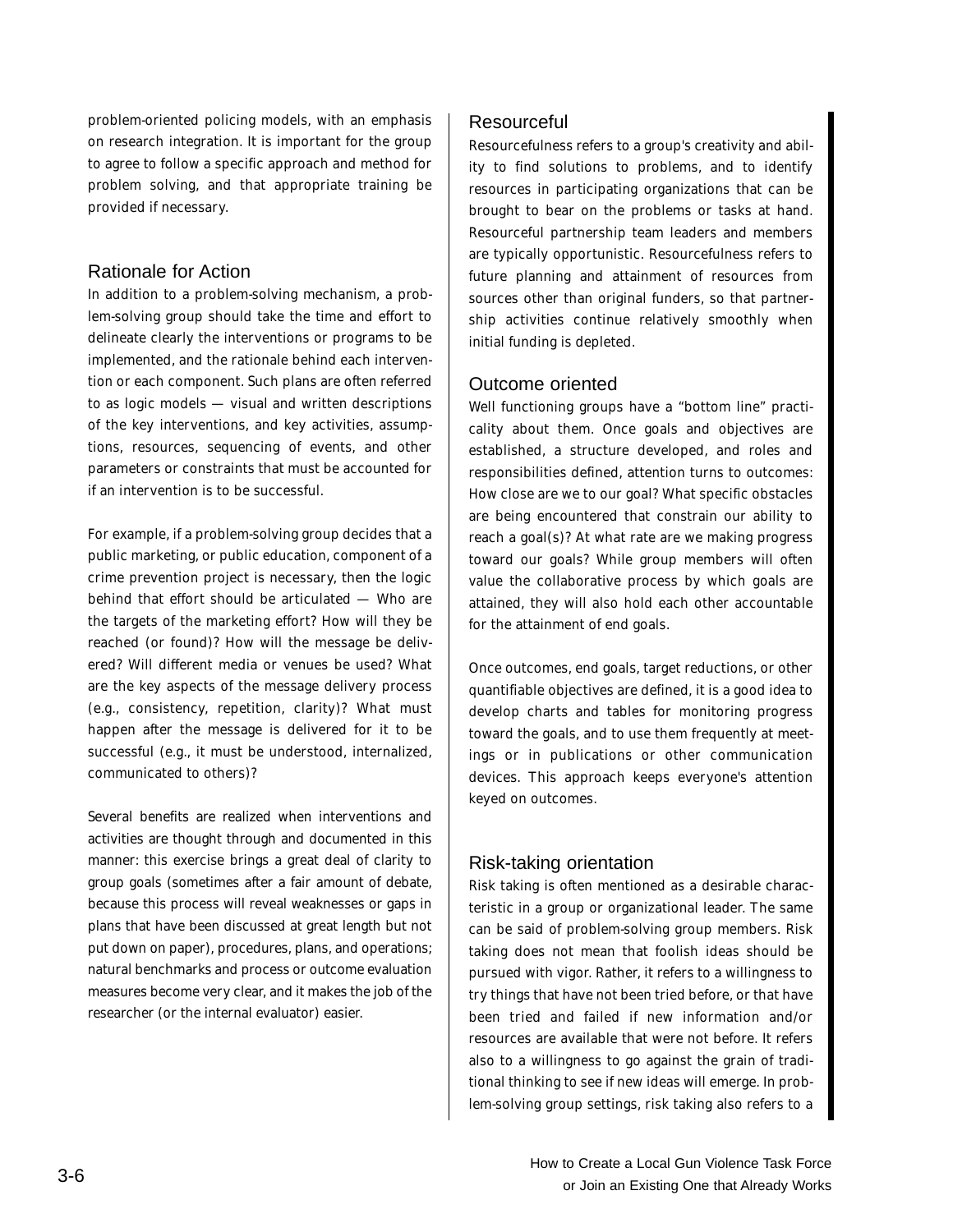willingness to entertain new ideas and push them a bit further than normal, when there is a likelihood that progress will be made, or that new ideas and new ways of collaborating will come about as a result.

For example, some groups are hesitant to replicate ideas that work in other jurisdictions -- they may not want to be seen as copying from others, or they may feel that the idea is not transferable to their own jurisdiction. In the absence of direct evidence that replication would be a bad idea, a risk taking group may elect to try out the idea — it may work and it may not. If it does not then much less would be lost if an entirely new program had been developed and then failed. In this context the idea to replicate may be seen as risk taking.

#### **Reflective**

Reflectiveness in a group refers to self-assessment, evaluation, and an ethical orientation. Serious problemsolving groups will devote significant resources to examining what they do, how they do it, and when it seems to be working well. They have a self-critical character. In the process of self assessment and evaluation they will ask such questions as: If it works, is it worth it in terms of additional costs or the risk of enhanced community repression (through constant aggressive crime suppression tactics)? Or, if it doesn't work as well as we thought it would, should we continue doing it; how can we make improvements?

A well-functioning partnership will make reflective exercises an on-going part of group development and deliberations. They should consider self-reflection from time-to-time on the group characteristics described here, not just on the instrumental outcomes of their problem-solving efforts.

*Prepared in part by:* Center for Research in Law and Justice, University of Illinois at Chicago 312-355-1755 • http://www.crj.uic.edu/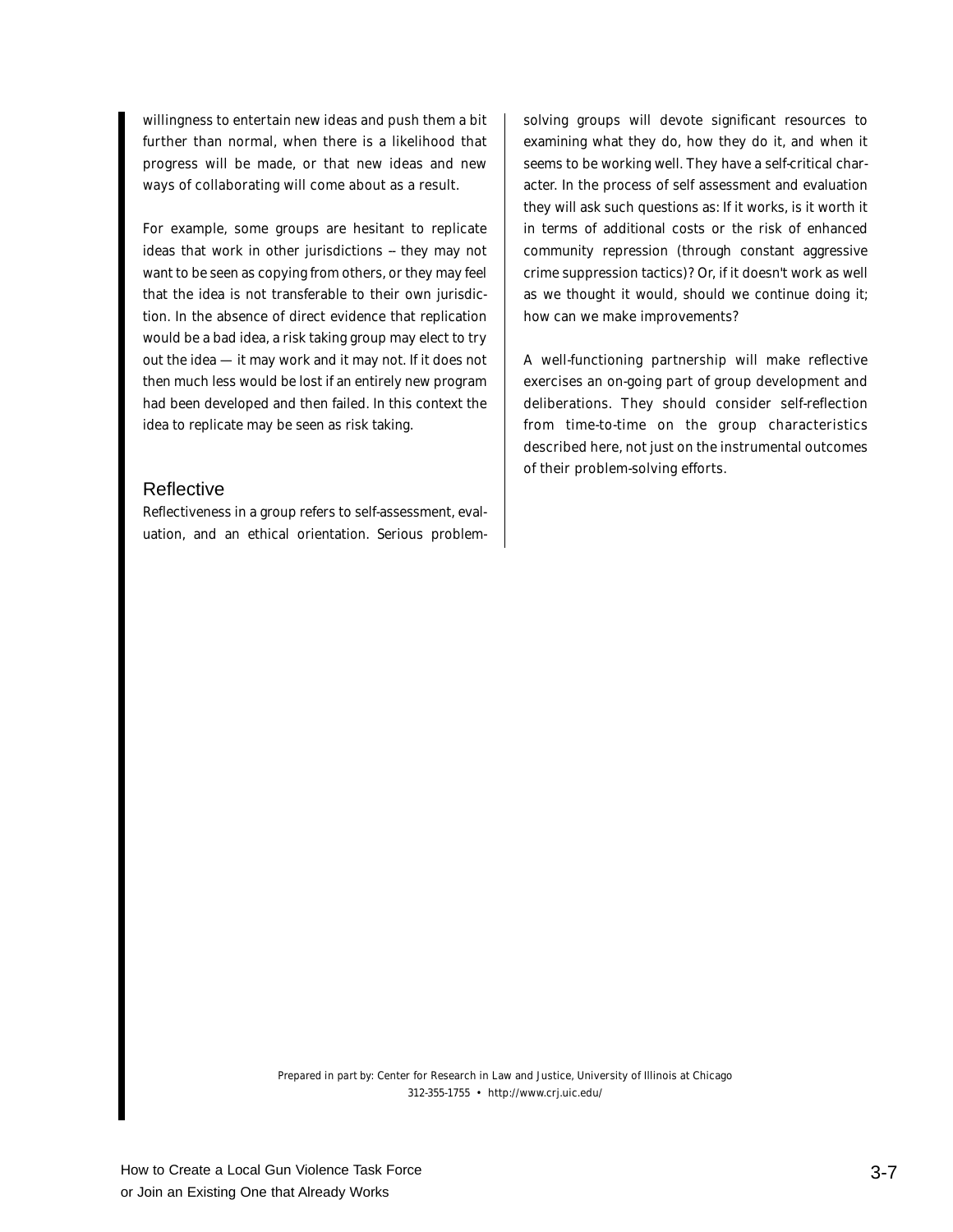

# $\begin{minipage}{0.9\textwidth} \begin{tabular}{|c|c|} \hline & \multicolumn{1}{|c|}{\textwidth} \end{tabular} \hline \multicolumn{1}{|c|}{\textwidth} \begin{tabular}{|c|c|} \hline \multicolumn{1}{|c|}{\textwidth} \end{tabular} \hline \multicolumn{1}{|c|}{\textwidth} \begin{tabular}{|c|c|} \hline \multicolumn{1}{|c|}{\textwidth} \end{tabular} \hline \multicolumn{1}{|c|}{\textwidth} \begin{tabular}{|c|c|} \hline \multicolumn{1}{|c|}{\textwidth} \end{tabular} \hline \multicolumn$ Community Gun Violence Prosecution Program

### Award Recipients

The Community Gun Violence Prosecution Program (GVP) is a new program established by Congress under the FY 2001 Appropriations Act. The Congress has allocated \$75 million for this program, making it the largest prosecutorial hiring initiative in history. This program allows state and local jurisdictions to apply for funding to hire prosecutors who will focus primarily on gun crime.

Funding for this program was available to all state, county, city, and tribal public prosecutor offices, including those state Attorneys General offices that have responsibility for prosecuting matters involving "firearm-related violent crime." Funding covers 80 percent of the salary and benefits costs of full-time prosecutors, up to a maximum of \$40,000 per year per prosecutor, for three years. Jurisdictions with a population under 150,000 could have applied for up to two new prosecutors; jurisdictions at or above 150,000 could have applied for up to four.

These additional resources at the state and local levels will be important assets to district task forces. As a condition of the grant, these prosecutors are required to not only prosecute gun cases, but to work in conjunction with Project Safe Neighborhoods activities within the district. Local prosecutors can use these individuals as coordination and case review contacts within the jurisdiction as well as participants on district task forces.

The application deadline for this program has passed, and BJA is currently processing the pending applications in phases. To view the list of the jurisdictions that have received grant awards under the Community Gun Violence Prosecution Program please visit www.ProjectSafeNeighborhoods.com. This list will be continuously updated to reflect the latest award recipients.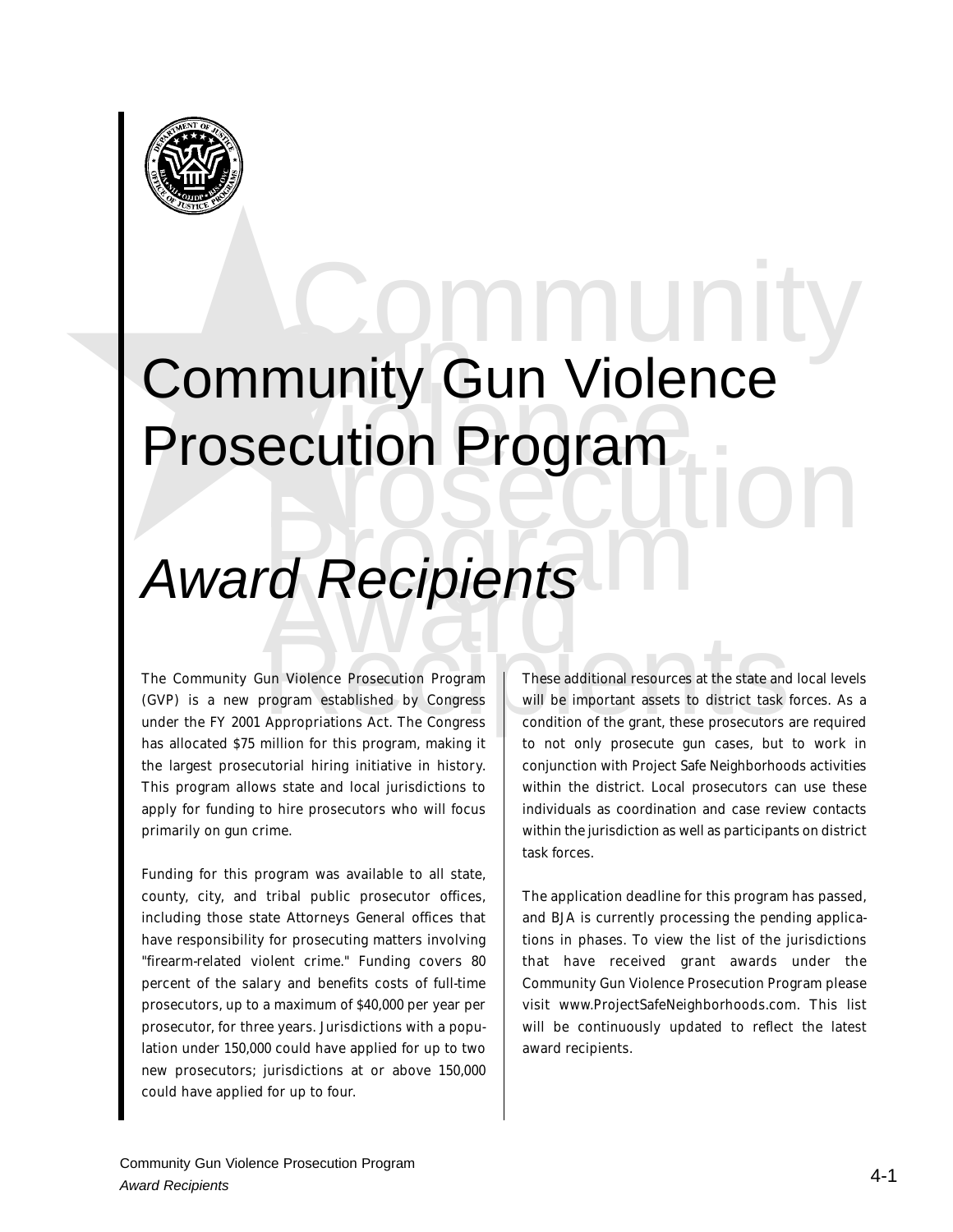## Please find below a list of national at ask forces and the active in your are find below a list of national task forces that may be active in your are find delow a list of national task forces that may be active in your ar Existing National Initiatives and Task Forces

Please find below a list of national task forces that may be active in your area. In addition, most districts participate in other district-specific task forces. For more information, contact your local U.S. Attorney's Office.

- The FBI's **Safe Streets Violent Crimes Initiative** addresses street gang and drug related violence, and apprehension of violent fugitives. Utilizing an intelligence base, the primary mission of the task force is to achieve maximum coordination and cooperation among participating law enforcement agencies to investigate, locate, and apprehend fugitives and other persons involved in serious crimes.
- The FBI's **National Gang Strategy** works with other federal, state, and local law enforcement agencies to identify the major violent domestic gang/drug enterprises that pose significant threats to communities and pursue these criminals through multi-divisional, coordinated investigations that support successful prosecutions.
- The **Weed and Seed** initiative, begun in 1991 under President Bush and Attorney General Thornburgh, was designed to first prevent and control violent crime, drug abuse, and gang activity in target areas, and then to restore the neighborhood through social and economic revitalization. Weed and Seed integrates law enforcement, community policing, prevention, intervention, treatment, and neighborhood restoration efforts to achieve these goals.
- The **Integrated Violence Reduction Strategy**, developed by ATF, works to remove violent firearms offenders from communities, deny criminals access to firearms, and prevent violence and firearms crime through community outreach. It combines a variety of ATF programs and task forces in cities across the country: The **Armed Violent Criminal Apprehension Program**, which seeks to identify, investigate, and recommend federal prosecution of those individuals who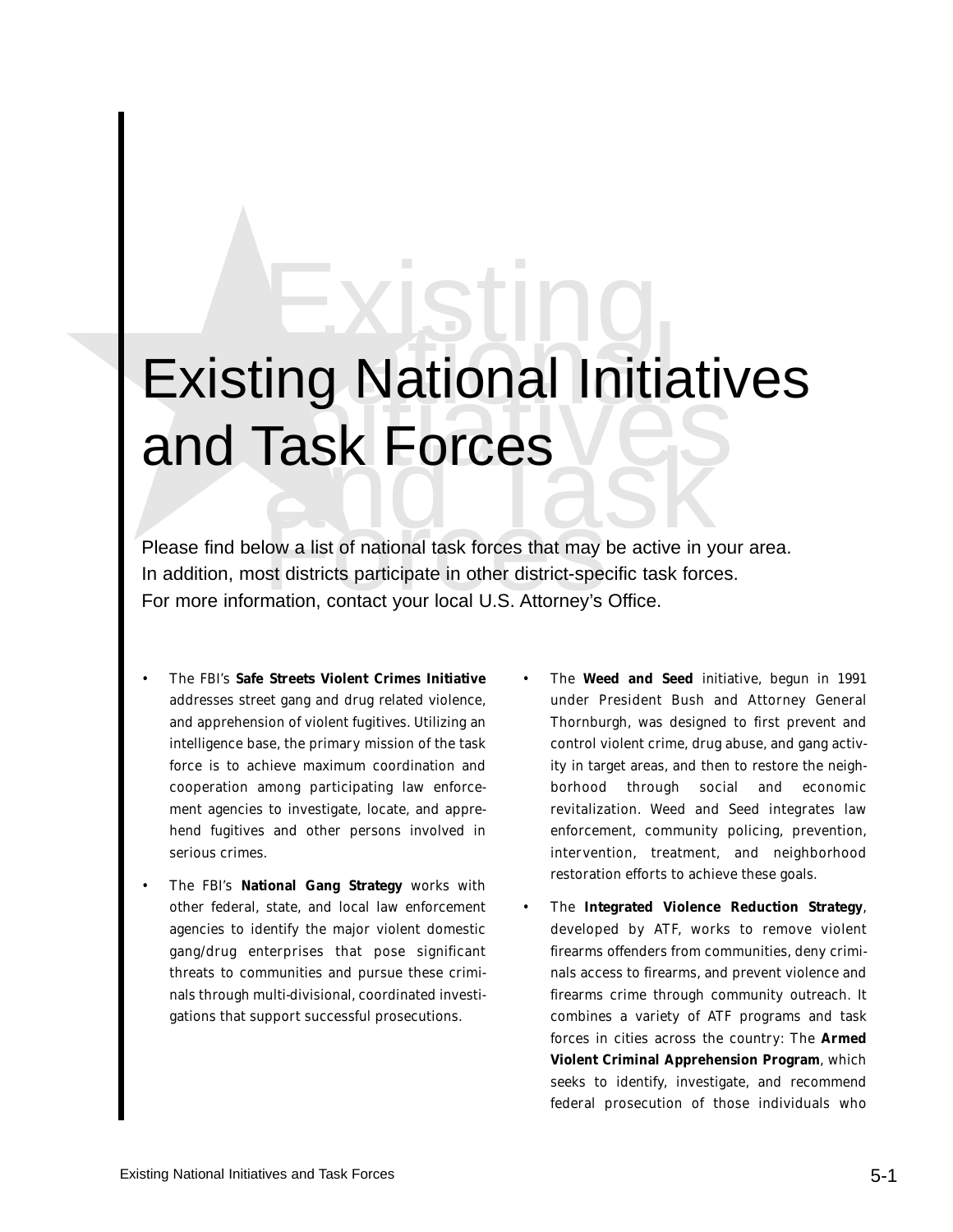illegally possess firearms, particularly armed career criminals and armed drug traffickers; the **Illegal Firearms Trafficking Program** and the Bureau's regulatory efforts; and community outreach through the **Gang Resistance Education and Training Program**.

- The ATF **Youth Crime Gun Interdiction Initiative** (YCGII), a component of the Integrated Violence Reduction Strategy, was formed to develop better information about how youth offenders obtain firearms, and use that information to arrest illegal gun traffickers and reduce youth gun violence. YCGII provides for comprehensive crime gun tracing and is a component of ATF's illegal gun trafficking enforcement program. YCGII now operates in approximately 50 communities.
- The ATF's **Stolen Firearms Program** is an aggressive enforcement effort determined to reduce the amount of firearms stolen from interstate carriers and FFLs. ATF research shows that such guns are destined to be crime guns. The program created a database that separates thefts into categories, including interstate thefts and losses from carriers, source areas of stolen firearms, types of firearms most frequently stolen, types of thefts, FFL theft and loss reports, a record of the modus operandi of reported thefts, and recovery location and possessor information.
- Through the **National Integrated Ballistic Information Network** (NIBIN) Program, ATF deploys ballistic imaging technology to state and local law enforcement agencies. Crime-related firearms evidence is entered into the system and evaluated for similarity to previous entries; high scores alert firearms examiners to potential links between crimes. By connecting crimes, ballistic comparisons provide invaluable investigative leads, some of which could be discovered by no other means. The NIBIN Program is in the first phase of an extensive nationwide expansion. From 77 sites before the start of the rollout, the

NIBIN network has expanded to a total of 124 sites, each a federal, state or local forensic laboratory. The sites are currently located in 29 states nationwide. ATF anticipates that by the end of calendar year 2001, the first half of the nationwide rollout will be complete, including 171 sites in 40 states. There will be approximately 250 sites in the completed network, and the technology will be available in every states. Police departments not scheduled to receive NIBIN equipment are already cooperating to gain access to the system through other agencies.

- **Operation Safe Home** began as a violent crime initiative of the United States Department of Housing and Urban Development (HUD).<sup>1</sup> Operation Safe Home created (1) a collaboration of federal, state, and local law enforcement focused on reducing the level of violent crime within public and assisted housing; (2) a collaboration among law enforcement agencies, public housing managers, and residents to devise methods to prevent violent crime; and (3) the introduction of HUD resources and other federal initiatives specifically geared to preventing crime within public and assisted housing. At the request of a housing community, task forces were assembled to identify individuals committing drugs or weapons offenses within the housing community. Evidence was collected through traditional law enforcement means and then presented to a United States Attorney's Office for prosecution.
- The **Strategic Approaches to Community Safety Initiative** (SACSI) is a Department of Justice initiative designed to increase the capacity of U.S. Attorneys, working in partnership with federal, state, and local criminal justice agencies and a research entity, to collaborate on data collection and analysis, and design targeted strategies and interventions to prevent and reduce serious violence. There are ten SACSI sites, which were funded in two phases. The first phase began in

*<sup>1</sup> According to a HUD report of February 2000, public housing residents are more than twice as likely to suffer from a firearm victimization as other members of the population. One in five residents reports feeling unsafe in their neighborhood, and children show symptoms of post-traumatic stress disorder similar to those seen in children exposed to war and major disasters. In a study from 1997, 70 percent of youth ages 7-18 in a public housing project had witnessed a shooting while 43 percent had seen a murder.*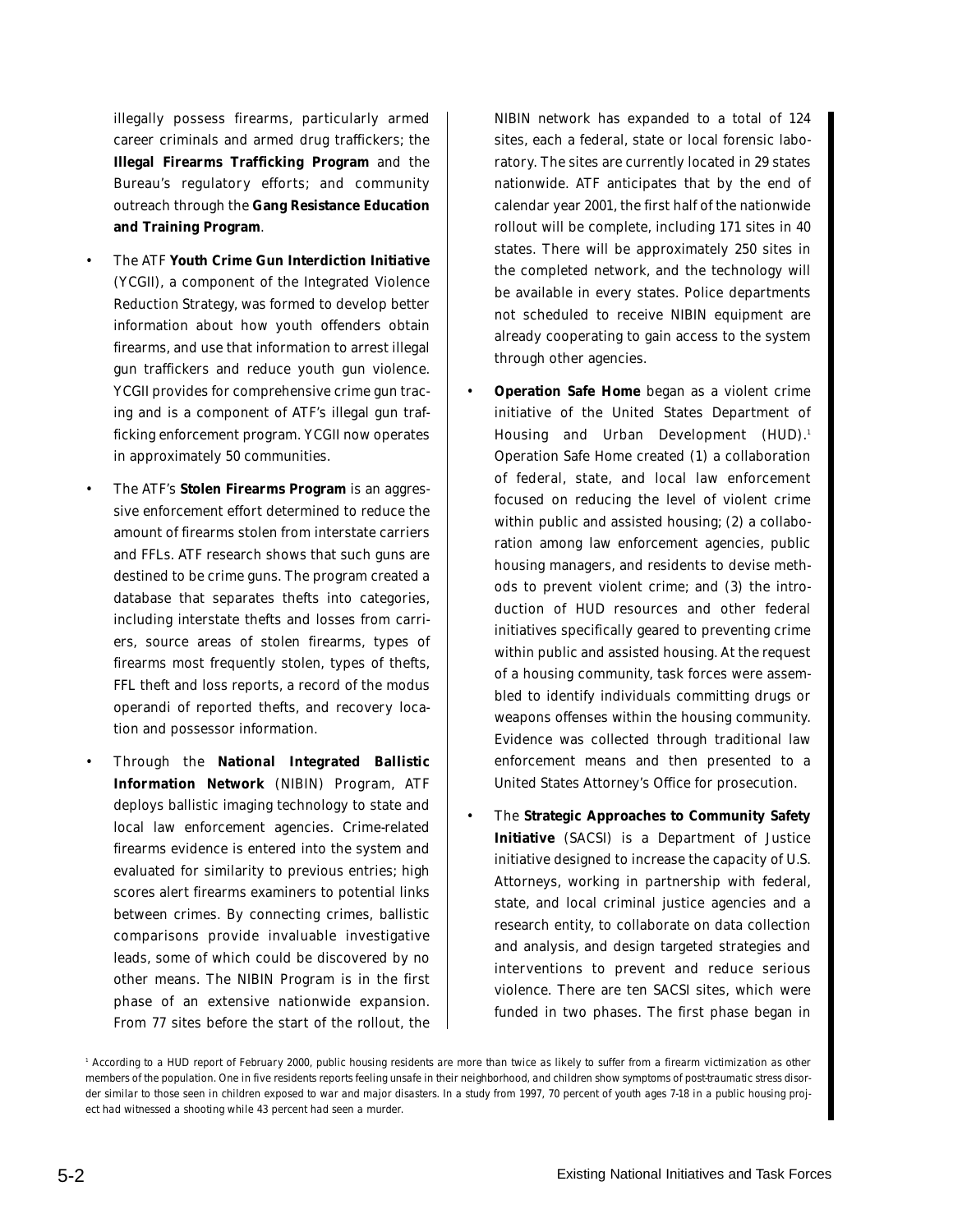1998 and included: Memphis, TN; Indianapolis, IN; Winston-Salem, NC; Portland, OR; and, New Haven, CT. In fall of 2000, the Department selected five additional sites that are targeting gun violence: Albuquerque, NM; Rochester, NY; Detroit, MI; St. Louis, MO; and, Atlanta, GA.

- The **Safe Cities Network** was established in 1999 for the purpose of linking cities and communities across the country so that they can share effective crime-reduction practices and ensure the safety and security of their communities. The Network consists of the following ten partners: Atlantic City, New Jersey; Los Angeles and Inglewood, California; Springfield, Massachusetts; Detroit, Flint, Highland, and Inkster, Michigan; King County, Washington; Louisville, Kentucky; Miami, Florida; Fort Worth, Texas; Fort Wayne, Indiana; and High Point, North Carolina (honorary member). The Network operates a Web site and conducts bi-monthly conference calls to share information on such issues as effective prosecutorial strategies, preventing youth violence, crime gun tracing, community policing, and working with faith-based organizations and after-school programs.
- The Organized **Crime and Drug Enforcement Task Force** (OCDETF) also addresses gun violence as an integral part of drug interdiction

efforts. In 1982, the OCDETF program was initiated by the Department of Justice to combine federal, state, and local law enforcement efforts into a comprehensive attack against organized crime and drug traffickers.

• The **High Intensity Drug Trafficking Area** (HIDTA) program involves gun interdiction efforts by identifying regions with critical drug-trafficking problems and providing federal resources to enhance and integrate drug control efforts among the local, state, and federal law enforcement agencies in those regions. The HIDTA program operates under the direction of the Office of National Drug Control Policy (ONDCP), and HIDTA regions are designated by the ONDCP director in consultation with the Attorney General, Secretary of the Treasury, heads of drug-control agencies, and appropriate governors. In addition to coordinating drug control efforts, HIDTAs assess regional drug threats, develop strategies to address those threats, integrate initiatives, and provide federal resources to implement those endeavors. The HIDTA program also facilitates cooperative investigations and improves information sharing within and between regions. Intelligence is coordinated at HIDTA Investigative Support Centers, which offer technical, analytical, and strategic support to participating agencies.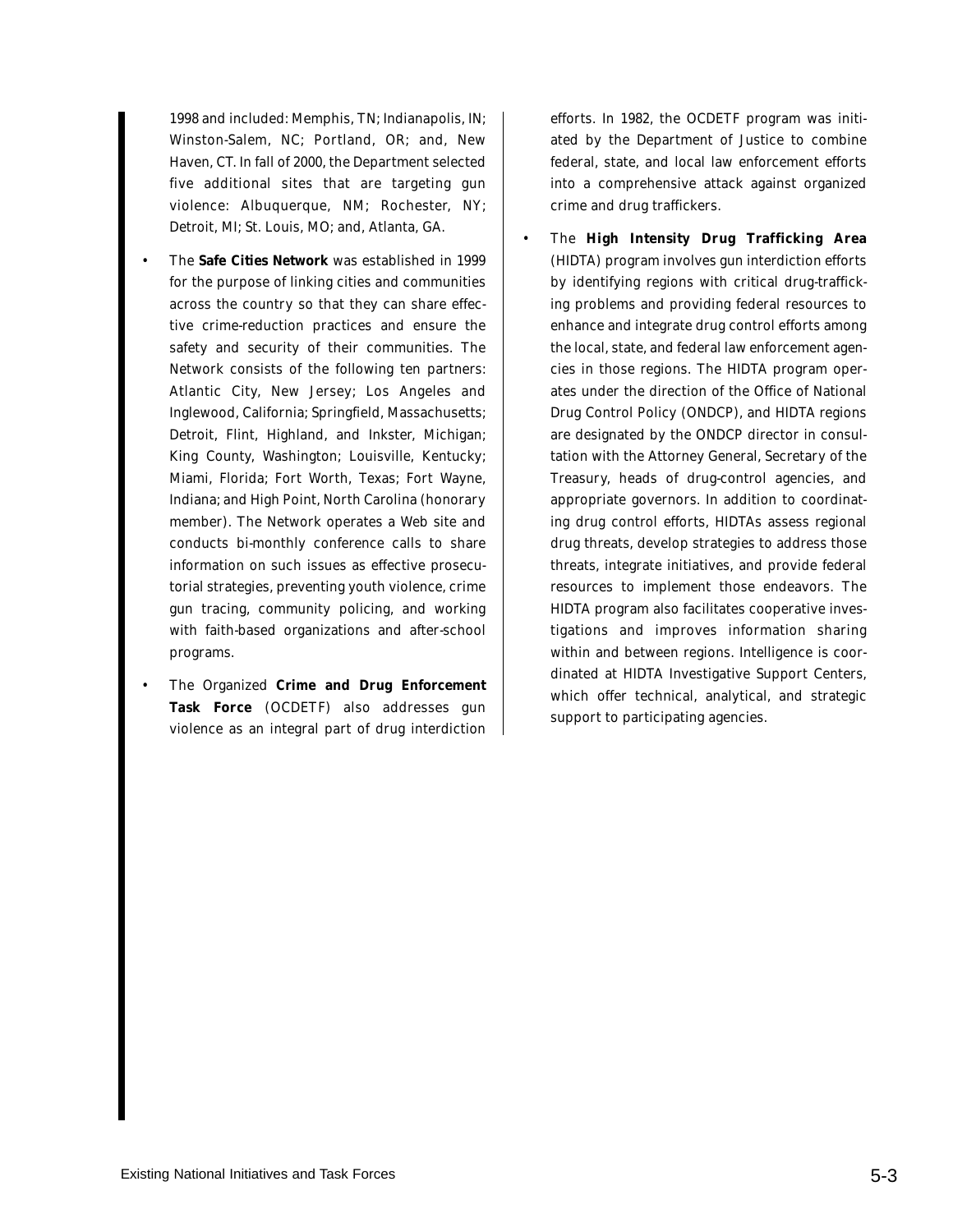# Strategic Planning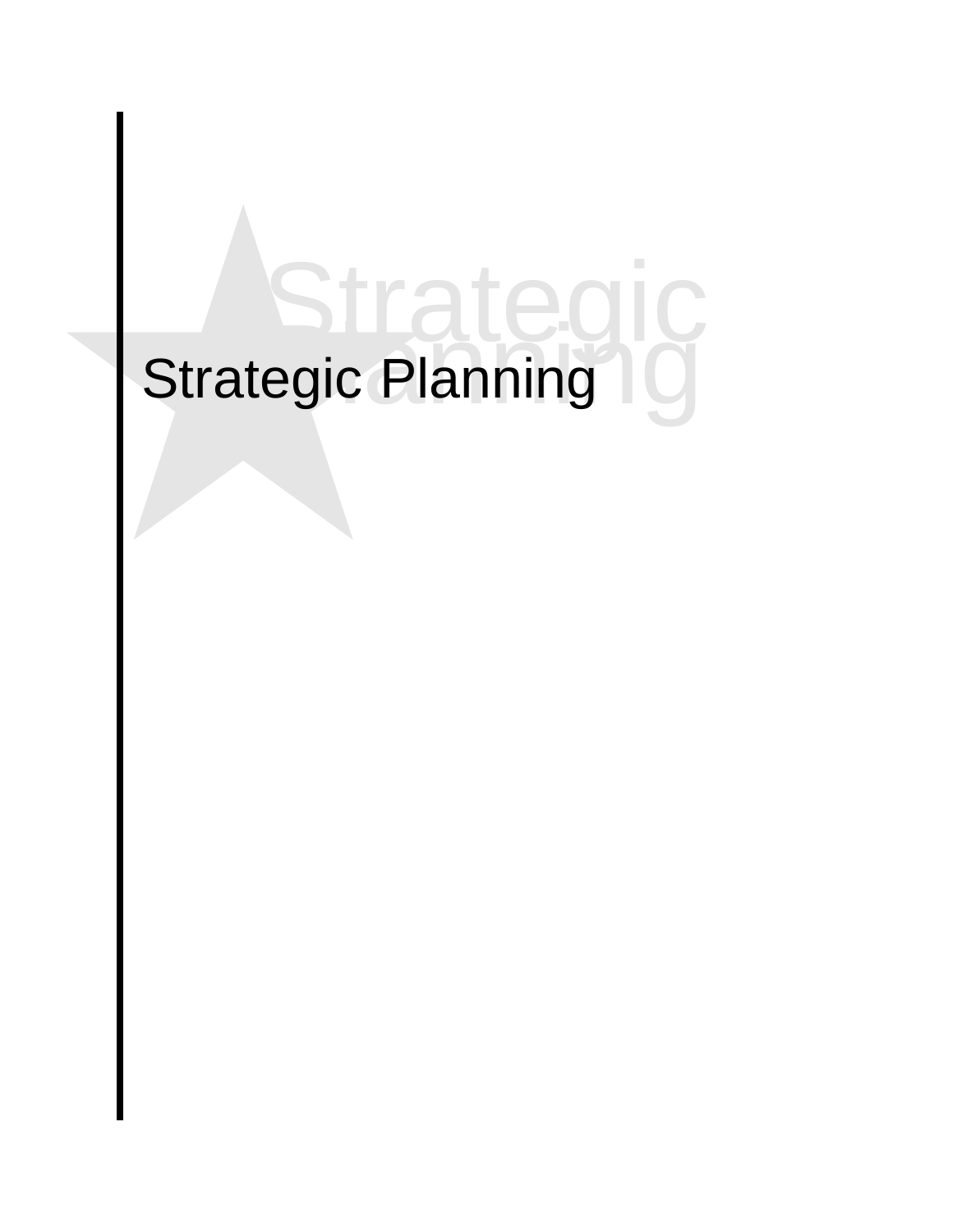## US Attorney General<br>Memorandum for All<br>U.S. Attorneys on Enforcing<br>the Nation's Gun Laws US Attorney General Memorandum for All U.S. Attorneys on Enforcing the Nation's Gun Laws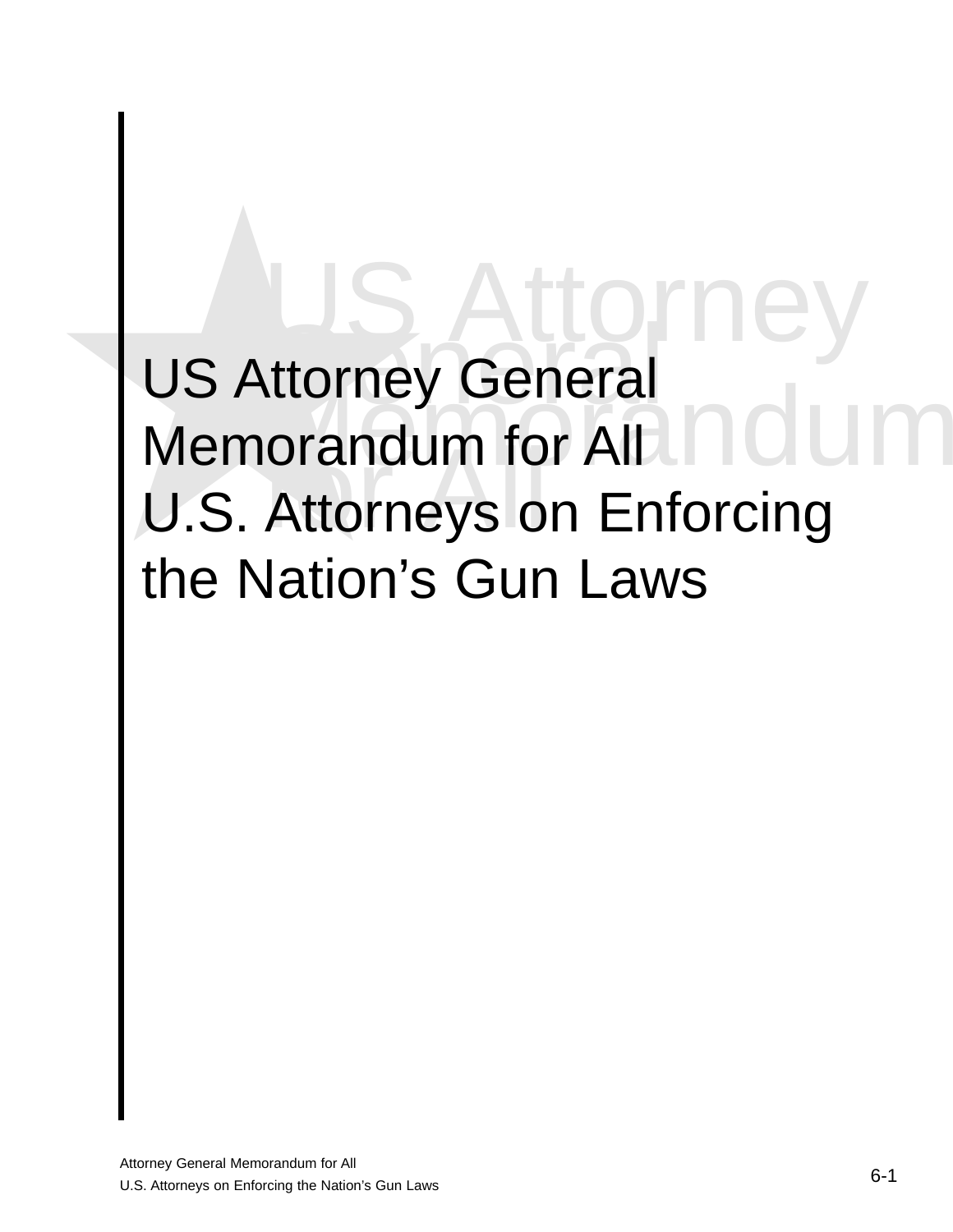

### Office of the Attorney General Washington, D. C. 20530

November 8, 2001

Dear United States Attorney:

On May 14, 2001, with the support of the Bureau of Alcohol, Tobacco and Firearms, President George W. Bush announced Project Safe Neighborhoods: America's Network Against Gun Violence. Project Safe Neighborhoods renews gun crime enforcement efforts across America by networking existing local programs that target gun crime and providing them with the additional tools necessary to succeed in reducing gun violence.

Project Safe Neighborhoods will promote heightened coordination among federal, state and local agencies in a unified offensive. I am directing every United States Attorney in each of the 94 federal judicial districts across America to serve as the agent of change to make this national initiative a success. To succeed in this important mission, each United States Attorney will work with local prosecutors and police departments to establish a task force consisting of federal and local officials. This task force will develop a comprehensive strategic plan to fight gun violence and will review and prepare gun cases for prosecution in the most appropriate forum. Community and law enforcement leaders from across America have been invited and urged to be involved in these local task forces. The rivalries and competing agendas that can exist among law enforcement officials must give way to strategic partnerships focused on public safety.

The new United States Attorney will serve as the catalyst to bring together all law enforcement agencies and the community to ensure a uniform and comprehensive approach to reduce gun violence. Good examples of this type of strong, coordinated partnership include Project Exile in Richmond, Virginia, and Operation Ceasefire in Boston, Massachusetts. The success of these programs is due in large part to the strength of the partnerships established.

But partnership in this endeavor is not enough -- there must also be provision. The Administration will seek to commit \$558.8 million to this effort over two years, including \$233.6 million already available in 2001. This funding will be used to hire new federal and state prosecutors, support investigators, provide training, and develop and promote community outreach efforts. These resources, combined with unprecedented partnership among all levels of government, seek to dramatically reduce gun crime throughout the nation.